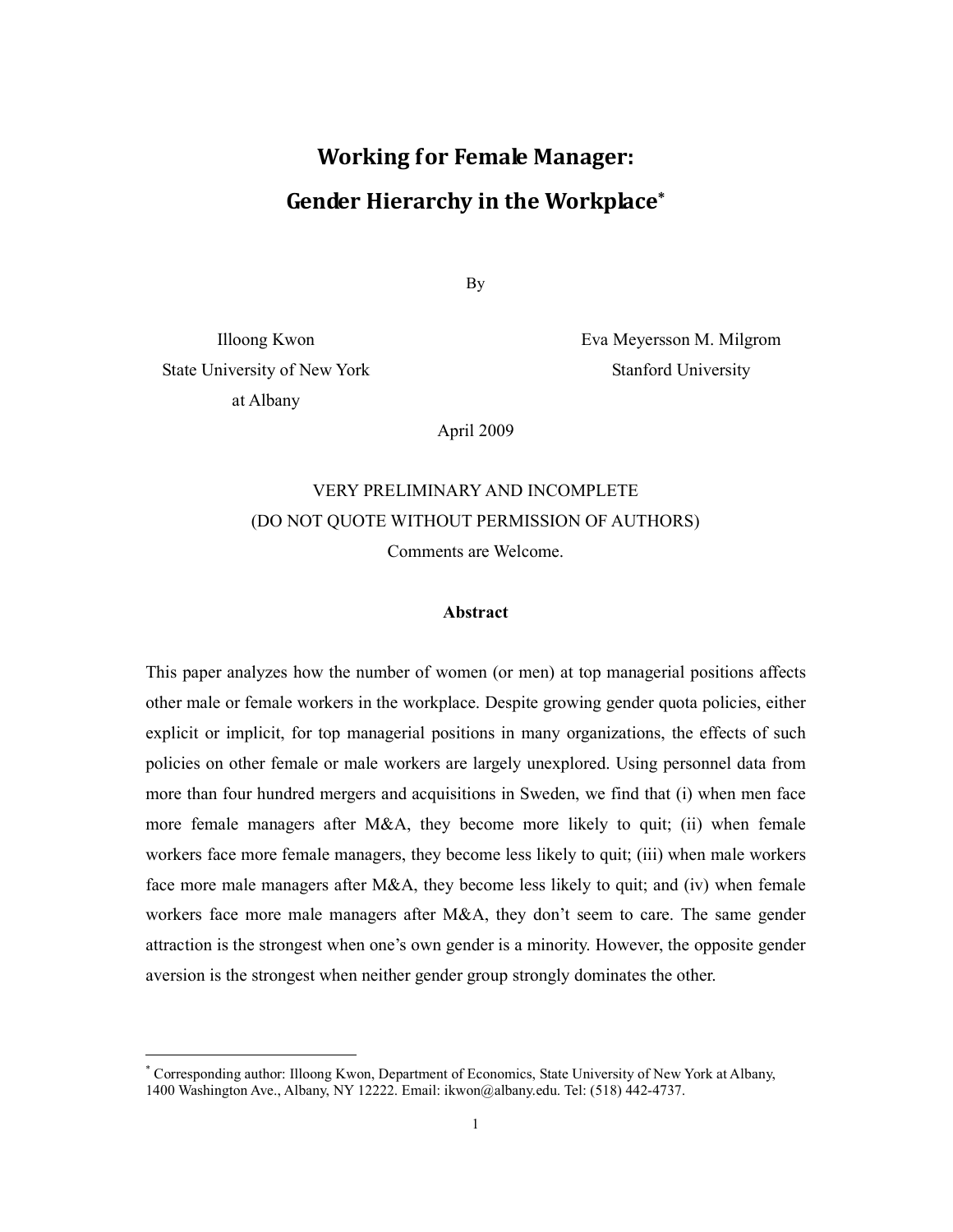## 1. Introduction

Women have made striking advances in higher education, labor market participation, and wages. However, women are still severely underrepresented in top positions in corporations, governments, and in academics<sup>1</sup>. For example, women held only 14.7% of all Fortune 500 board director positions in 2005, 16.3% of seats in the US Congress in 2007, and 20% of all tenured faculty positions in Ivy League schools in 2003. Moreover, the growth of these numbers has slowed down dramatically in the last several years<sup>2</sup>.

In response, there has been growing political and social pressure to promote gender parity at top positions via explicit or implicit gender quotas. For example, since 1988, Norway legislation requires a minimum of 40% of each gender in publicly appointed committees, boards, and councils. More than 22 countries have passed similar laws in the last  $decade<sup>3</sup>$ , and many corporations and non-profit organizations are explicitly pursuing gender diversity at the top management. However, it is still unclear whether these policies will break the glass ceiling and advance the careers of other women. For example, Bagues and Esteve-Volart (2007) suggests that female managers may be less favorable to female workers. Moreover, it is also unclear how these policies will affect male workers<sup>4</sup>.

In this paper, we investigate detailed personnel records of white-collar workers in various corporations in Sweden, and study how women's share in top positions affects the career paths of other male and female workers in the company. In particular, we use mergers and acquisitions (M&A) of corporations as a natural experiment. For example, suppose that a

-

<sup>&</sup>lt;sup>1</sup> See, for example, Connolly and Long (2007).

<sup>2</sup> Catalysis Survey (2009) "Women in U.S. Management", available from

www.catalyst.org/file/192/qt\_women\_in\_us\_management.pdf

<sup>3</sup> For latest information, check http://www.quotaproject.org.

<sup>&</sup>lt;sup>4</sup> Recent studies have focused on the effectiveness of gender quota at top positions, and largely ignored the effect of gender quota on lower ranked male or female workers. See, for example, Dahlerup and Freidenvall (forthcoming) and Squires (2004).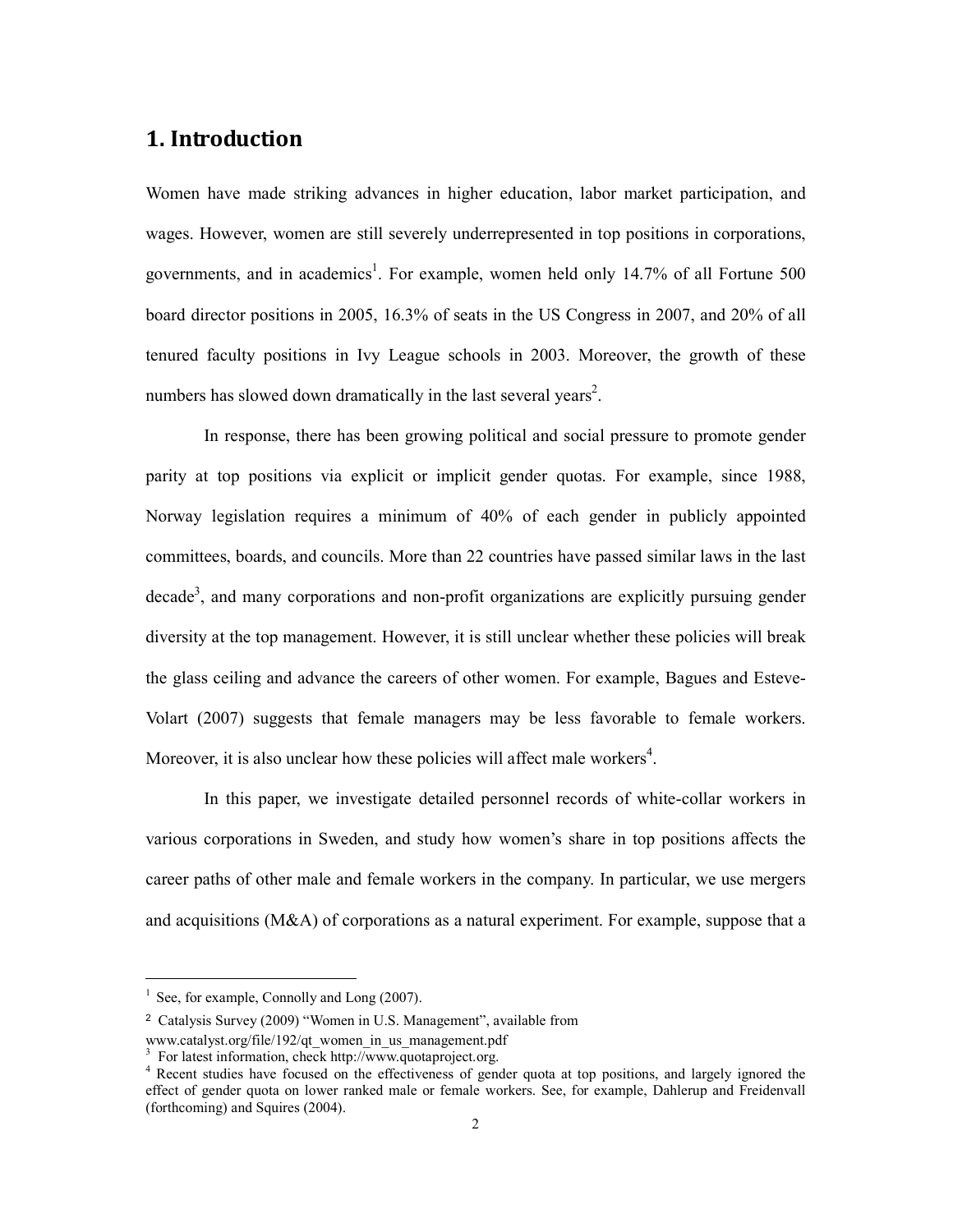firm with few women in top positions has acquired another firm with many women in top positions. Then, workers in the acquiring firm will suddenly find relatively more women at the top of their hierarchy in the newly merged company. Then, we study how the careers of men and women in the merged firm respond to this change after the acquisition. In particular, we study whether men and women in the merged firm become more likely to stay or to quit.

The related theoretical models are diverse, and the predictions are ambiguous. On one hand, if top female managers favor other female workers (similarity attraction *paradigm*<sup>5</sup>) or if female workers see top female managers as their role models (*social identity theory*<sup>6</sup>), of if top female managers correct the biased stereotype of females as leaders (social belief theory<sup>7</sup>), female workers will be less likely to quit in the newly merged company, and their wages and ranks should advance faster, while male workers may become more likely to quit. On the other hand if top female managers identify with male managers and turn less favorable to other females (self-enhancement drive<sup>8</sup>), or if there are limited quotas for female top managers (*tournament theory*<sup>9</sup>), or if top female managers impose lower social status or relative deprivation on other women (social status theory<sup>10</sup>), female workers will be more likely to quit<sup>11</sup>, while male workers may be less likely to quit.

An important advantage of our empirical approach is that M&A can generate significant changes in women's share in top positions, but that an M&A decision itself is typically not driven by gender-related issues. Therefore, we can establish a possible causal link between the changes in women's share in top positions and the subsequent response of other female or male workers without worrying about other compounding gender factors that

-

<sup>5</sup> See, for example, Byrne (1971).

<sup>6</sup> See, for example, Akerlof and Kranton (2000)

<sup>7</sup> See, for example, Boldy, Wood, and Kashy (2001).

<sup>&</sup>lt;sup>8</sup> Also related to social identity theory. See, for example, Graves and Powell (1995).

<sup>9</sup> For example, see Niederle and Vesterlund (2006).

 $10$  For example, see Ridgeway and Balkwell (1997).

 $11$  See Bagues and Esteve-Volart (2007) for related evidence.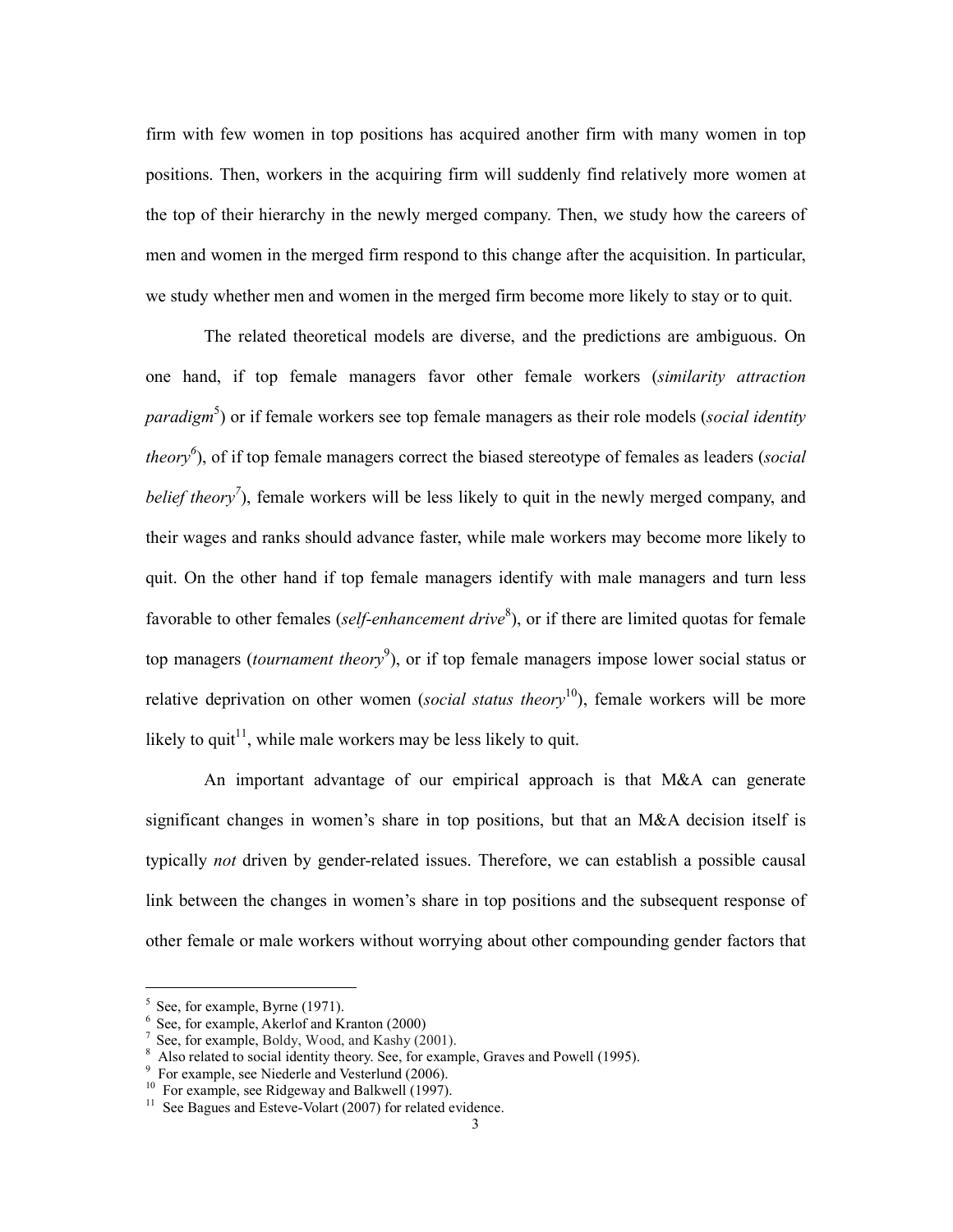could generate a spurious relationship<sup>12</sup>.

-

We find that when the number of top female managers within the same occupation increases, female workers, on average, become *less* likely to quit (called *same gender* attraction), while male workers become *more* likely to quit (called *opposite gender aversion*). In other words, top female managers have a positive effect on females, but a negative effect on males. This result is important for gender (managerial or political) policies such as gender quotas, as it suggests that gender quotas may indeed help other female workers' careers, but can have the cost of negatively affecting male workers' career.

More importantly, we find large heterogeneity across occupations, especially due to the difference in average share of female workers. In occupations where female share is less than 10% on average, the increase in the number of female top managers *reduces* the male workers' turnover rates. In other words, in occupations where female is a weak minority group, male workers seem to welcome additional female top managers. However, in occupations where female share is in between 10% and 50%, an additional female top manager increases male workers' turnover rates significantly. Thus, when female is a strong minority, male workers seem to resist to additional female top managers. Interestingly, once the average female share goes above 50%, an additional female top manager has relatively small effect on male turnover rates. We find the similar patterns of non-monotonicity in the response of female workers to male top managers but in much lesser degree $13$ .

 This heterogeneity is important for several reasons. First, it explains why the female share at top positions has grown fast initially but slowed down rapidly in recent years<sup>14</sup>.

 $12$  Outside lab experiments (e.g. Niederle and Vesterlund 2006), few studies have used natural experiments (e.g. Joy and Lang 2007). See Bagues and Esteve-Volart (2007) for an exception.

<sup>13</sup> Allmendinger and Hackman (1995) finds the similar non-monotonicity (called threshold effect) between female share and group performance. However, he does not control for the endogeneity of female share, and does not distinguish male and female responses.

<sup>&</sup>lt;sup>14</sup> Catalyst 2007 Census of Women Corporate Officers and Top Earners of the Fortune 500, available from (as of 05-07-2009)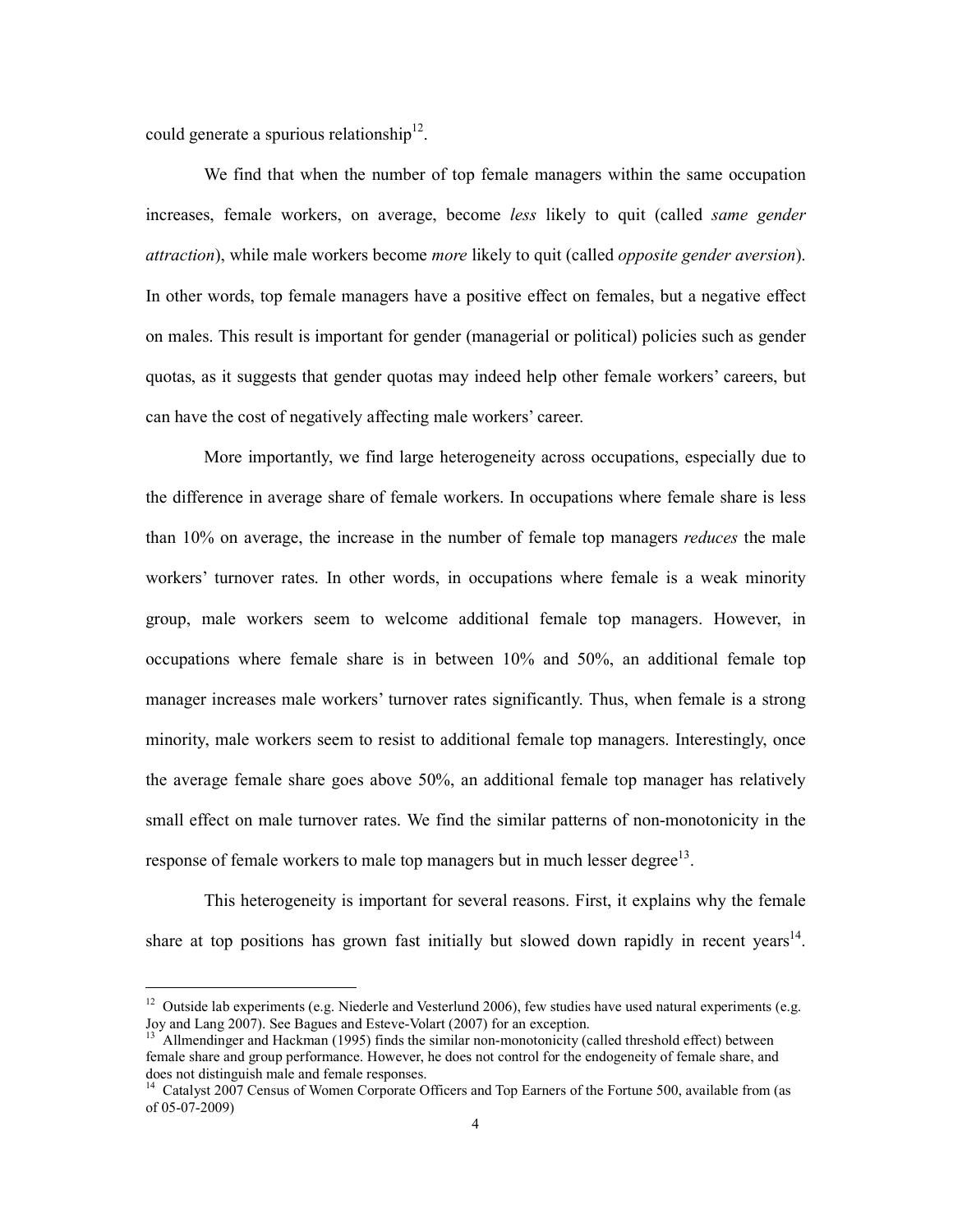Initially, when women are a weak minority, male workers would not resist to top female managers. But as the female share increases, male workers would resist to additional top female managers, which would slow down the growth of female share at top positions.

 Second, even though the patterns of the same gender attraction and the opposite gender aversion are similar between male and female, we find that the same gender attraction is much stronger for female workers, and the opposite gender aversion is much stronger for male workers. These results suggest that gender quota or gender parity policies cannot be considered in a general model of majority vs. minority relationship, and requires genderspecific models.

 Third, this heterogeneity may explain why previous studies (that have focused on a single occupation) found different results from ours. For example, Bagues and Esteve-Volart (2007) uses a random assignment of female evaluators to an evaluation committee as a natural experiment, and show that female evaluators are relatively more favorable to male candidates than to female candidates<sup>15</sup>. But female evaluators are a small minority in most committees in their sample. Recall that we also find that when women are a weak minority, male workers welcome top female managers, which is consistent with their results. But our analysis shows that their results do not generalize to other occupations with larger female share or to larger complex corporations.

## 2. Data and Measurement

## 2.1 Data

j

Our analysis is based on the Swedish employer–employee matched data. The data cover

http://www.catalyst.org/publication/13/2007-catalyst-census-of-women-corporate-officers-and-top-earners-ofthe-fortune-500 .

<sup>&</sup>lt;sup>15</sup> This effect is sometimes called as "queen bee syndrome". Giuliano, Levine, and Leonard (2006) also find similar results in race and age, based on a single US retail firm.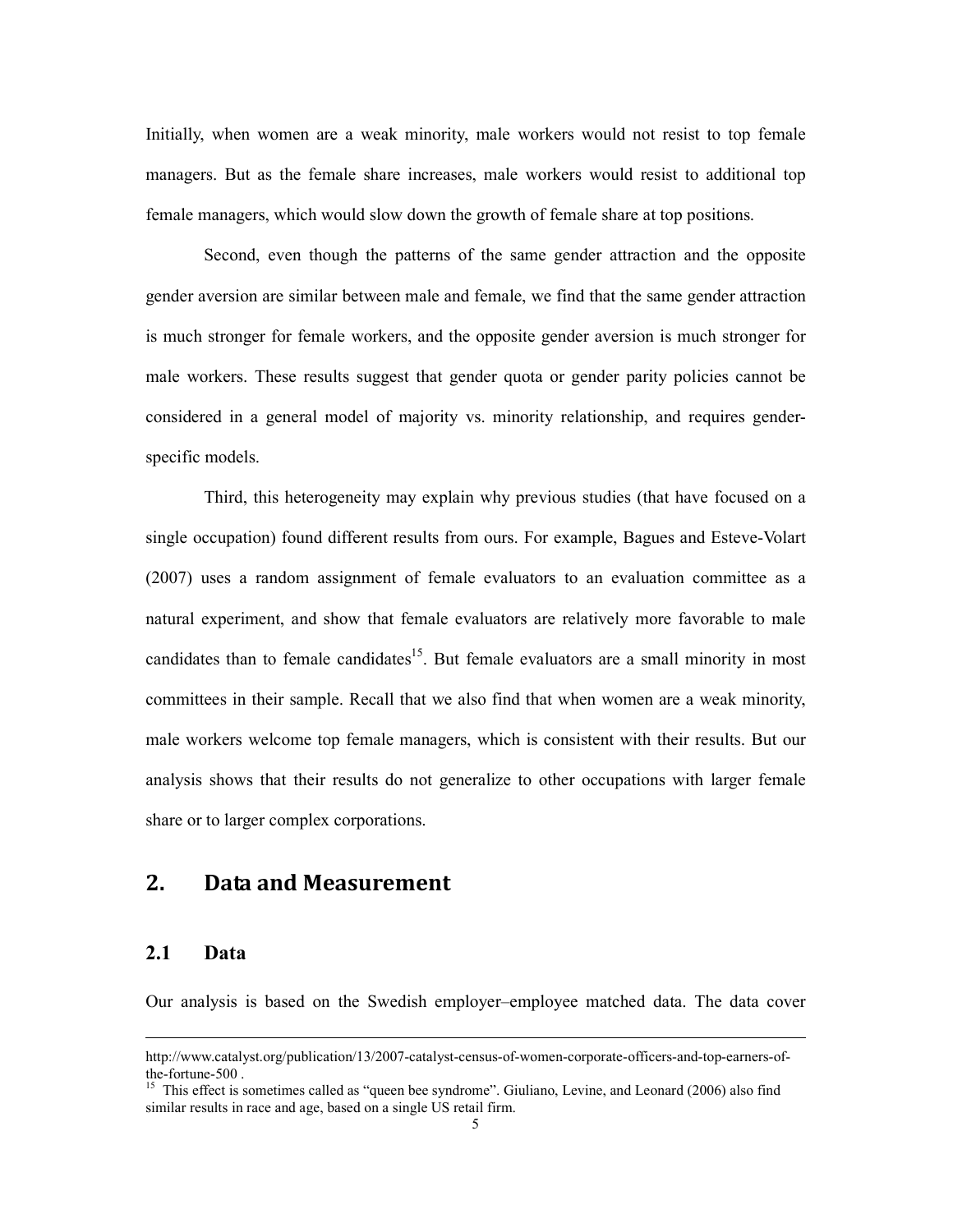almost the entire population of white collar workers in the private sector of Sweden during the period 1970-1990, excluding financial sectors and CEOs. For each worker, the data contain annual information on wage, age, education, gender, geographic region, work-time status, firm ID, plant ID, industry ID, occupation code, and rank. Because all the IDs are unique, we can track each individual worker within and across firms and occupations throughout his/her career.

The unique feature of this Swedish data is the BNT code. BNT code is a four-digit code, where the first three digits (occupation code) describe types of tasks and the fourth (rank code) describes the degree of skill<sup>16</sup> needed to fulfill the tasks. The white-collar workers' occupations cover 51 three-digit occupation groups such as construction, personnel work, or marketing. For more details, see appendix A and B. Within each occupation, the rank code runs from 1 (lowest) to 7 (highest) $17$ .

As described below, the occupation and rank codes served as the input to the centralized wage negotiations, and were gathered and monitored both by The Swedish Federation of Employers and the labor unions. Thus, the occupation classification is of very high quality with minimal potential errors. Most importantly, the occupation and rank codes are comparable cross firms. Thus, we can analyze workers' promotion patterns even when a worker changes firms.

From this data, we focus on the firms involved in mergers and acquisition. Our data do not firms' financial information. Therefore, we identify mergers and acquisition based on the changes in workers' firm IDs. That is, if more than 50% of workers change firm  $ID^{18}$ , say from A to B, and if the old firm ID, A, disappears from the data, then we say "B has

-

<sup>&</sup>lt;sup>16</sup> Rank also reflects the number of employees and type of skill needed for decisions at that level.

 $17$  Not all occupations span the entire  $7$  ranks, some start higher and some do not have the top ranks. For more details, see appendix B.

<sup>&</sup>lt;sup>18</sup> Even when we require more than 90% of workers to change firm ID, there is very little change in our results.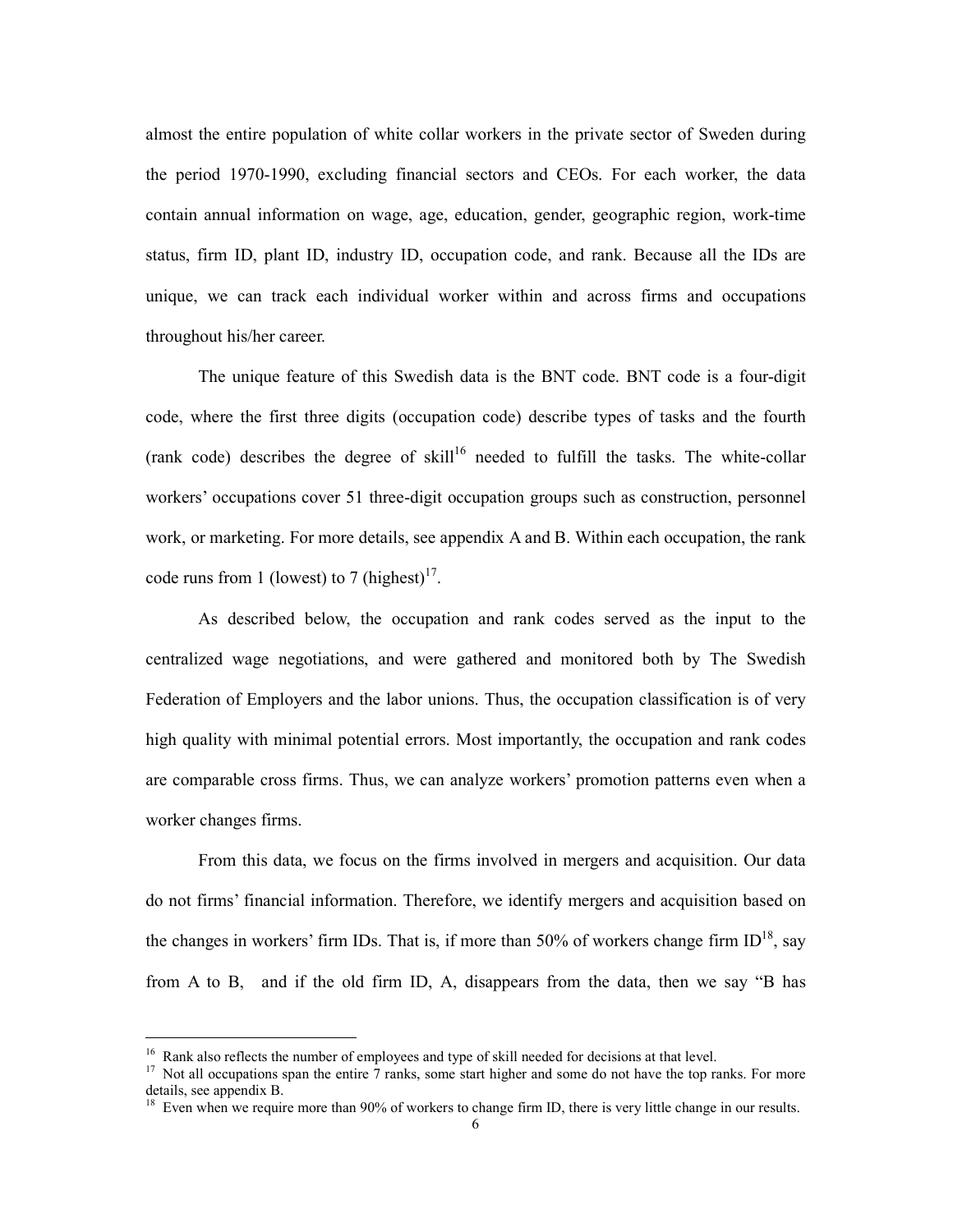acquired A". We also refer to B as 'acquirer' and to A as 'acquired'. We also restrict our attention to firms with more than ten white-collar workers<sup>19</sup>. There are only a few clearly identified merger cases where more than 50% of workers from both firm A and B move to a new firm C, and firm A and B disappear. Therefore, we focus on clearly identified acquisition cases only.<sup>20</sup>

This sample contains 443 acquisitions cases and 186,679 workers. Table 1 shows the summary statistics of selected variables. Firm size is measured by the number of white-collar workers, and it shows that acquiring firms are, on average, much larger than acquired firms. The average ratio of acquired to acquirer firm size is 0.61, but there are large variations. The wage is measured by monthly total compensation in 1970 Kronor. The wage of the acquiring firms is slightly larger than that of acquired firm, but the difference can be mostly explained by the fact that acquired firms have more highly-ranked positions.

## [Table 1 here]

Status measures the relative ranking of each worker's wage within his/her firm, where 0 is the lowest and 1 is the highest. Note that the average status of female is very similar between acquiring and acquired firms. In fact, most other characteristics such as rank, age, and part time ratio of female workers are very similar between acquiring and acquired firms. This is important to note because our analyses will be based on the assumption that acquisition decision is independent of gender aspects of the firms.

-

<sup>&</sup>lt;sup>19</sup> Focusing on firms with more than 100 white-collar workers does not change the qualitative results of the paper.

 $20$  Some firms are involved in more than one M&A during our sample period. Excluding M&As where the same firm is involved in more than one M&A within 6 years does not change our qualitative results.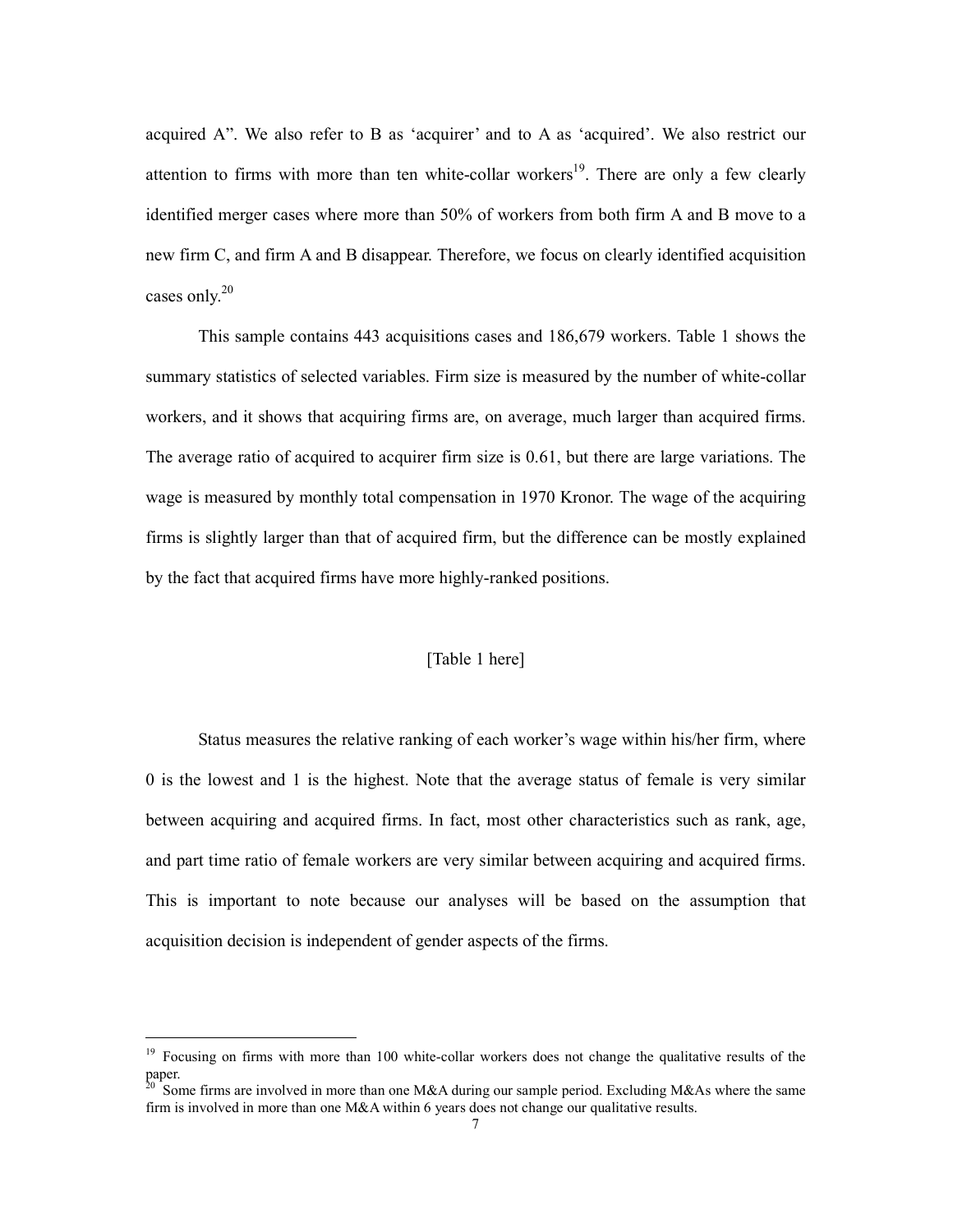## 2.2 Institution

Beginning in 1966, wage setting for most private sector white collar workers in Sweden was determined through negotiations between the Swedish Employers' Confederation (SAF) and PTK, the main cartel for the private sector white collar union. After 1983, the central wage bargaining system started to dissolve despite the government's attempts to save it. For the vast majority of all employees after 1988, wages were determined by industry- and plantlevel bargaining (Calmfors and Forslund 1990), while local plant unions continued to represent workers. The occupation codes (called BNT code) were developed to facilitate the wage negotiation. One of the goals was to pay the same wages for the same tasks, resulting in wage compression within each occupation.

However, in practice, there existed significant wage variations within an occupation. As Figure 1 shows, the highest-paid workers in a given rank often received larger wages than the lowest-paid workers in a rank above. Also, the wage variation increases with ranks. Such patterns are consistent with those observed in US firms. (see Baker et al. 1994, Kwon 2006)

## [Figure 1 here]

Employers are also allowed to decide autonomously when it comes to hiring and promotion. But firing workers is strictly regulated by law and is monitored by the labor union. $21$ 

## 2.3 Gender Gap in Wages and Promotions

-

As a general background, we first describe gender gaps in wages and promotions briefly. Table 2 shows a series of wage regressions with and without controlling for occupations and

<sup>&</sup>lt;sup>21</sup> For more details on the data and institution, see Kwon and Meyersson Milgrom (2006).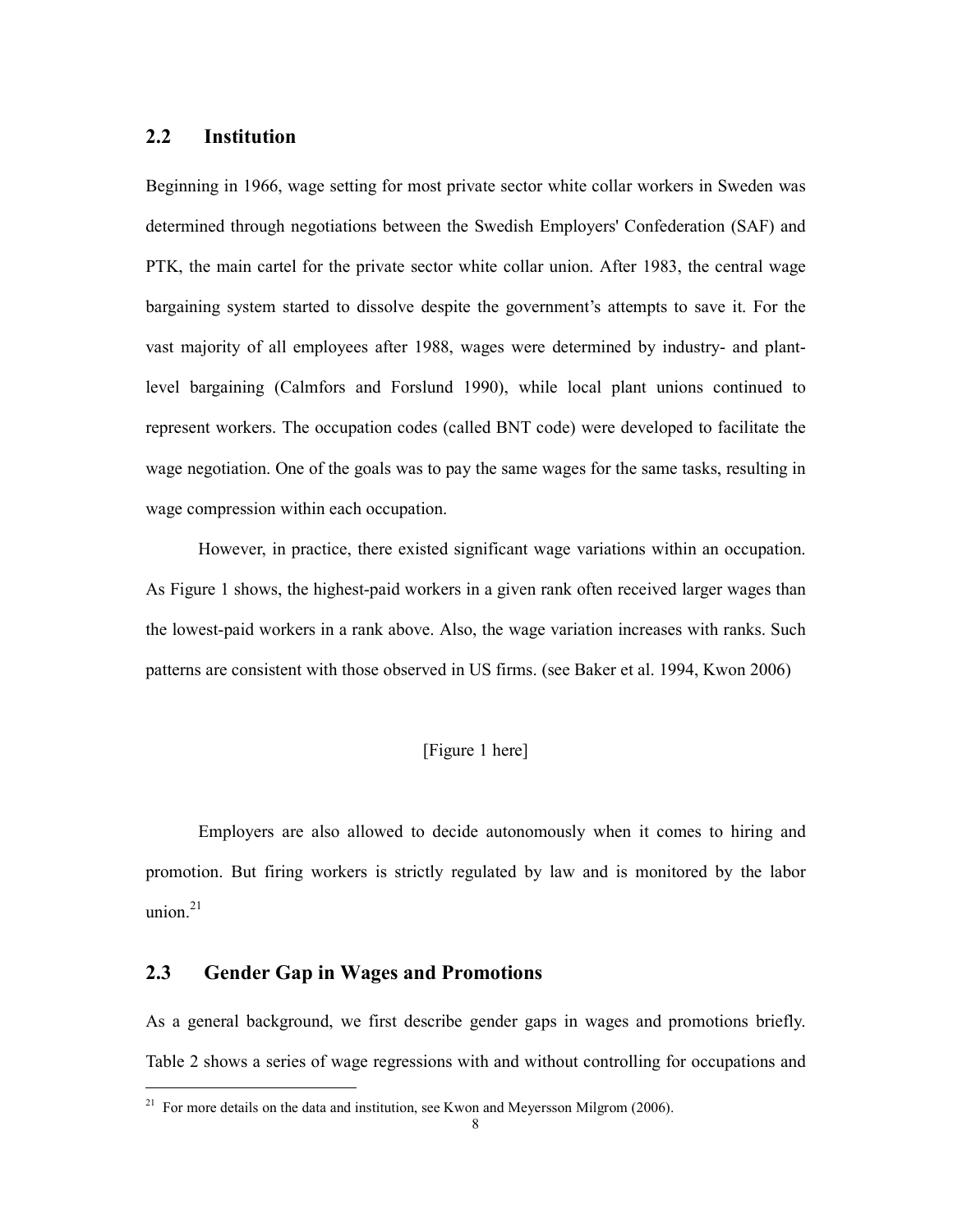ranks. The dependent variable is the log of monthly total payment in 1970 Kronor. For these regressions, we use all the white-collar workers (including those who are not involved in acquisitions) in our data between 1986 and  $1989^{22}$ .

### [Table 2 here]

Column [1] shows that on average, female workers receive 39.6% lower wages than male. However, once we control for occupation and rank, the gender wage gap reduces to 7.4%. Note that comparison between column [3] and [4] shows that 'rank within occupation' explains 10% differences in wages between two genders. It implies that women receive lower averages wages than male because they are mostly placed in lower ranks, suggesting the existence of potential 'glass ceiling' for women (see Meyersson Milgrom et al. 2001 for more details).

Figure 1 shows that female represents about 30% of white-collar workers and that its share has been slowly increasing.

## [Figure 1 here]

However, Figure 2 shows that women are severely under-represented at higher ranks. On average, at the highest rank (rank=7), female share is only 1.15%, while at the lowest rank (rank=1), female share is 78%.

[Figure 2 here]

-

<sup>&</sup>lt;sup>22</sup> Using other time periods does not change our results.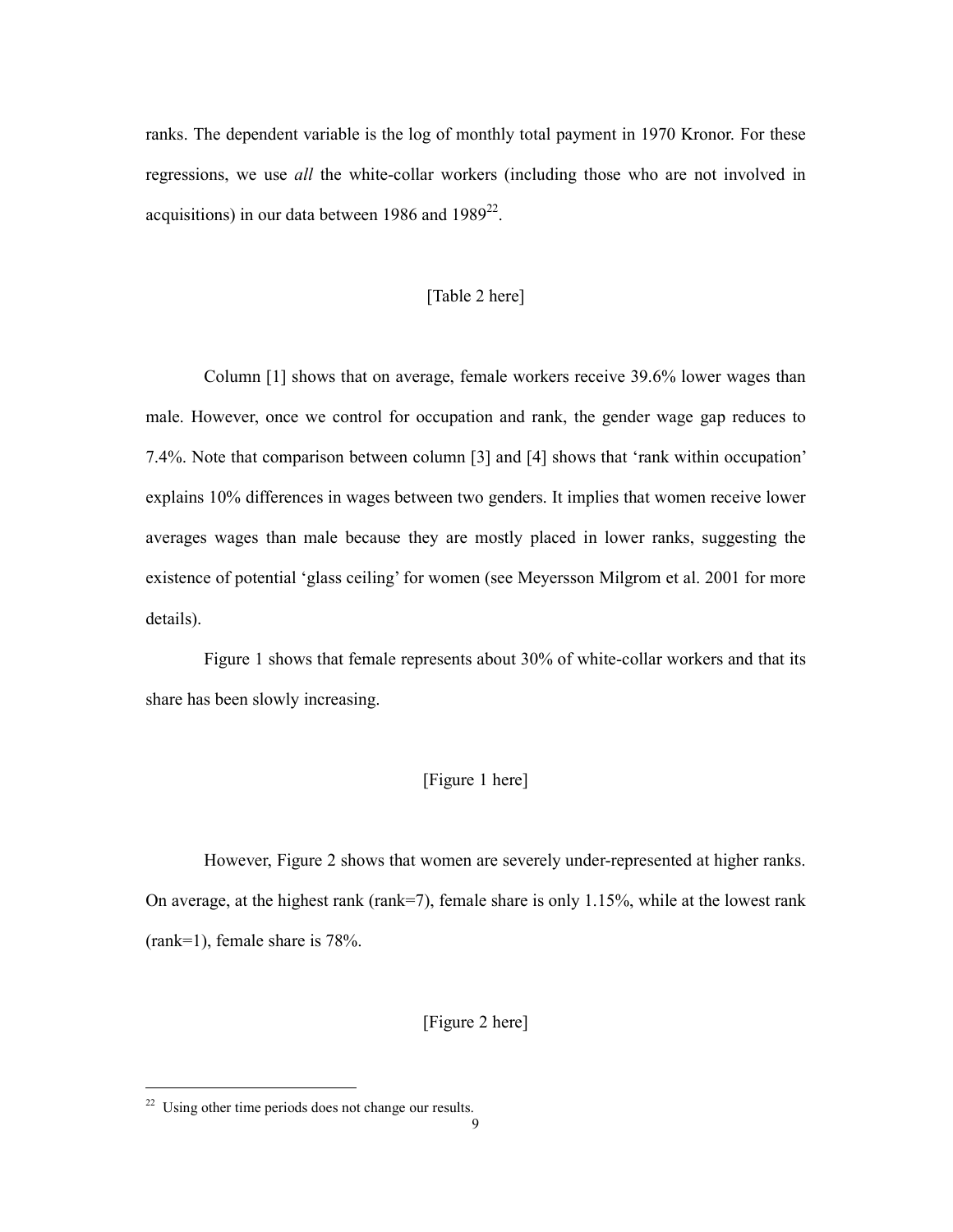Furthermore, Figure 3 shows that women's shares at higher ranks have not increased significantly during the period 1970-1990.

#### [Figure 3 here]

To investigate the 'glass-ceiling', we also look at the first-time labor market entrants and analyzed their promotion patterns.

In Table 3, we construct rank transition matrix between the time of labor market entry and ten years later. We constructed the matrices for each labor market entry cohort between 1971 and 1980, and took the average.

## [Table 3 here]

For example, if we focus on workers who started at rank 4, 34.97% of male have moved up to rank 5 after 10 years, but only 26.73% of female have moved up to rank 5. Also, 9.02% of male moved up to rank 6, but only 3.58% of female moved up rank 6.

Table 4 shows the gender gap in the number of promotions within ten years since the first labor market entry, controlling for education, starting occupation and rank. Column [1] shows that in raw average, female has 0.1 times less promotions than male. However, once we control for individual characteristics, especially the starting occupation and rank, female has 0.57 times less promotions than male during the first ten years of their career. Given that there are only seven ranks, this difference is economically significant.

[Table 4 here]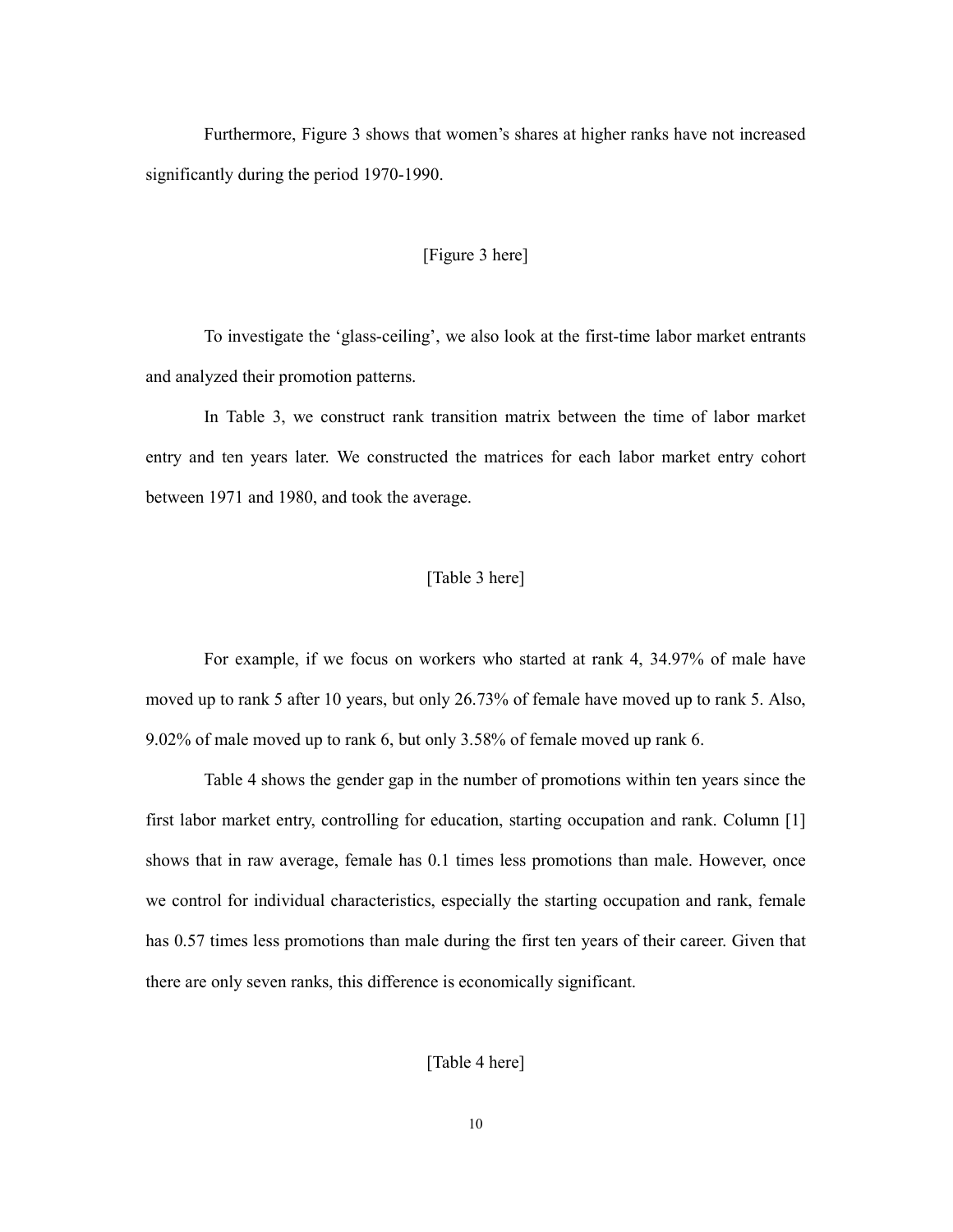It is interesting to note that unlike gender wage gap, gender promotion gap increases as we control for more individual characteristics. This is partly explained by the fact that women tend to start at lower ranks where they have more room to get promoted.

Overall, we find that men and women receive similar wages within the same occupation and rank, but women, on average, start their career at lower ranks and get promoted more slowly than men. Especially, women's representation at the top rank is minimal. Therefore, women at top rank in this period can signify an important role model for other women.

## 2.4 Acquisitions

-

As discussed earlier, we use acquisitions as a natural experiment, and study how the changes in gender hierarchical structure during an acquisition affect female (or male) workers' careers. Thus, for our analysis, it is important that acquisition decisions are independent of gender aspects of a company such as female share, or female status.

 Table 5 shows that after controlling for firm size, primary industry, and primary occupation of each firm<sup>23</sup>, the correlations between acquiring and acquired firms in gender share and status are quite small. For example, correlation in overall female share is 20%, and the correlation in average female status (=relative ranking of wages) is only 5.8%. Though the correlation in female share at top rank is relatively large, it is mostly because female share at the top ranks is zero for most firms. Thus, if one of two merged firms has some female at the top ranks, it generates the negative correlation.

## [Table 5 here]

<sup>&</sup>lt;sup>23</sup> We first regress, for example, female share on firm size, primary industry and occupation, then measure the correlation of residuals between acquiring and acquired firms.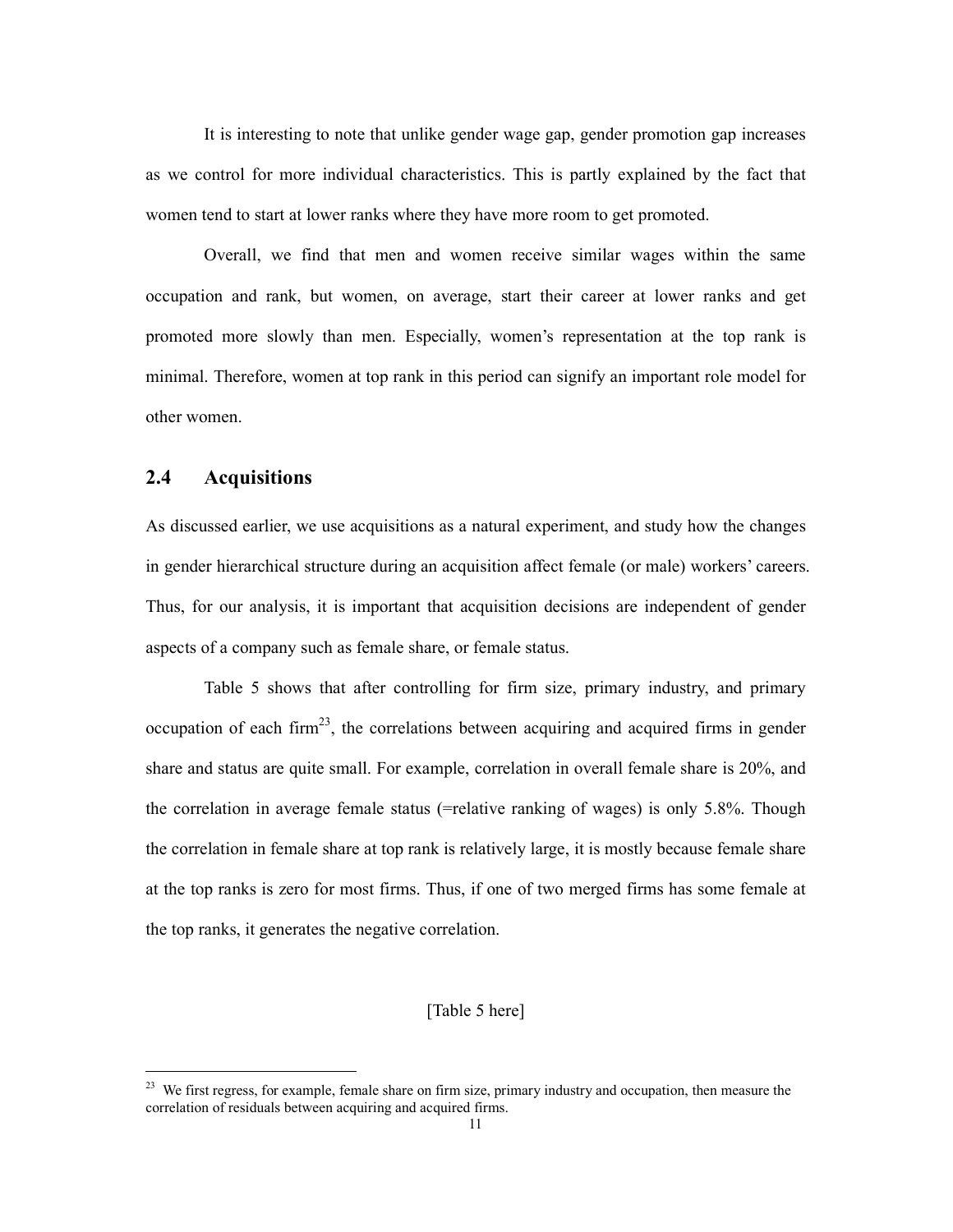Therefore, it appears that an acquirer does not specifically look for a firm with smaller (or larger) female share or a firm where women ranked relatively higher (or lower) than men. Moreover, in our main analyses, we control for the gender compositions within firm and within occupation between two merging firms. Then, a remaining concern is whether the number of female at top managerial positions affects the merger decision. However, it appears highly unlikely that a firm would merge with another firm because there are more top female managers in the other firm, when the firm can simply hire new female managers.

Another potential problem of using acquisition as a natural experiment is that acquisitions are quite heterogeneous. Firms may acquire very similar firms in another geographic market for its market expansion. Or firms may acquire their competitors in the same market to increase their market power. Or firms may acquire very different firms for complementarity or for business line expansions.

In order to classify different types of acquisitions, we construct a distance measure between two firms in various aspects. The distance is measured by 1 – uncentered correlation, as proposed by Jaffe (1986). For example, to measure the distance in occupation structure, we construct a vector of occupation shares for an acquired firm,  $f_i=(s_{1i_1}, s_{2i_2}, \ldots, s_{54i})$  where  $s_{ki}$  is occupation k's share in firm i (in terms of number of workers)<sup>24</sup>. Then, we construct the same vector for its acquiring firm  $j$ ,  $f_j$ . Then, the distance in occupation structure is measured as  $1-\frac{f_i f_j'}{f_i}$ 

 $(6.6)$ <sup>t</sup>. This distance measure is zero if the composition of occupation is the same between the two firms, and is one if two firms do not share any occupation.

-

<sup>&</sup>lt;sup>24</sup> We used 54 different occupations, 44 different industries, 24 different counties, 9 different education codes, 6 different age groups (11-20, 21-30, etc.), 7 rank codes, 2 gender codes, and 2 part time codes.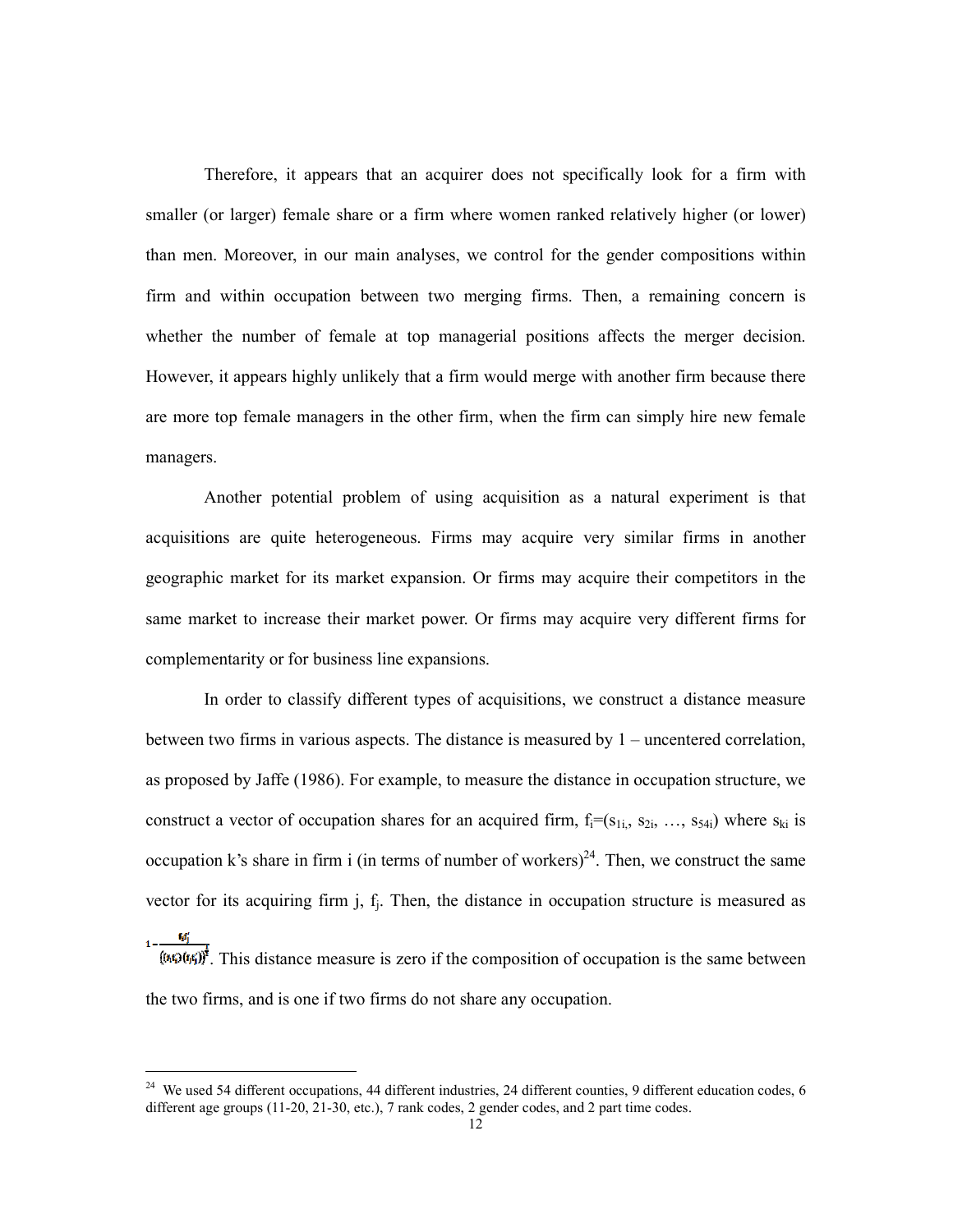### [Figure 4 here]

Figure 4 shows the histogram of each distance measures for 436 acquisitions in our sample. The histogram for the distance in occupation structure shows large variations. In other words, some firms are very close in terms of occupation structure, some firms are semiclose, and some firms are completely different in occupation structure. On the other hand, if we look at the distance in industry structure, and county location, firms are either close or far way. Firms are always similar in most other dimensions<sup>25</sup>. Therefore, we classify acquisitions as shown in Table 6.

## [Table 6 here]

 For example, if the acquired firm is similar in occupation and industry structures, and in the same region, we call it as a horizontal merger. Also, as they are similar, we expect that workers and business functions of two firms are substitutable. This classification is admittedly arbitrary. However, this classification can give us some sense of whether our results depend on different types of acquisition.

## 2.5 Changes in Gender Hierarchy

-

We measure gender hierarchy in the workplace in two ways: (i) the number of female (or male) managers at the highest rank within a firm regardless of their occupations (henceforth simply 'within firm') and (ii) the number of female (or male) managers at the highest rank within the same occupation as a worker's (henceforth simply 'within occupation'). For example, female (and male) workers in the marketing department may care the gender of

 $25$  The variation in the rank distance can be mostly explained by the difference in size.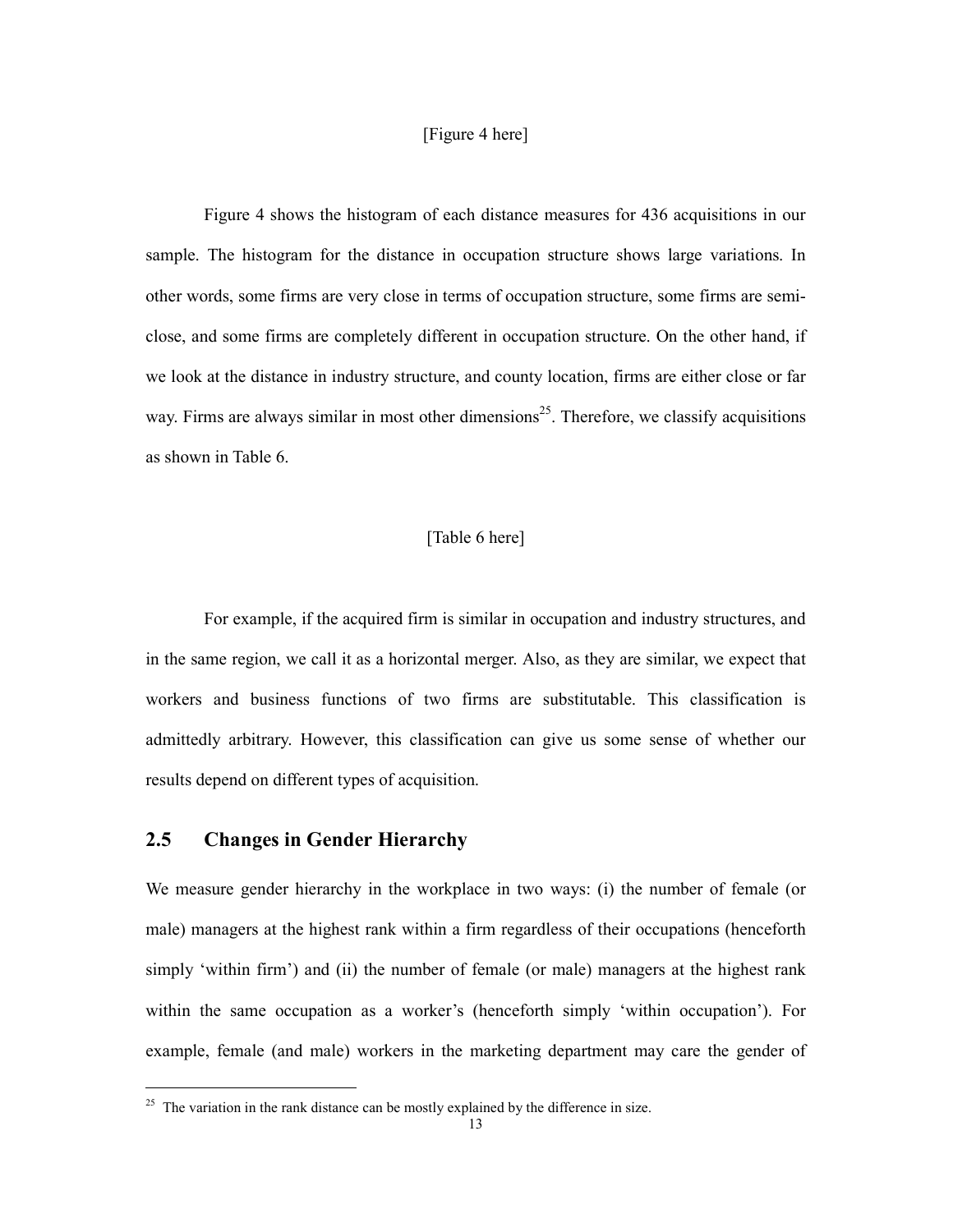both the top managers within the marketing department (i.e. same occupation) and the top managers within the firm as a whole.

 Our analysis focuses on how the changes in female (and male) top managers affect female (or male) workers' turnover behaviors after an acquisition. However, for those who quit during an acquisition, we don't observe the number of their top managers after the acquisition even though they are the ones who may respond to the changes most sensitively. Moreover, the actual changes in the number of top managers can be correlated with other structural changes during an acquisition.

 Therefore, we use expected changes in the number of top managers instead of actual changes. More specifically, we merge an acquiring firm's and the acquired firm's data right before an acquisition and treat them as a single firm. Then, for each worker, we measure, for example, the number of female at the top rank. We call this as *expected* post-merger number of female at the top rank. The difference between the expected post-merger and actual premerger number of female at the top rank is called the expected change in the number of female at the top rank. $26$ 

## [Table 7 here]

 Table 7 shows an example of how expected post-merger measures are computed. In this example, between the two firms, the top rank (within firm) is rank 5. Before the acquisition, the acquiring firm has one female at the top rank, but the acquired firm has no female at the top rank. If we merge the data between the two firms, then workers in the acquired firm would also have one female at the top rank (worker 3). Therefore, the expectedpost merger number of female at the top rank changes from zero to one for worker 4 and 5.

-

<sup>&</sup>lt;sup>26</sup> For more details on these measures, see Kwon and Meyersson Milgrom (2007).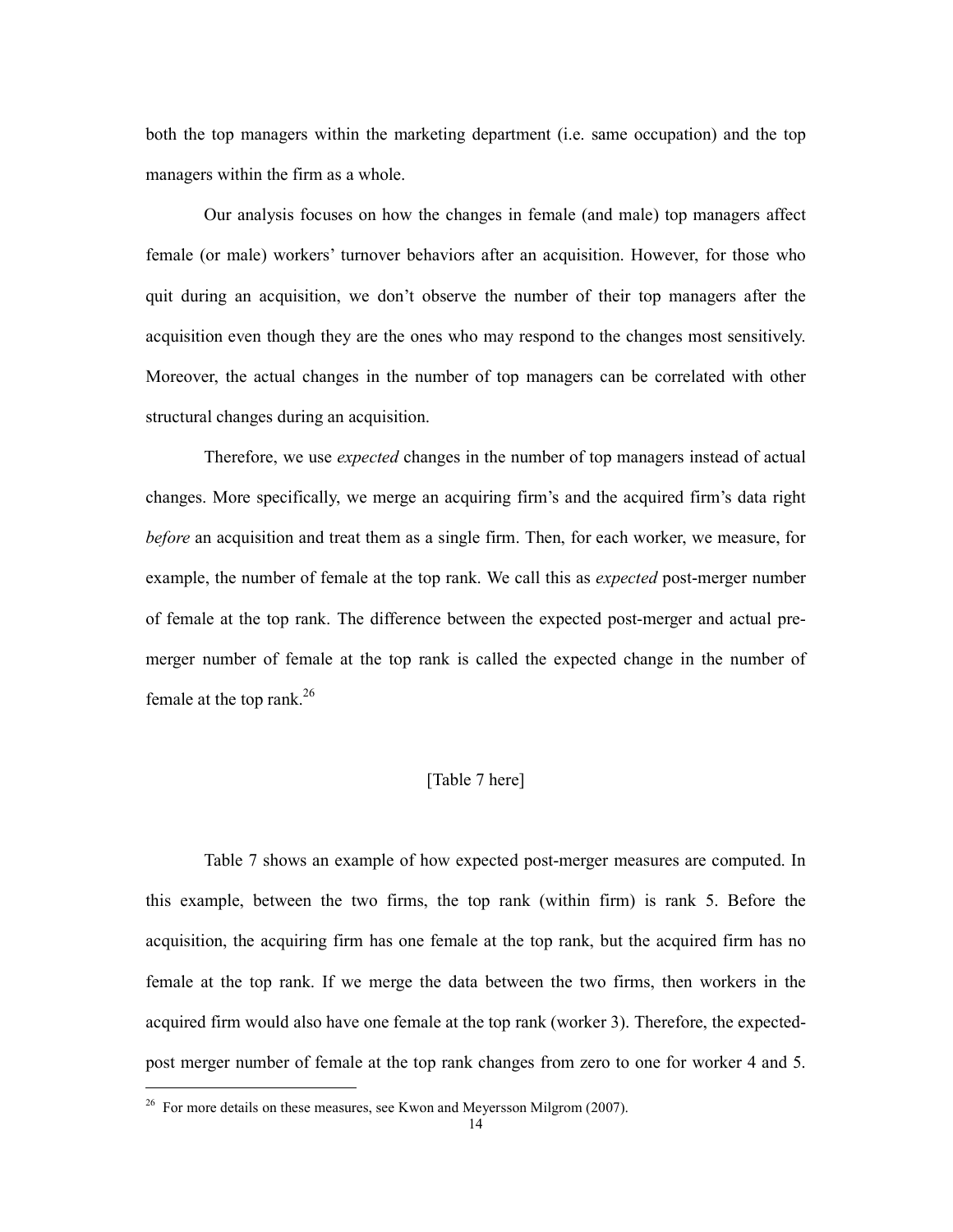Other measures are computed in a similar way. We repeat the same computation for each occupation to construct 'within occupation' measures.

Table 8 shows the summary statistics of expected changes in female hierarchy both within firm and within occupation. As discussed above, for an average worker, the number of female at top rank within his/her firm is very small. As a result, it does not change much even with acquisitions. Therefore, later, we will use a dummy variable for whether the number of female at top rank has increased or not. The number of female at one rank above is relatively large, especially for female. It suggests that women tend to work for women. The changes in the share of female or relative ranking of wages can be either positive or negative. Therefore, the average is close to zero. However, note the relatively large standard deviation.

## [Table 8 here]

#### 2.6 Turnovers

We focus on how the changes in female hierarchy affect workers' firm turnover decisions. If, for example, the number of female at top rank decreases female turnover rates, we infer that female at top rank raises other female workers' (expected) utility.

The advantage of this approach is that we can infer workers' preference from their behavior without relying on often-problematic survey responses. Also, unlike other behavior, such as consumption, the turnover decision does not rely upon an assumption on how the changes in gender hierarchy affect marginal utility of workers.

 The disadvantage of this approach is that some workers may get fired during acquisitions, and that it is difficult to distinguish empirically between voluntary and involuntary turnovers. In Sweden, however, it is generally difficult for firms to fire workers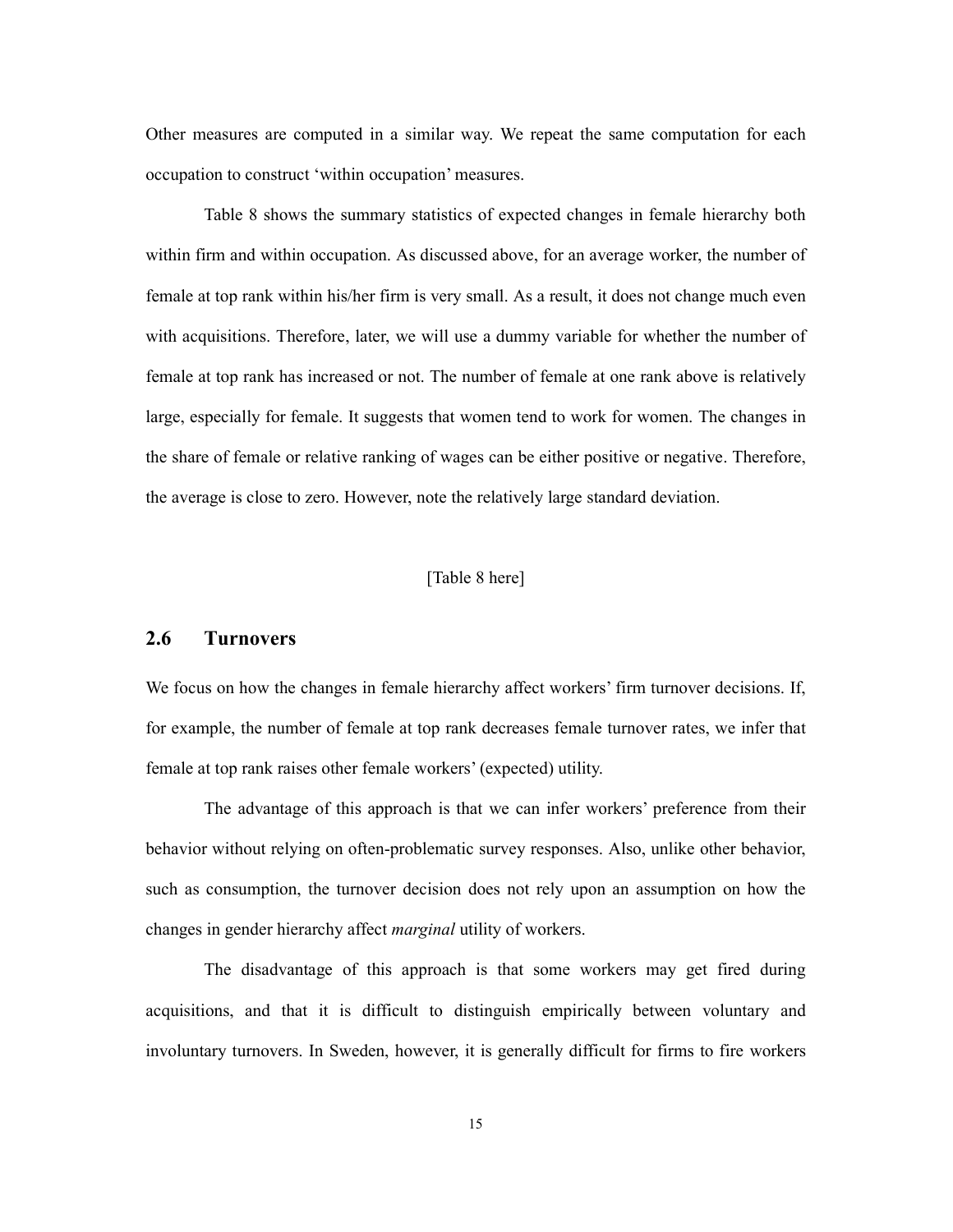without consent from labor union. Thus, we expect that the number of involuntary turnovers would be small.

 The average turnover rate is 12.4% for acquiring firms and 15.4% for acquired firms, while the average turnover rate for all the firms (including those not involved in acquisitions) in our full data is 14%. In other words, compared with an average firm, acquiring firms have lower turnover rates, but acquired firms have higher turnover rates<sup>27</sup>. Thus, there is a concern that some workers in acquired firms may get systematically fired during acquisitions. Table 9 confirms the same pattern using turnover regressions using 20% random sample of full data.

## [Table 9]

For those who change firms, we also check how their wages have changed. If workers got fired involuntarily, one can expect that they will have lower wages in another firm than those who quit voluntarily. In Table 10, for those change firms only, we regress the change in real wages on various individual and firm characteristics.

## [Table 10]

As suspected, those who quit from acquired firms have much lower wage increase than the average, while those who quit from acquiring firms have similar wage increase to the average workers. Therefore, while most quits from acquiring firms are voluntary, most quits from acquired firms appear to be involuntary.

-

<sup>&</sup>lt;sup>27</sup> Turnover regressions controlling for individual and firm characteristics yield the same results, and not reported.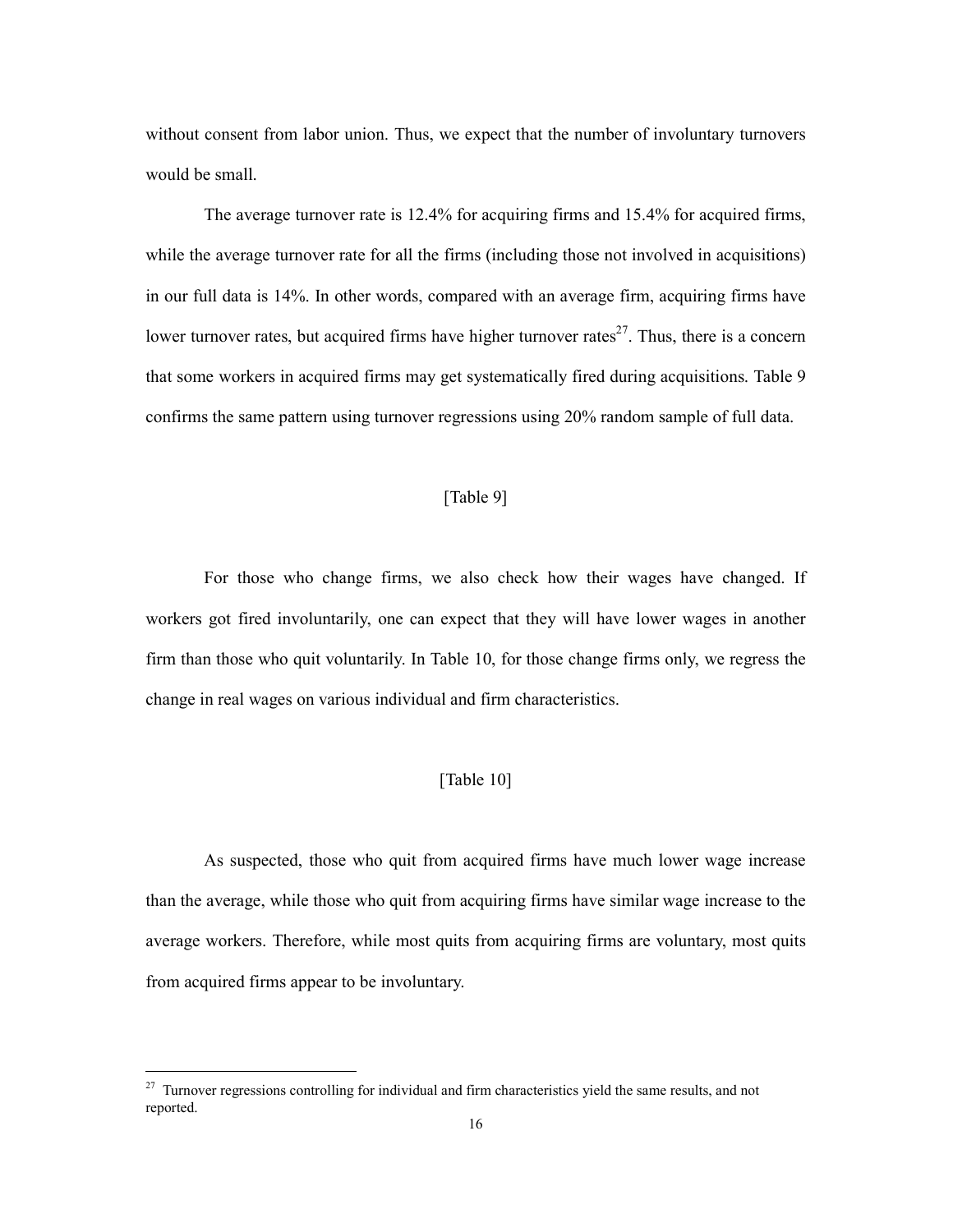We address this problem in two ways. First, whenever possible, we check whether our results are robust when we use the acquiring firms only. Second, we classify turnovers as involuntary if (i) real wage falls from turnovers or (ii) real wage growth rate falls from turnovers. Though none of these definitions are perfect, if our results are robust to various definitions of involuntary turnovers, it is unlikely that involuntary turnovers from structural changes of M&As are driving our results.

## 3. Gender Hierarchy and Turnover

We are now ready to study how the expected changes in the number of female (or male) managers at top ranks affect other female (or male) workers' turnover decision. Recall that the top rank within firm is defined as the highest rank within an acquiring firm and an acquired firm combined right before a merger. Thus, one firm may not have the top rank before the acquisition, and that the top rank may differ across different acquisitions. We also measure the top rank within occupation for each worker by the highest rank in the same occupation within an acquiring firm and an acquired firm combined.

#### [Table 11 here]

 In Table 11, we estimate the effect of expected changes in the number male/female top managers on workers' turnover decision within three years after acquisitions, controlling for various individual and firm characteristics right before acquisitions, including pre-merger number of male/female top managers both within firm and within occupation, acquired dummy, age, age squared, part time dummy, firm size, firm size squared, real wage, firm size change, occupation size change, ratio of workers who change regional code during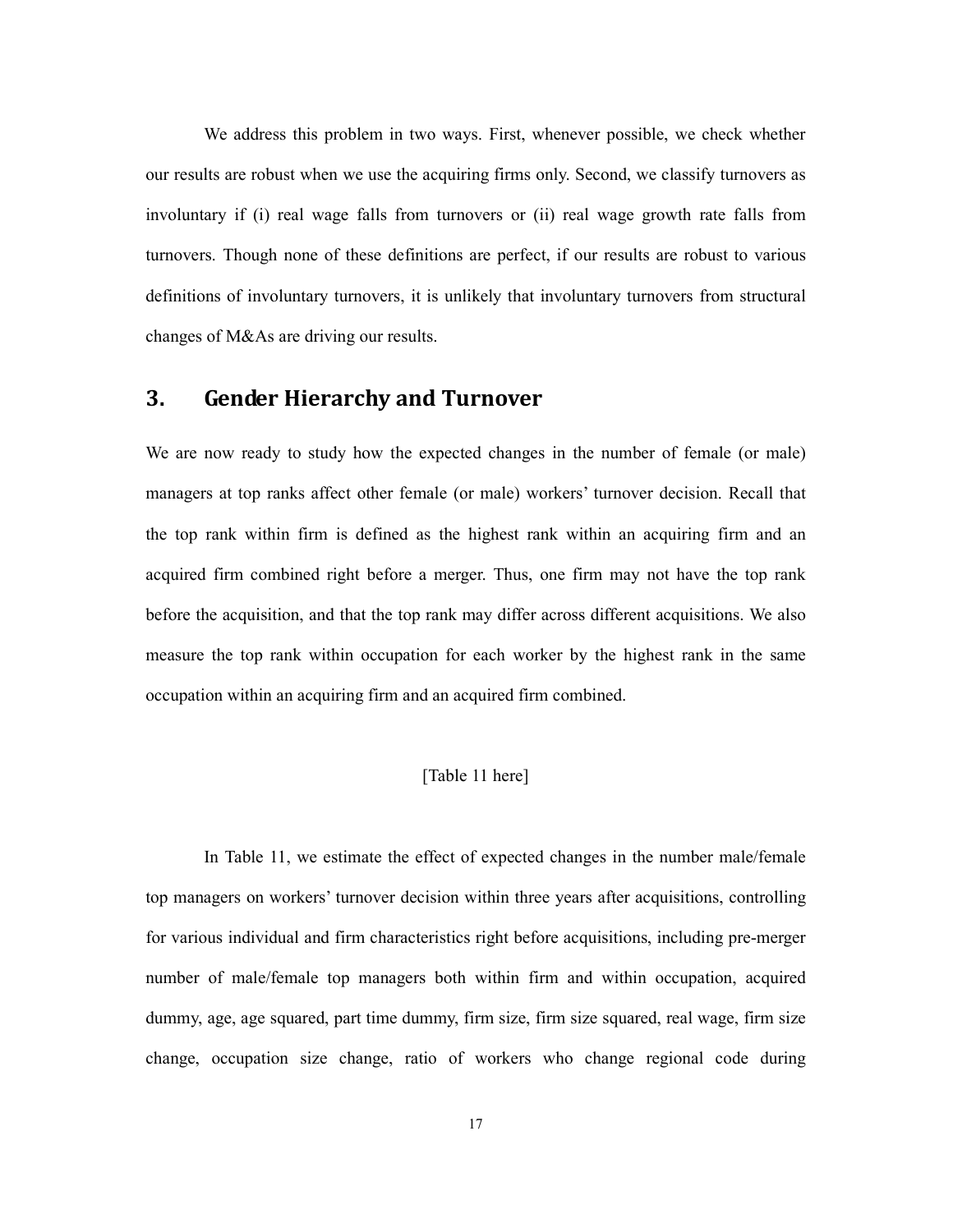acquisition, female share within firm and within occupation, changes in female shares, dummy variables for rank, occupation, industry, county, and year.

## 3.1 Female (or Male) Managers at Top Rank within Firm

From Table 11 column [1] and [2], when the expected number of *male* managers at a top rank within firm increases, both male and female workers become more likely to quit. The same pattern emerges even when the expected number of *female* managers at a top rank within firm increases.

 One explanation is that the increased number of male or female managers at top rank implies less chance of future promotions or the decreased status of other workers, which can induce larger turnover rates.

 Note that the coefficients are almost the same between male and female workers. In other words, there is no gender difference when it comes to the way workers respond to the number of male (or female) managers at the top rank within firm. Later, we confirm this result more explicitly using difference-in-difference estimation.

## 3.2 Female (or Male) Managers at Top Rank within Occupation

With respect to the expected changes in the number of top female or male managers *within* the same occupation, however, column [3] and [4] show clear difference between male and female. When the expected number of *male* managers at a top rank within the same occupation increases, male workers become less likely to quit, but female workers become more likely to quit. Similarly, when the expected number of *female* managers at a top rank within the same occupation increases, male workers become more likely to quit, but female workers become less likely to quit. Column [5] and [6] show the same pattern when we control for both top rank within firm and top rank within occupation.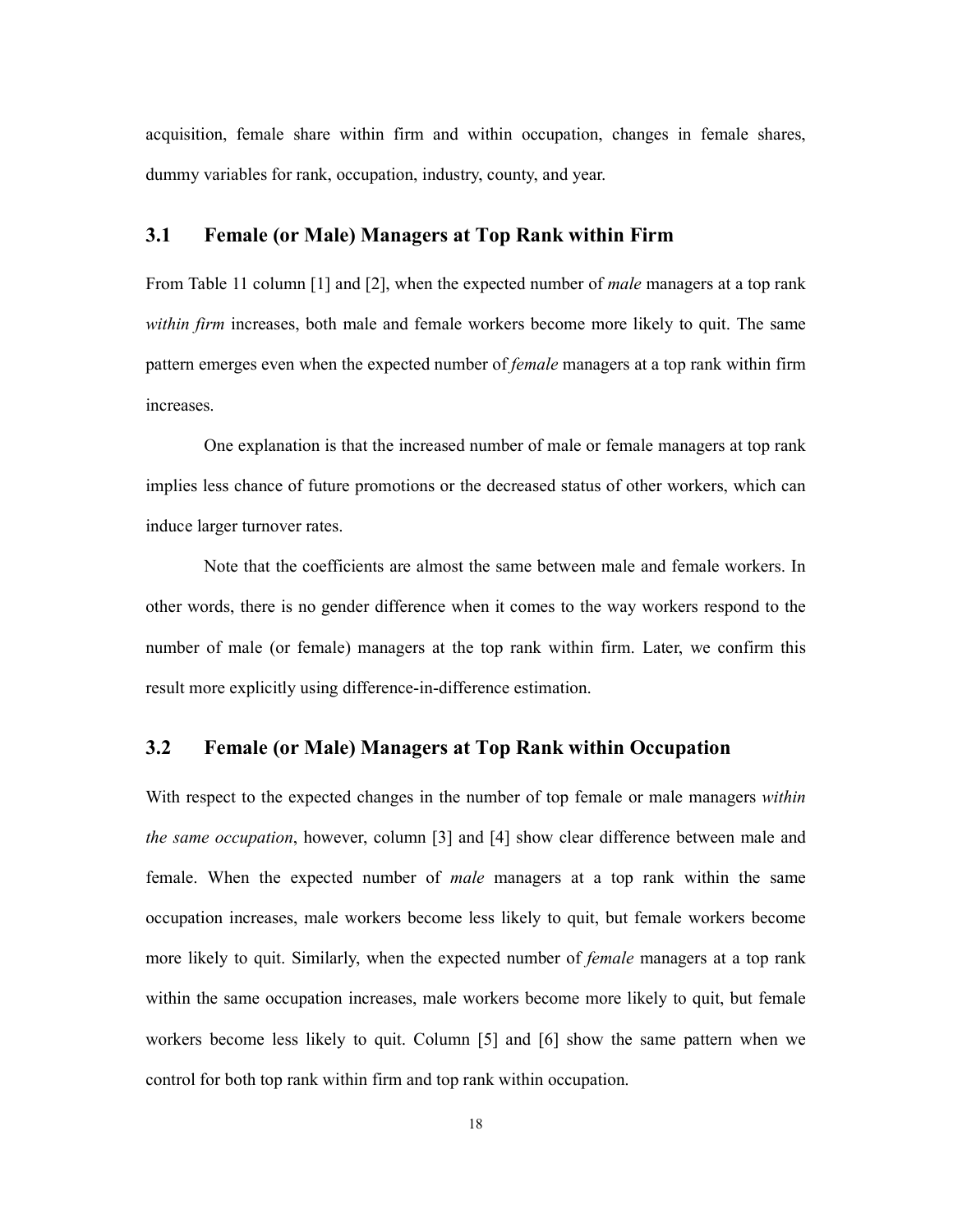From column [5] and [6], both male and female workers seem to equally like to have more same-gender top managers within the same occupation (called *same gender attraction*). However, both male and female workers do not like to have the opposite gender top managers within the same occupation (called *opposite gender aversion*). It is interesting to note that opposite gender aversion is particularly strong for male workers.

These results are noteworthy for several reasons. First, these results differ from the findings of recent studies that are based on a single firm or a single occupation. For example, Bagues and Esteve-Volart (2007) finds that female evaluators are relatively more favorable to men than to women, which would at least partially undermine a goal of gender quota policy. In a related study, Giuliano, Levine, and Leonard (2006) find that black (young) managers are relatively more favorable to white (older) workers. In contrast, we find that on average, female workers do prefer having more female top managers and less male managers. Our results do not necessarily mean that female top managers are relatively more favorable to female workers. Instead, our results imply that the positive effects of having more female top managers on female workers (such as aspiration, role model) dominate other possible negative effects.

Second, the gender policies, including gender quota, typically do not explicitly consider its effect on male workers. However, our results show that the largest effect of adding an additional top female manager would be the increased quits by the male workers. Therefore, such negative effect on male workers' careers should be considered in the gender policy decision process.

Third, female workers, on average, do not respond to the increased number of male top managers within the same occupation. One explanation is that female workers may take male top managers for granted as a social norm. Later we show that in occupations where female share is large (that is, having female top managers is a norm), female workers do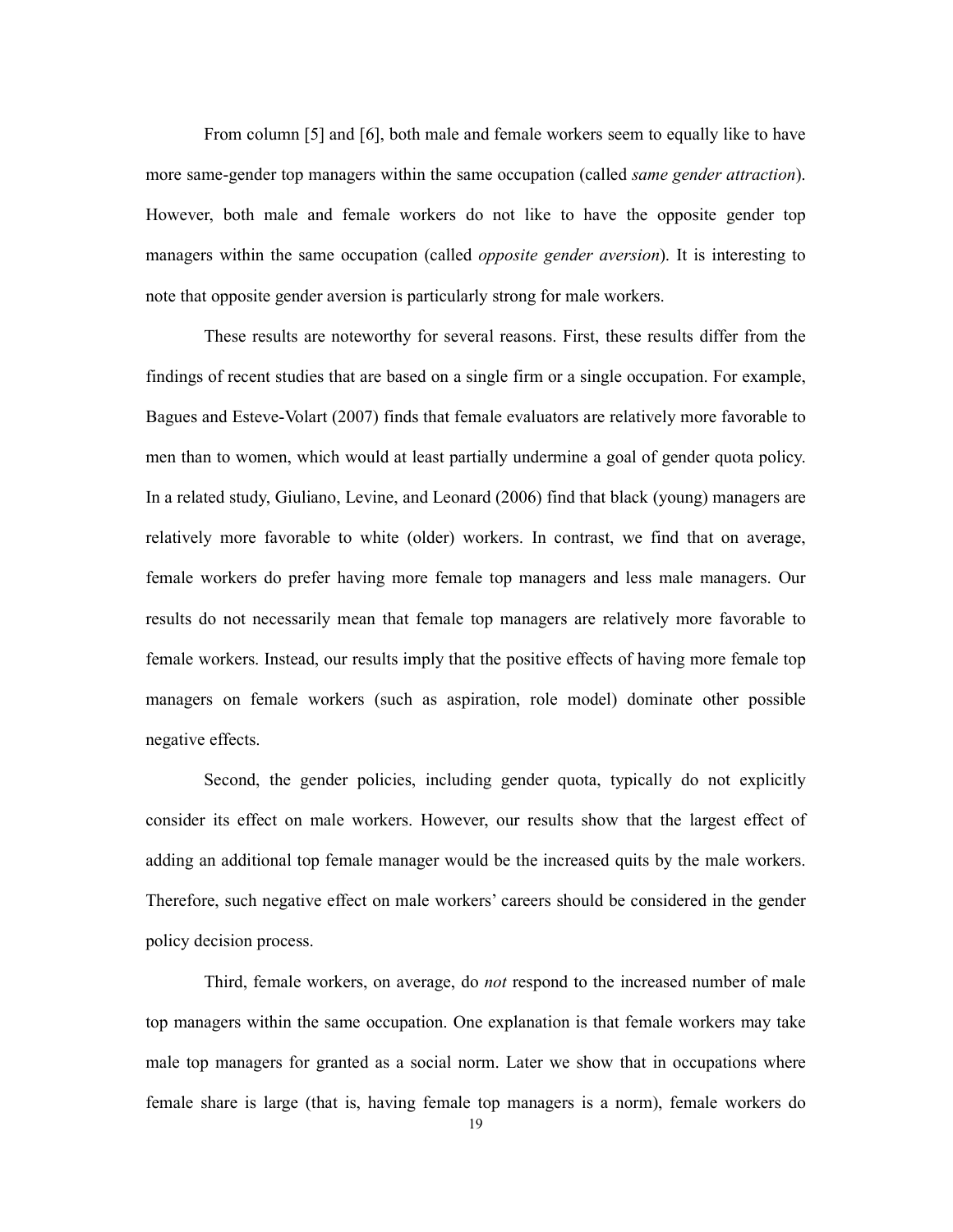respond negatively (i.e. quit more) to the increased number of male top managers within occupation.

Finally, as we show in next subsection, these different responses between male and female workers imply that our qualitative results would be robust even in difference-indifference (between before and after merger and between male and female workers) estimation. In other words, our qualitative results are robust to unobserved M&A characteristics or firm characteristics.

## 3.3 Robustness

#### ■ Acquiring vs. Acquired Company

Workers' turnover in acquired firms may not be voluntary, as discussed above. Also, workers in acquiring firms may respond more strongly to the top managers from acquired firms, if they consider acquiring firms as a higher-status group. Therefore, we repeat the same analysis for acquiring firms and acquired firms separately.

### [Table 12 here]

 Table 12 shows that within acquiring firms only, we find essentially the same patterns as before. However, for acquired firms, the changes in the number of top managers within occupation, regardless of its gender, are not significant. Moreover, the changes in the number of top female managers within firm have very different effects.

 It is not clear whether this difference between acquiring firms and acquired firms is due to the fact that many turnovers within acquired firms are involuntary or to the fact that workers in acquired firms feel less secure about their identity. This is an interesting topic for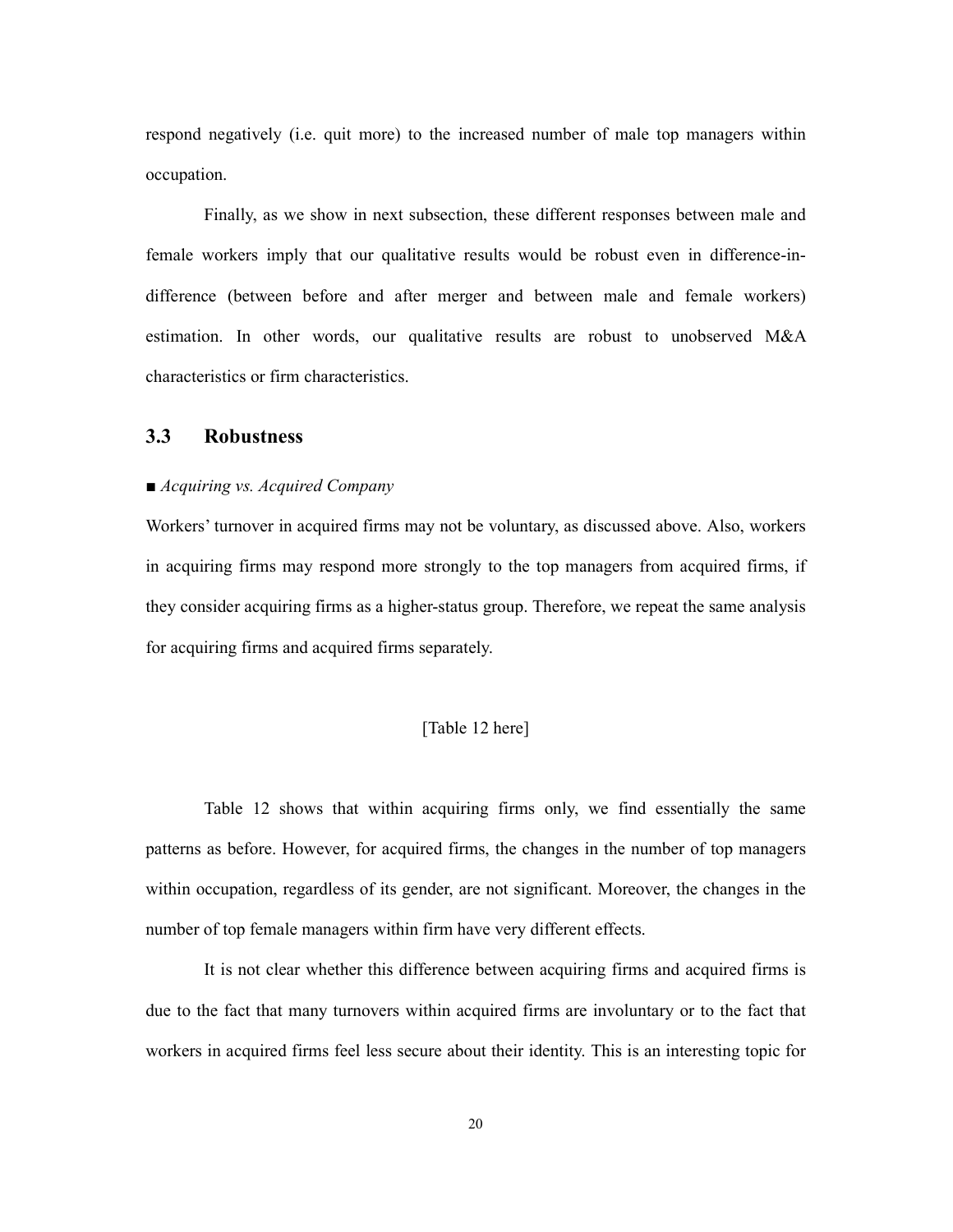future research but outside the scope of this paper. Instead, we will focus on either all firms or acquiring firms only.

#### ■ Alternative Measure

Given that the number of female at top rank is very small, the expected changes in the number of female, especially within firm, are typically either zero or one. Therefore, in Table 12A, we use a dummy variable (equal to one if the expected change is positive) for the expected changes. Table 12A shows essentially the same qualitative results as Table 12. One difference is that female workers' response to the expected changes in the number of male managers at top rank within occupation becomes statistically significant. In other words, female workers also become more likely to quit when the opposite gender managers at top rank within occupation increases (= opposite gender aversion).

#### [Table 12A here]

#### ■ *Involuntary Turnovers*

We can infer workers' preference from their voluntary turnover decisions. However, during an M&A, workers may get dismissed involuntarily due to structural changes from M&A. For example, some top managers may get dismissed because they have become redundant. Note that these structural changes should affect both male and female workers. Therefore, involuntary turnovers or structural changes during M&As don't necessarily explain different responses by male and female workers.

 Still, in order to check the robustness of our results, we classify turnovers as involuntary if (i) real wage falls from turnovers, or (ii) real wage growth rate falls from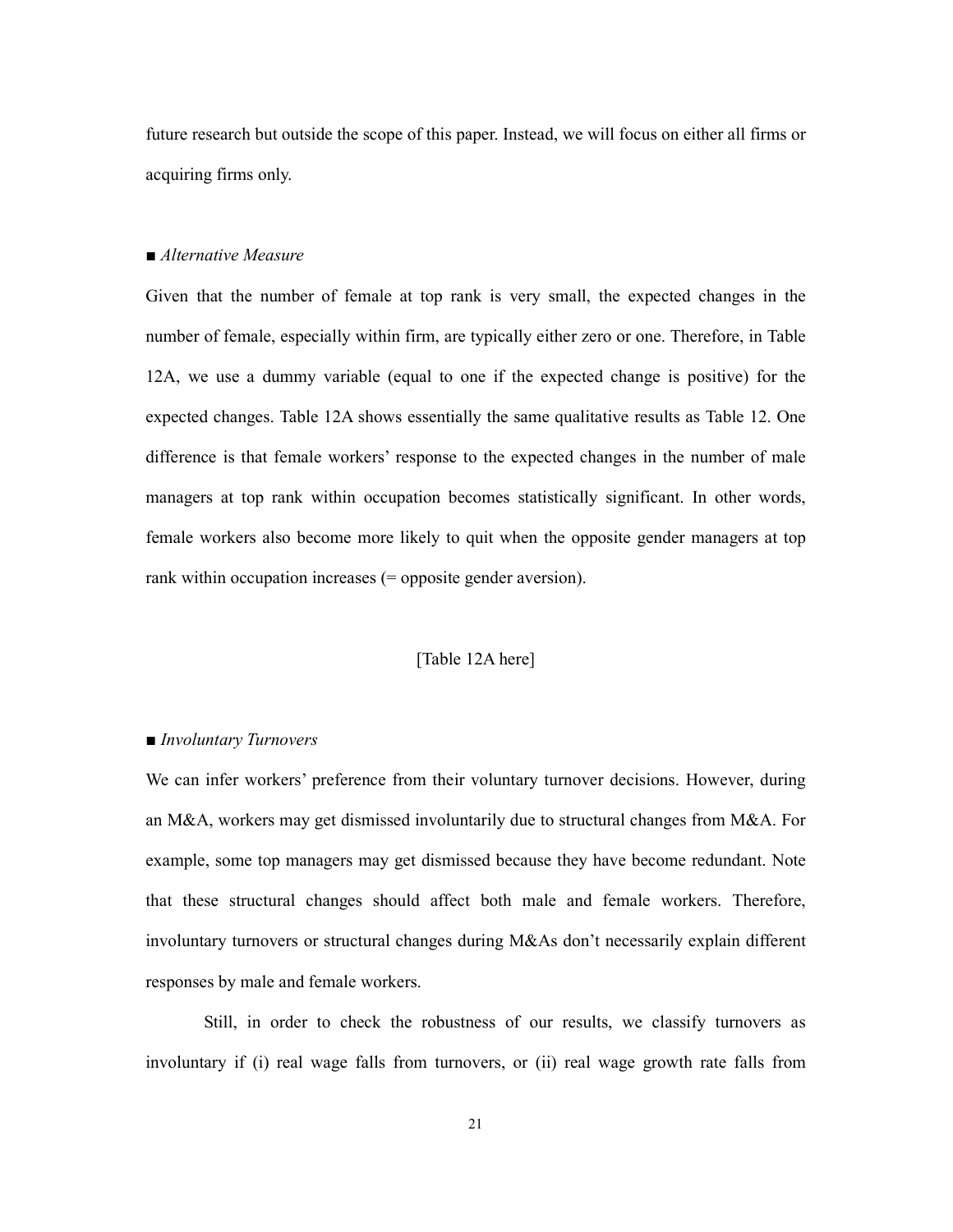turnovers compared with those who are remaining in the firm. Then, in Table 13, we estimate the probit model for voluntary turnovers only.

#### [Table 13 here]

 Table 13 shows that the qualitative results from all turnovers (see Table 11) do not change even when we omit involuntary turnovers.

■ Types of M&A

-

As discussed above, M&As are heterogeneous in various dimensions. Thus, in Table 14 we control for different types of M&As. First, we control M&A types according to the classification in Table 6. Then, we control for all 8 distance measures (shown in Figure 4).

## [Table 14 here]

 The first two columns in Table 14 show that different types of M&A have different effect on workers' turnover rates. For example, 'growth' type increases workers' turnover rates, but 'horizontal merger' decreases workers' turnover rates<sup>28</sup>. In the third and fourth columns, we control for distance measures between acquiring and acquired firms in various dimensions.

 In all cases, however, note that the qualitative effect of the expected changes in top male/female managers within occupation on male and female workers' turnover rates remain the same. In fact, the estimates become statistically more significant.

<sup>&</sup>lt;sup>28</sup> This difference is not the primary focus of this paper, but is certainly interesting for future research.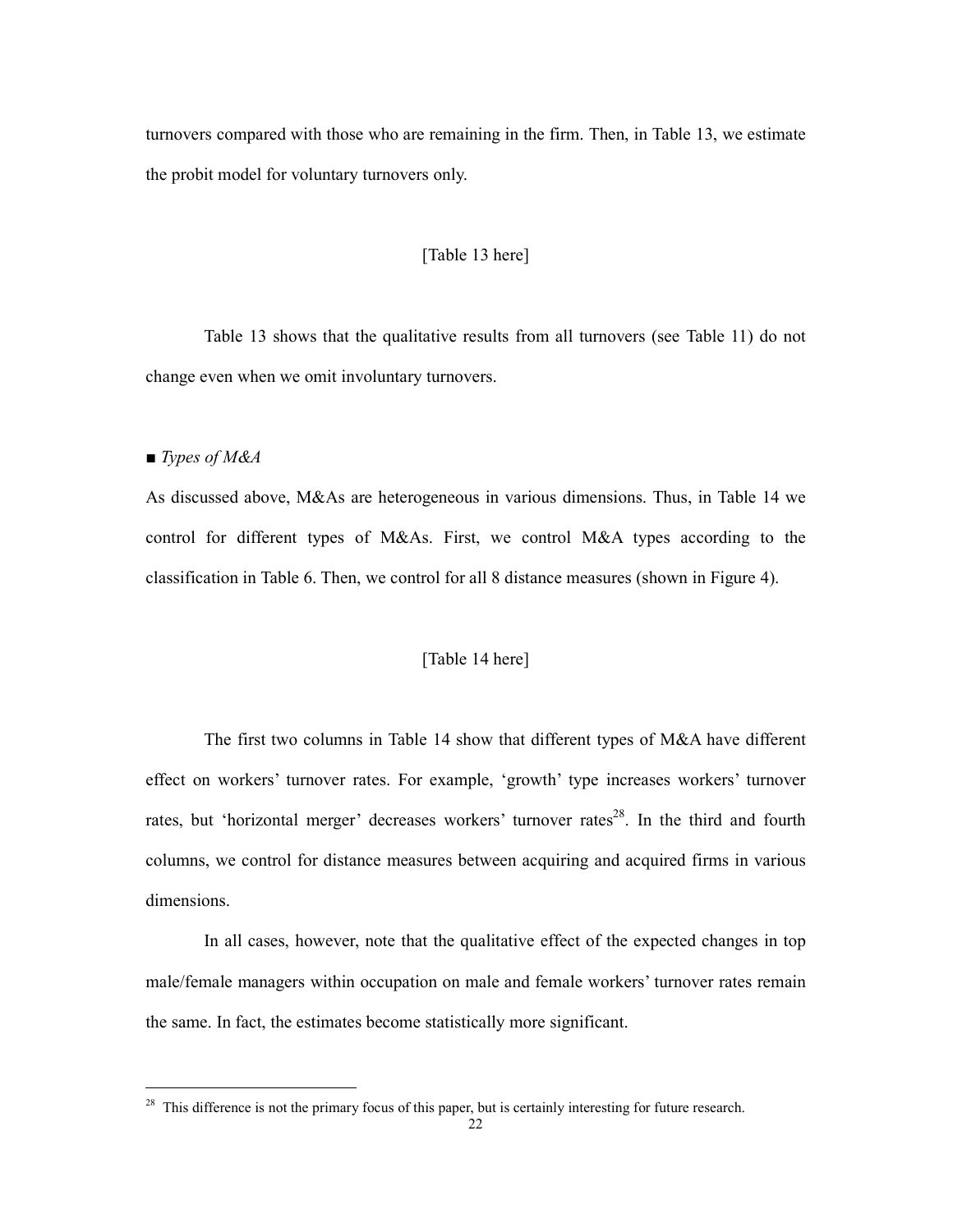#### ■ Difference-in-Difference

So far, we have estimated the probit models separately for male and female. The difference between male and female is easy to observe from our results. However, our estimates of the marginal effect (dP/dx) for male and female are evaluated at different points. Thus, technically, the direct comparison of the coefficients between male and female is potentially biased. Thus, in Table 15, we estimate a difference-in-difference (between before and after merger and between male and female) model more explicitly using interaction terms between the changes in the number of male/female top managers and female dummy variable.

## [Table 15 here]

Column [1] of Table 15 shows that as expected, when the number of top male or female managers within firm increases, there is no (either statistically or economically) differential effect on male and female workers. However, when the number of top male managers within occupation increases, female workers become more (relative to male) likely to quit. Also, when the number of top female managers within occupation increases, female workers become relatively less likely to quit.

 These results do not change even when we control different types of M&A interacted with female dummy variable, as shown in column [2]. Since it is not always straightforward to interpret interaction terms in a probit model, we also estimate a linear probability model in column [3]. The results remain the same.

 In column [4] and [5], we estimate the model separately for acquiring firms and acquired firms. Like before, the results remain the same for acquiring firms, but not for acquired firms.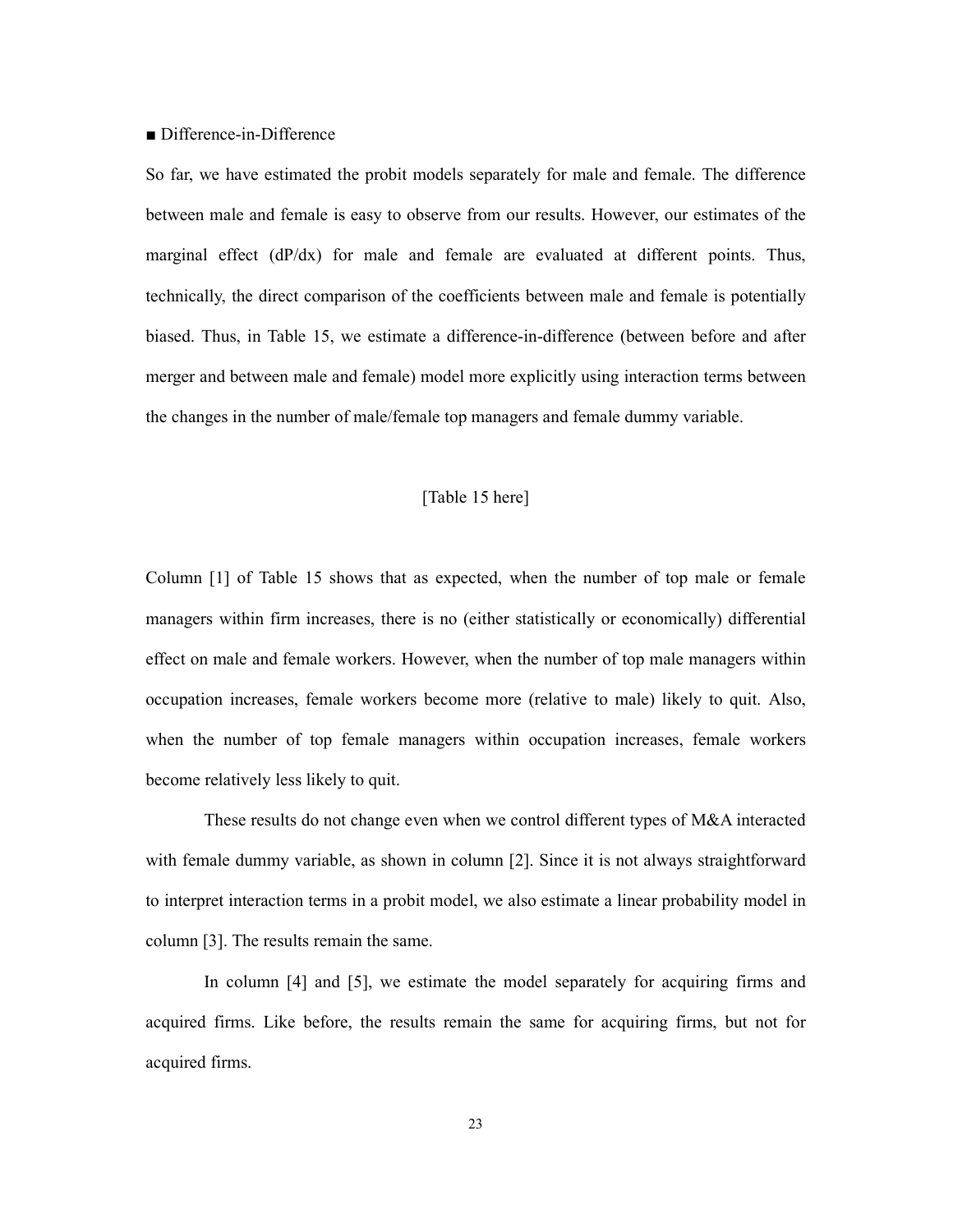In summary, our results are largely robust to various specifications and measures. Note, however, that the results in this section measure the *average* effect for male and female workers. As we show in next section, it turns out that the average effect does not apply to all workers or occupations.

## 4. Majority vs. Minority

There exists large heterogeneity in the share of female workers across occupations. For example, in production management (BNT codes 100, 110, 120, 140, and 160), the average share of female workers is less than 3%. However, in personnel work (BNT codes 600, 620, and 640) and office services (BNT codes 970 and 985), the average share of female workers is larger than 60%.

### [Table 16 here]

Therefore, in Table 16, we first classify occupations into three groups: (i) the share of female workers is less than 10%, (ii) the share of female workers is between 10% and 50%, and (iii) the share of female workers is larger than 50%, and estimate our model separately for each group. Note that in the first group, women are a weak minority. In the second group, women are a strong minority, and in the third group, women are a majority. In this section, we primarily focus on the effect of the (expected) change in top male/female managers within occupation.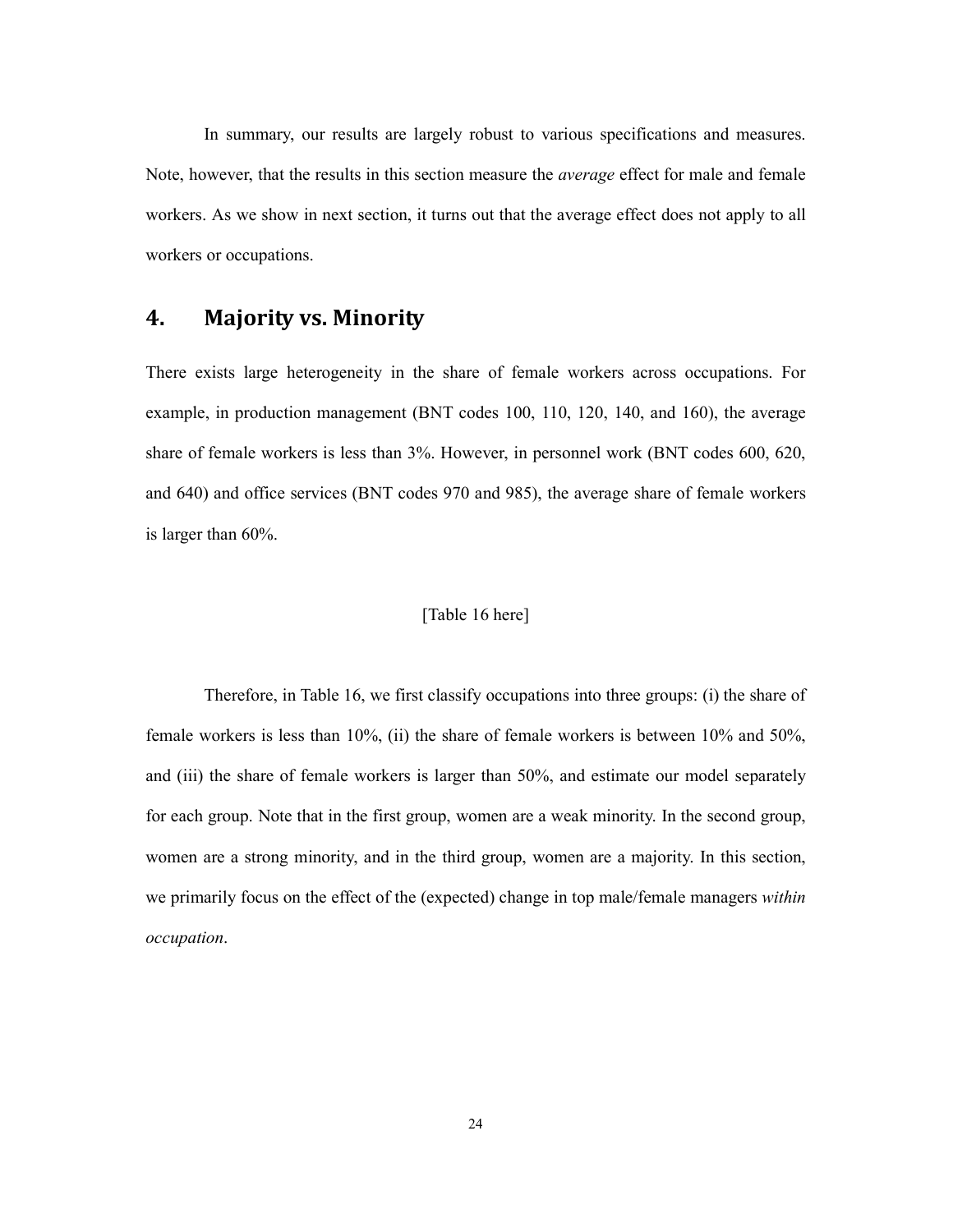## 4.1 Same Gender Attraction

In the previous section, we show that on average, both male and female workers exhibit same gender attraction. In other words, when the number of the same gender top managers increases, workers become less likely to quit.

Table 16 shows that this same gender attraction is particularly strong for female workers, and that it is the strongest when one's own gender is a (weak) minority. More specifically, from the fourth row and female columns in Table 16, an additional increase in the number of female top managers within occupation reduces female workers' turnover rates by 18.9, 8.7, and 0.5 percentage point, in occupations where the female share is less than 10%, between 10% and 50%, and larger than 50%, respectively.

 For male workers (from the third row and male columns in Table 16), the same gender attraction is much smaller, and is not monotonic to the female share. However, it is still true that the largest same gender attraction is observed in occupations where female share is larger than 50% (i.e. male share is less than 50%). Figure 5 illustrates these results clearly.

## [Figure 5 here]

 It is worth emphasizing that in occupations where women are a weak minority, an additional female top manager has very large (positive) effect on female workers. Even though this effect is not statistically significant (because there are too few top female managers in these occupations), it suggests that a gender quota policy can have significant effect on female workers in occupations where women are traditionally a weak minority.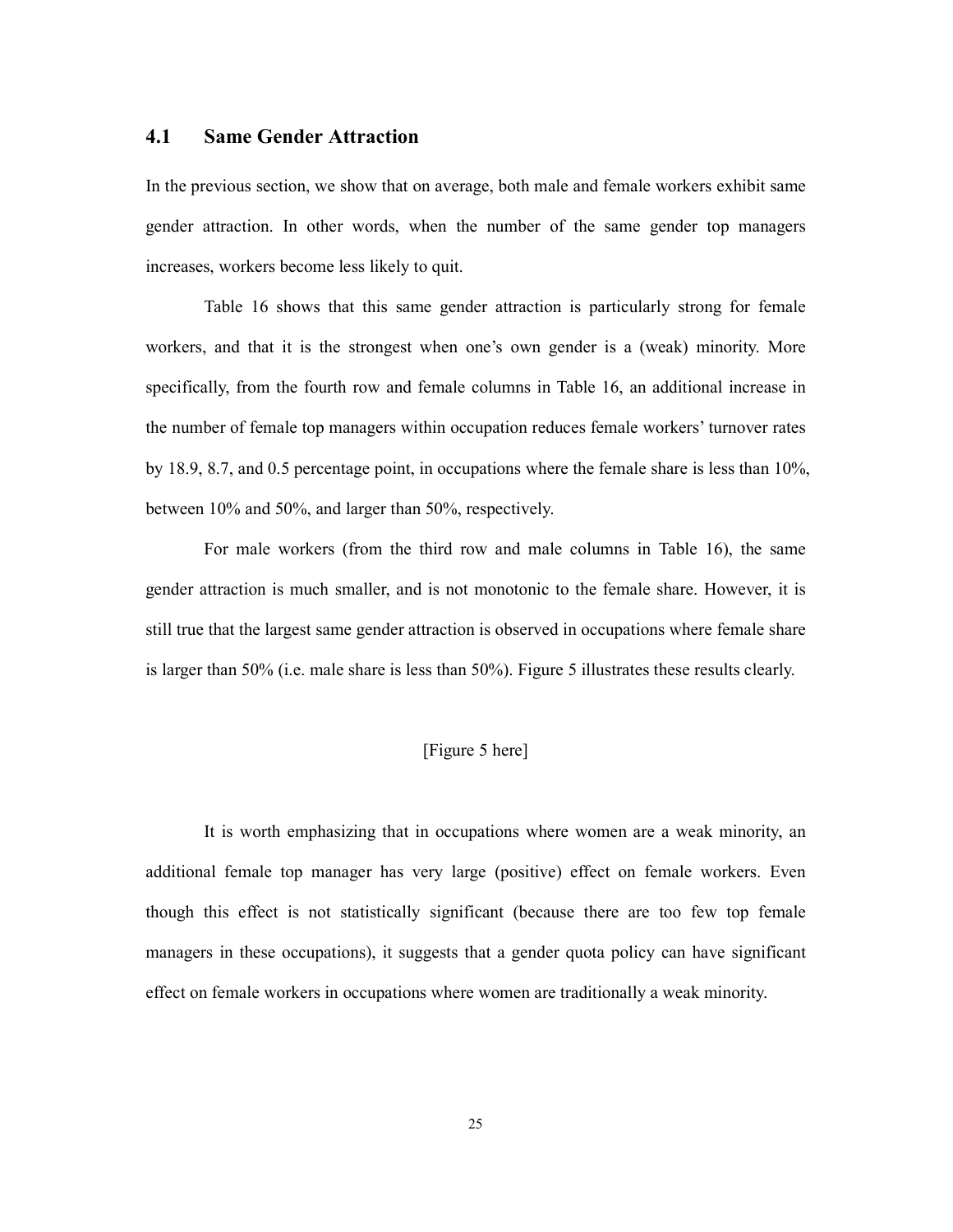## 4.2 Opposite Gender Aversion

In the previous section, we show that both male and female exhibit opposite gender aversion. In other words, when the number of opposite gender top managers increases, workers become more likely to quit. Table 16 shows that this opposite gender aversion is particularly strong for male workers, and that it is the strongest when the female share is between 10% and 50% (or when women are a strong minority).

More specifically, from the fourth row and male columns of Table 16, an additional female top manager within occupation increases male workers' turnover rates by -17, 14.5 and 2.8 percentage point in occupations where the female share is less than 10%, between 10% and 50%, and larger than 50%, respectively.

For female workers (from the third row and female columns), an additional male top manager within occupation increases female workers turnover rates only in occupations where female share is between 10% and 50%. These results can be also seen in Figure 6.

### [Figure 6 here]

It is interesting to note that in occupations where female share is less than 10%, male workers do *not* show the opposite gender aversion. In fact, in these occupations where women are a weak minority, if the number of female top managers within occupation increases, male workers' turnover rates decrease as if they welcome female top managers. However, male workers' response changes completely in occupations where women are a strong minority, as they become more likely to quit when the number of female top managers increases. Interestingly, male workers' opposite gender aversion becomes smaller when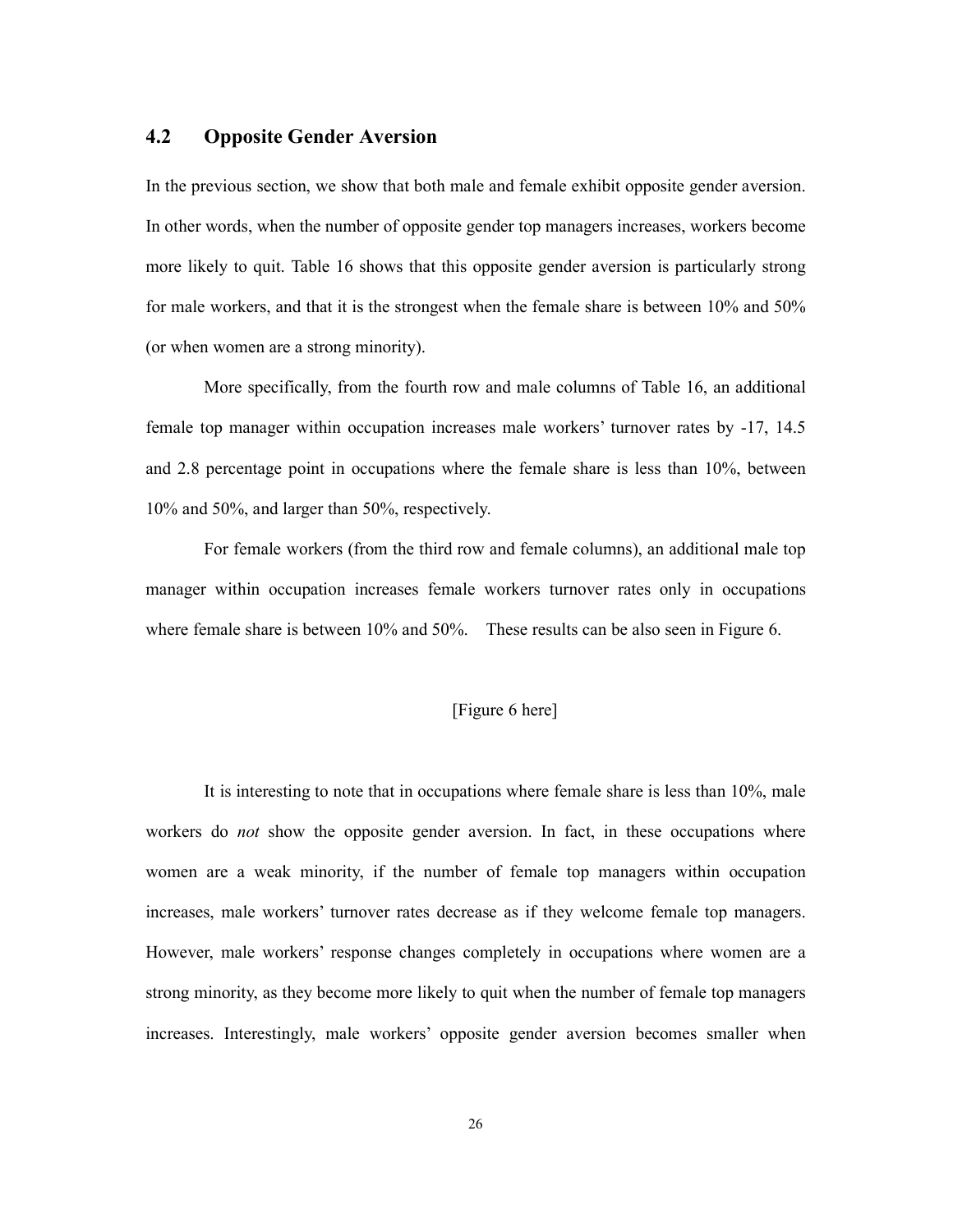women are a majority. Female workers show the same non-monotonicity but in much lesser degree.

## 4.3 Discussion

This heterogeneity of the same gender attraction and the opposite gender aversion provides several important implications. First, it can explain why the growth of female share at top managerial positions in U.S. has slowed down recently. For example, Figure 7 shows that the women's share in the board or in corporate officer positions in fortune 500 firms has grown steadily in 1990s. However, as the women's share passes over 10%, the growth rate has slowed down significantly. In fact, the women's share in corporate officer positions has decreased after 2005.

## [Figure 7 here]

Our results show that when female share is less than 10%, male workers welcome (and do not resist to) an additional female top managers. Also, female workers respond very positively (by reducing their turnover rates) to an additional female top manager. These findings can explain the steady growth of the share of women at top managerial positions in 1990s when the women's share at top managerial position was less than 10%.

However, our results suggest that when female share is between 10% and 50%, male workers would strongly resist to an additional female top managers, while the positive effect of an additional female top managers for female workers decreases. These findings provide a potential explanation why the growth of female share at top managerial positions has slowed down after 2000 when the women's share at top managerial position passed over 12%.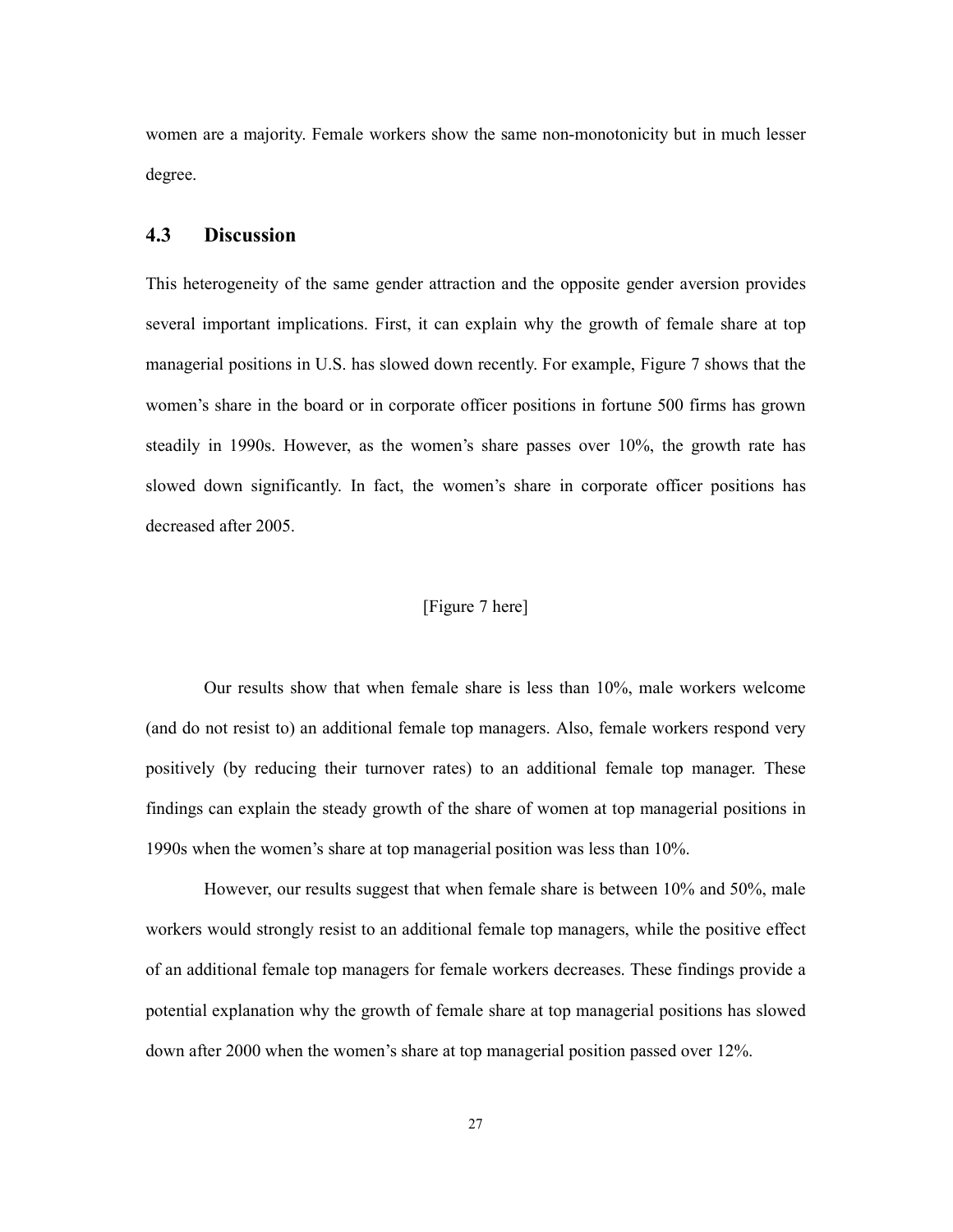Second, from the policy perspective, if the goal is to achieve gender parity at top managerial positions, our results suggest that a gender quota policy may be necessary. Without a gender quota policy, women share at top managerial positions may not increase due to male resistance. On the other hand, as discussed above, our results show that the gender quota policy would have potentially negative effect on male workers' careers. Therefore, such costs must be taken into account in the policy decision process.

Third, as shown in Figure 5 and 6, even though the general relationship between same gender attraction (or opposite gender aversion) and the share of one's own gender is similar between male and female workers, there exist clear asymmetry between male and female. The same gender attraction is much stronger for female workers. And the opposite gender aversion is much stronger for male workers. These results imply that gender issues, such as gender quota or gender parity policies, cannot be fully explained by a general model of majority vs. minority, and require gender-specific models.

## 5. Conclusion

To be written.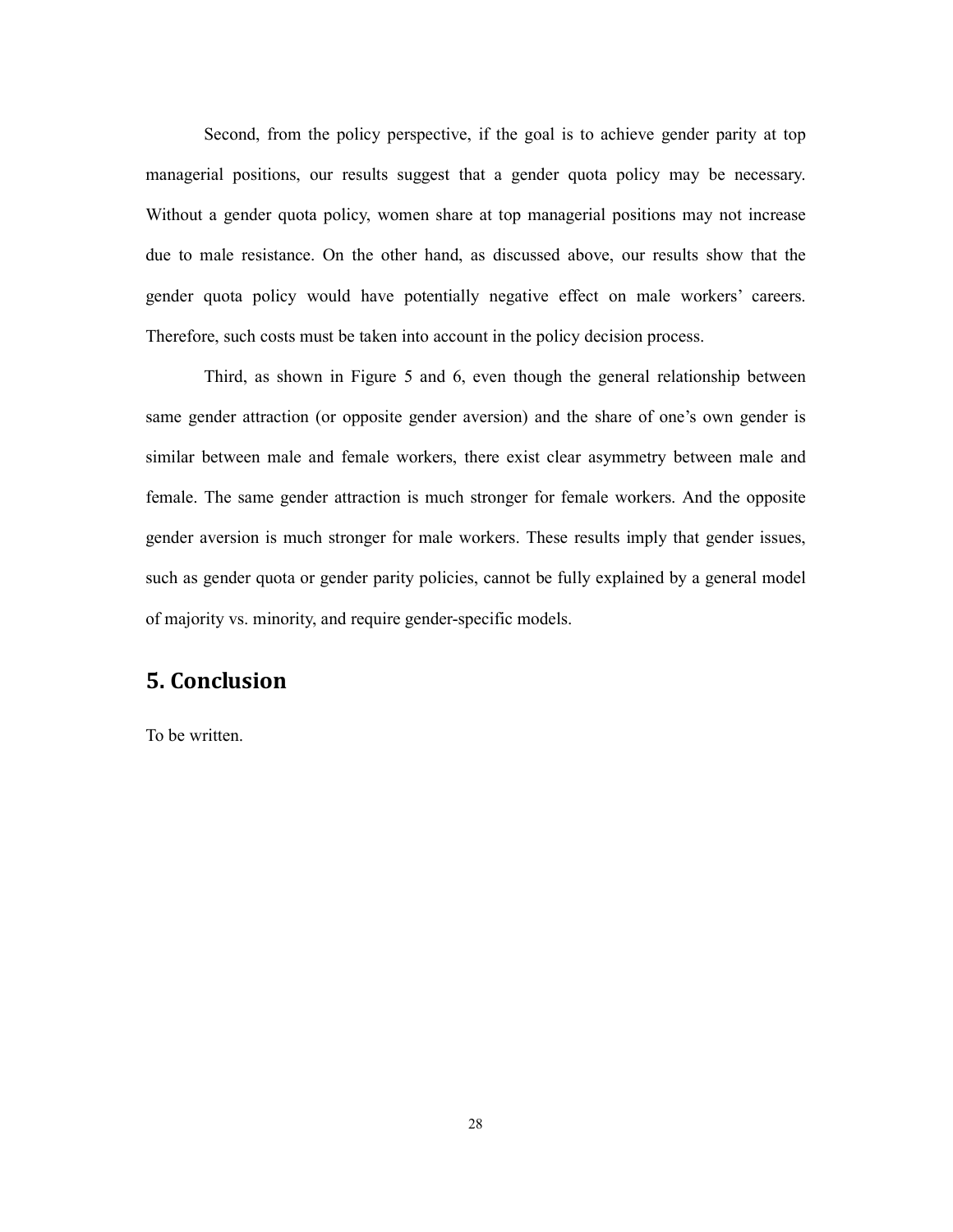#### Reference

Akerlof, George and Rachel E. Kranton, 2000, "Economics and Identity," Quarterly Journal of Economics, v. 115 (3), pp. 715-33

Allmendinger, Jutta, and Richard J. Hackman, 1995, "The More, the Better? A Four-Nation Study of the Inclusion of Women in Symphony Orchestras," Social Forces, 74(2): pp. 423-460.

Athey, Susan, Christopher Avery, and Peter Aernsky, 2000, "Mentoring and Diversity," American Economic Review, v 90 (4), pp. 765-86

Bagues F. Manuel and Berta Esteve-Volart, 2007, "Can gender parity break the glass ceiling? Evidence from a repeated randomized experiment," mimeo, Universidad Carlos III

Bertrand, Marianne and Kevin F. Hallock, 2001, "The Gender Gap in Top Corporate Jobs," Industrial and Labor Relations Review, v. 55 (1), pp. 3-21

Boldry, J.,Wood,W., & Kashy, D. A., 2001, "Gender stereotypes and the evaluation of men and women in military training," Journal of Social Issues, 57, pp. 689–705.

Bose E. Christine, Peter H. Rossi, 1983, "Gender and Jobs: Prestige Standings of Occupation as Affected by Gender," American Sociological Review, v 48 (3), pp. 316-330

Byrne, D., 1971, The Attraction Paradigm (New York: Academic Press)

Cohen, Lisa E, Joseph P. Broschak, Heather A. Haveman, 2000, "An Then There Were More? The Effect of Organizational Sex Composition on the Hiring and Promotion of Managers,' American Sociological Review, v 63

Connolly Sara and Susan Long, 2007, "Women in science – fullfillment or frustration? Evidence from the UK", mimeo, University of East Anglia

Dahlerup, Drude and Lenita Freidenvall, forthcoming, "Quotas as a 'Fast Track' to Equal Representation for Women. Why Scandinavian is no longer the model," International Feminist Journal of Politics

Dahlerup, Drude, 2006, Women, Quotas and Politics (London: Routledge)

Dufwenberg, Martin and Astri Muren, 2005, "Gender Composition in Teams," Journal of Games and Economic Behavior, 30

Eagly, Allice H. and Steven J. Karau, 1992, "Role Congruity Theory of Prejudice Toward Female Leaders," Psychological Review, v. 3, pp. 573-589

Ely, Robin J., 1995, "The Power in Demography: Women's Social Constructions of Gender Identity at Work," Academy of Management Journal, v. 38 (3), pp. 589-634

Giuliano, Laura, David I. Levine, and Jonathan Leonard, 2006, "Do Race, Age, and Gender Differences Affect Manager-Employee Relations?" Institute for Research on Labor and Employment Working Paper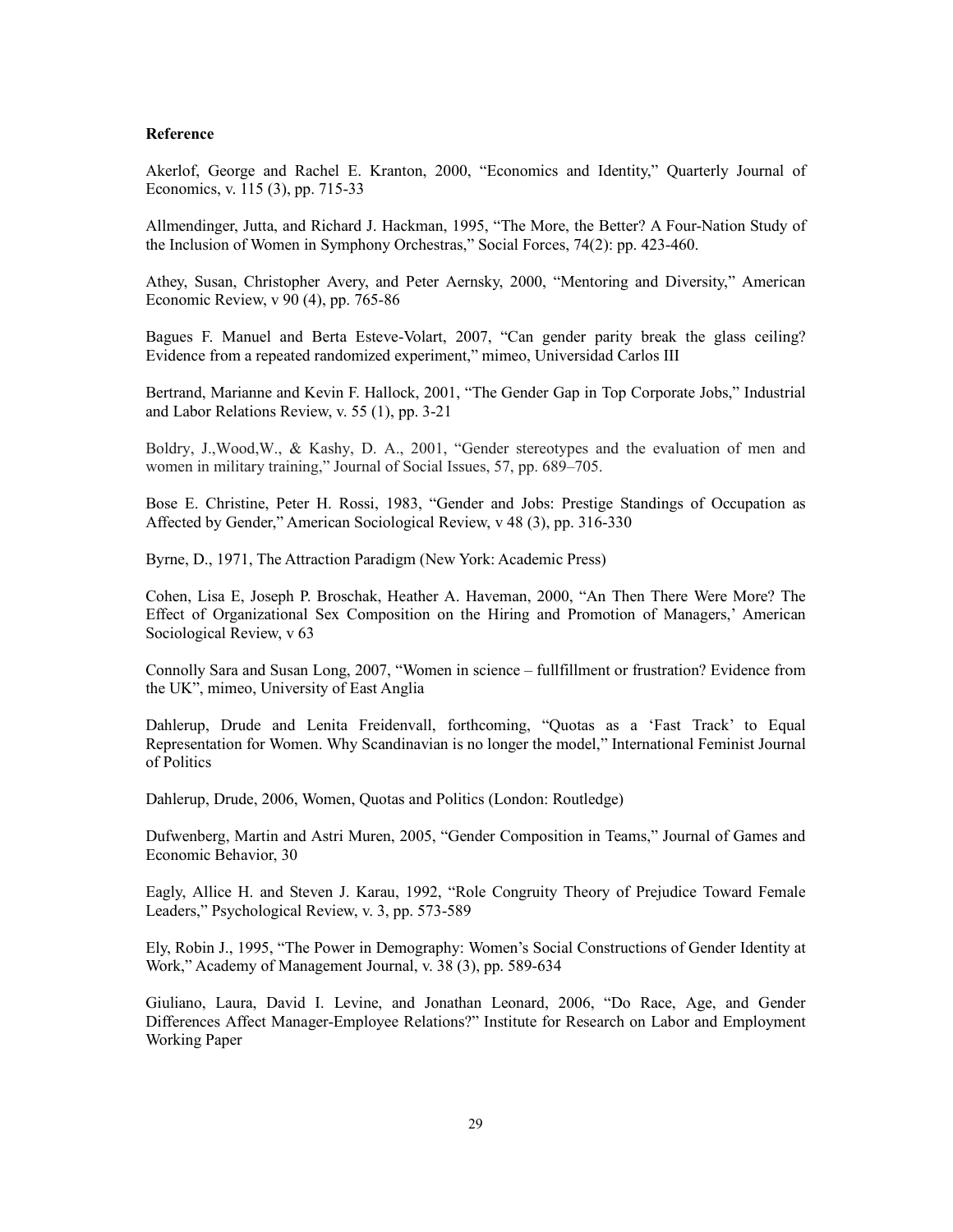Graves, L. M. and G. N. Powell, 1995, "The Effect of Sex Similarity on Recruiters' Evaluations of Actual Applicants: A Test of the Similarity-Attraction Paradigm," Personnel Psychology, v 48 (1), pp. 243-61

Hamermesh, Daniel, 1994, "Beauty and the Labor Market," American Economic Review

Heilman, Madeline, 2001, "Description and Prescription: How Gender Stereotypes Prevent Women's Ascent Up the Organizational Ladder," Journal of Social Issues, v. 4, pp. 657-674

Heilman, M. E., Martell, R. F., and M.C. Simon, 1988, "The vagaries of sex bias: Conditions regulating the undervaluation, equivaluation and overvaluation of female job applicants," Organizational Behavior and Human Decision Processes, 41, pp. 98-110

Joy, Lois and Sarah Lang, 2007, "Do Women in Top Corporate Management and Governance Help Women to Advance?", mimeo , Catalyst

Kwon, Illoong and Eva Meyersson Milgrom, 2006, "Boundary of Internal Labor Market: Occupation vs. Firm," mimeo, SUNY Albany

Kwon, Illoong and Eva Myersson Milgrom, 2007, "Status, Relative Pay, and Wage Growth: Evidence from M&As," mimeo, SUNY Albany

Lazear, Edward P. and Sherwin Rosen, 1990, "Male-Female Wage Differentials in Job Ladders," Journal of Labour Economics, v. 8 (1).

Lavy, Victor, 2004, "Do Gender Stereotypes Reduce Girls' Human Capital Outcomes? Evidence from a Natural Experiment, mimeo, Hebrew University of Jerusalem

Madden, T. R., 1987, Women versus women: The uncivil business war. New York: AMACOM.

Meyersson Milgrom, Eva M., Petersen, T. and V. Snartland. 2001. "Equal Pay for Equal Work? Evidence from Sweden and Comparison with Norway and the U.S." Scandinavian Journal of **Economics** 

Niederle Muriel and Lise Vesterlund, 2006, "Do Women Shy Away From Competition? Do Men Compete Too Much?," Quarterly Journal of Economics forthcoming.

Powell, G. N. , 1990, "One more time: do female and male managers differ?," Academy of Management Executive, 4, pp. 68–75.

Ridgeway L. Cecilia and James W. Balkwell, 1997, "Group Processes and the Diffusion of Status Beliefs," Social Psychology Quarterly, v 60 (1), pp.14-31

Squires, Judith, 2004, "Gender Quotas in Britain: A Fast Track to Equality," mimeo, Stockholm University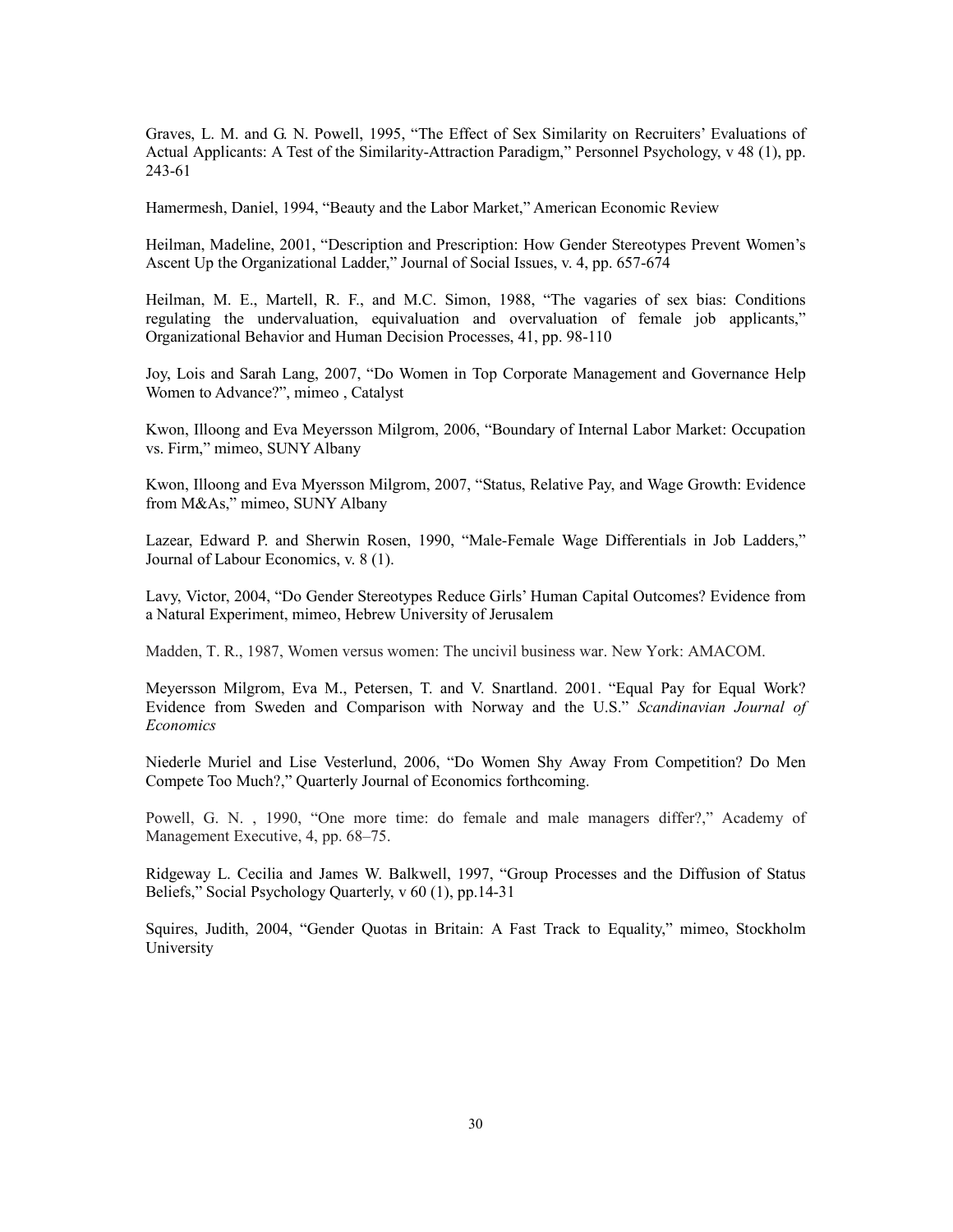## Appendix A Three-Digit Occupation Codes

| <b>BNT</b>          | <b>BNT</b> |                |                                                                                 |
|---------------------|------------|----------------|---------------------------------------------------------------------------------|
| <b>Family</b>       | Code       | Levels         |                                                                                 |
| $\bf{0}$            |            |                | <b>Administrative work</b>                                                      |
|                     | 020        | 7              | General analytical work                                                         |
|                     | 025        | 6              | Secretarial work, typing and translation                                        |
|                     | 060        | 6              | Administrative efficiency improvement and development                           |
|                     | 070        | 6              | Applied data processing, systems analysis and programming                       |
|                     | 075        | 7              | Applied data processing operation                                               |
|                     | 076        | $\overline{4}$ | Key punching                                                                    |
|                     |            |                |                                                                                 |
| 1                   |            |                | <b>Production Management</b>                                                    |
|                     | 100        | $\overline{4}$ | Administration of local plants and branches                                     |
|                     | 110        | 5              | Management of production, transportation and maintenance work                   |
|                     | 120        | 5              | Work supervision within production, repairs, transportation                     |
|                     |            |                | and<br>maintenance work                                                         |
|                     |            |                |                                                                                 |
|                     | 140        | 5              | Work supervision within building and construction                               |
|                     | 160        | $\overline{4}$ | Administration, production and work supervision within forestry, log            |
|                     |            |                | floating and timber scaling                                                     |
|                     |            |                |                                                                                 |
| $\boldsymbol{2}$    |            |                | <b>Research and Development</b>                                                 |
|                     | 200        | 6              | Mathematical work and calculation methodology                                   |
|                     | 210        | 7              | Laboratory work                                                                 |
| 3                   |            |                | <b>Construction and Design</b>                                                  |
|                     | 310        | 7              | Mechanical and electrical design engineering                                    |
|                     | 320        | 6              | Construction and construction programming                                       |
|                     | 330        | 6              | Architectural work                                                              |
|                     | 350        | 7              | Design, drawing and decoration                                                  |
|                     | 380        | 4              | Photography                                                                     |
|                     | 381        | 2              | Sound technology                                                                |
|                     |            |                |                                                                                 |
| $\overline{\bf{4}}$ |            |                | Technical Methodology, Planning, Control, Service and Industrial                |
|                     |            |                | <b>Preventive Health Care</b>                                                   |
|                     | 400        | 6              | Production engineering                                                          |
|                     | 410        | 7              | Production planning                                                             |
|                     | 415        | 6              | Traffic and transportation planning                                             |
|                     | 440        | $\tau$         | Quality control                                                                 |
|                     | 470        | 6              | Technical service                                                               |
|                     | 480        | 5              | Industrial, preventive health care, fire protection, security, industrial civil |
|                     |            |                | defense                                                                         |
| 5                   |            |                |                                                                                 |
|                     |            |                | <b>Communications, Library and Archival Work</b><br>Information work            |
|                     | 550        | 5              |                                                                                 |
|                     | 560        | 5              | Editorial work – publishing                                                     |
|                     | 570        | 4              | Editorial work – technical information                                          |
|                     | 590        | 6              | Library, archives and documentation                                             |
| 6                   |            |                | <b>Personnel Work</b>                                                           |
|                     | 600        | 7              | Personnel service                                                               |
|                     | 620        | 6              | The planning of education, training and teaching                                |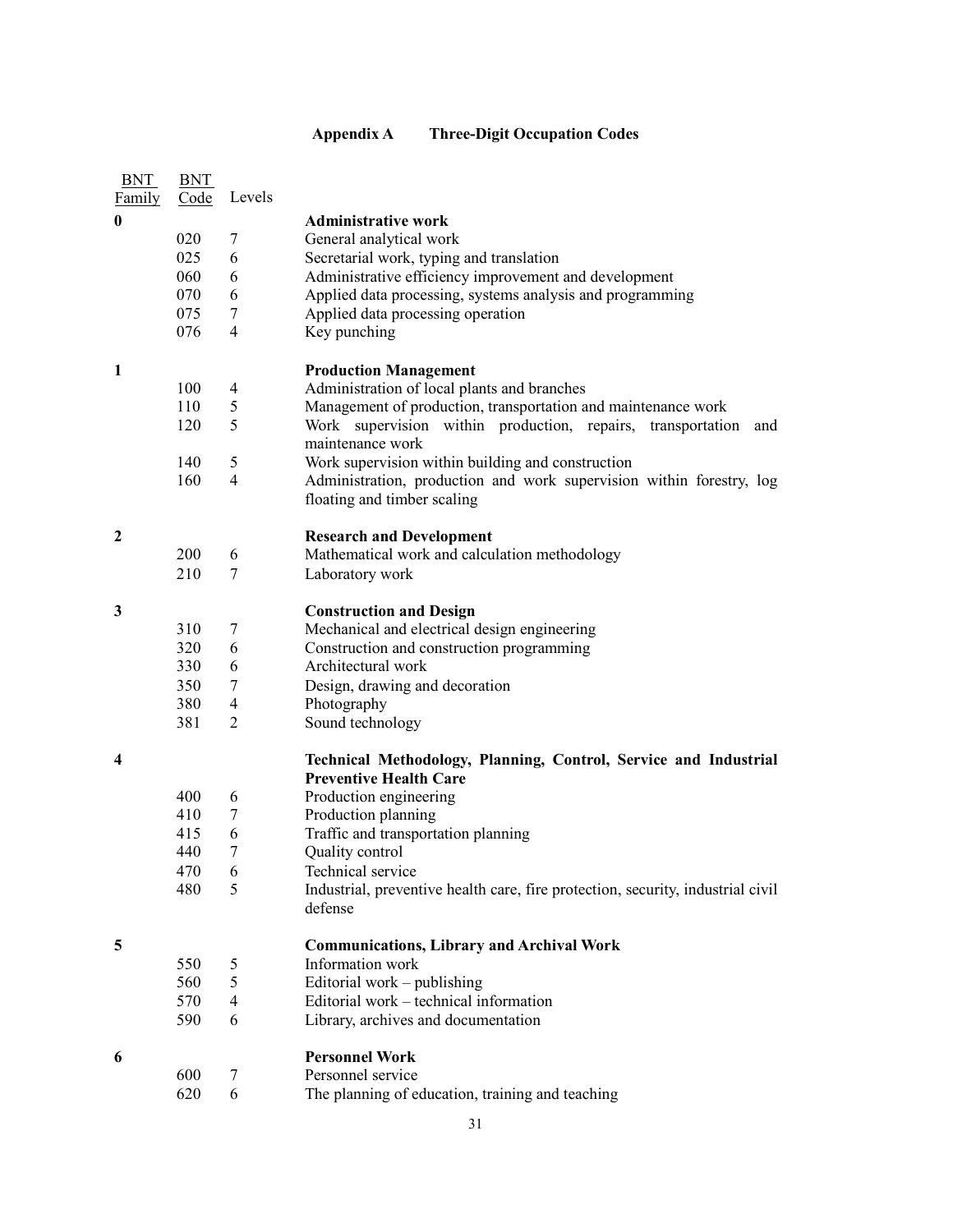|   | 640 | 4              | Medical care within industries               |
|---|-----|----------------|----------------------------------------------|
| 7 |     |                | <b>General Services</b>                      |
|   | 775 | 3              | Restaurant work                              |
| 8 |     |                | <b>Business and Trade</b>                    |
|   | 800 | 7              | Marketing and sales                          |
|   | 815 | 4              | Sales within stores and department stores    |
|   | 825 | $\overline{4}$ | Travel agency work                           |
|   | 830 | 4              | Sales at exhibitions, spare part depots etc. |
|   | 835 | 3              | Customer service                             |
|   | 840 | 5              | Tender calculation                           |
|   | 850 | 5              | Order processing                             |
|   | 855 | $\overline{4}$ | The internal processing of customer requests |
|   | 860 | 5              | Advertising                                  |
|   | 870 | $\overline{7}$ | <b>Buying</b>                                |
|   | 880 | 6              | Management of inventory and sales            |
|   | 890 | 6              | Shipping and freight services                |
| 9 |     |                | <b>Financial Work and Office Services</b>    |
|   | 900 | 7              | Financial administration                     |
|   | 920 | 6              | Management of housing and real estate        |
|   | 940 | 6              | Auditing                                     |
|   | 970 | 4              | Telephone work                               |
|   | 985 | 6              | Office services                              |
|   | 986 | 1              | Chauffeuring                                 |
|   |     |                |                                              |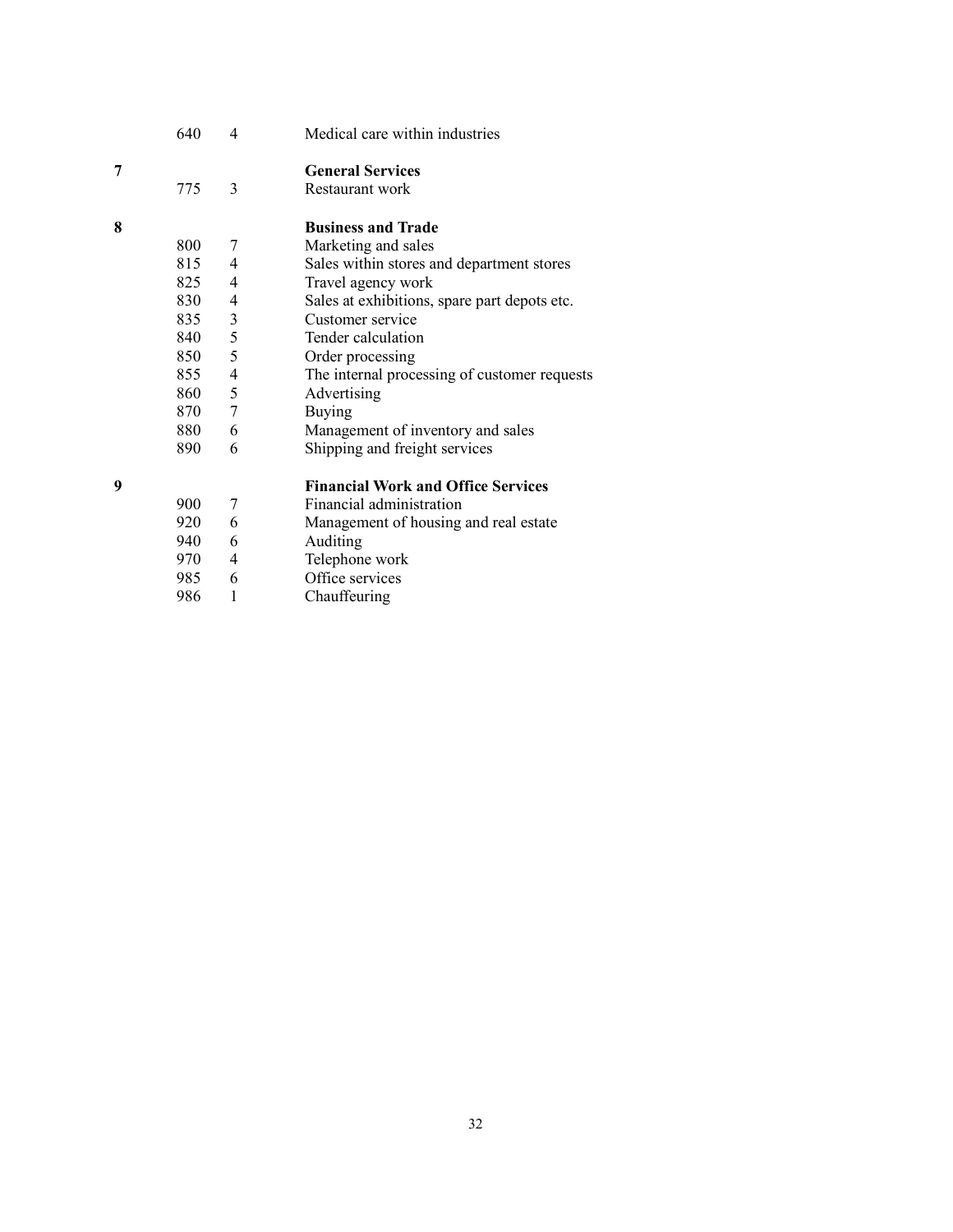#### Appendix B Sample Description of Four-Digit Occupation Codes

Occupation Family 1: Occupation # 120- Manufacturing, Repair, Maintenance, and Transportation 11% of 1988 sample

There is no rank 1 in this occupation.

Rank 2 (4% of occupation # 120 employees) - Assistant for unit; insures instructions are followed; monitors processes

Rank 3 (46%) -In charge ofa unit of 15-35 people

Rank 4 (45%) - In charge of 30-90 people; does investigations of disruptions and injuries

Rank 5 (4%) - In charge of 90-180 people; manages more complicated tasks

Rank 6 (0.3%) - Manages 180 or more people

There is no rank 7 in this occupation.

#### Occupation Family 2: Occupation #310- Construction

10% of the 1988 sample

Rank l (0.1%) - Cleans sketches; writes descriptions

Rank 2 (1%) - Does more advanced sketches

Rank 3 (12%) - Simple calculations regarding dimensions, materials, etc.

Rank 4 (45%) - Chooses components; does more detailed sketches and descriptions; estimates costs

Rank 5 (32%) - Designs mechanical products and technical products; does investigations; has 3 or more subordinates at lower Ranks

Rank 6 (8%) - Executes complex calculations; checks materials; leads construction work; has 3 or more subordinates at rank 5

Rank 7 (1%) - Same as rank 6 plus has 2-5 rank 6 subordinates

#### Occupation Family 3: Occupation #800- Marketing and Sales

19% of 1988 sample

Rank l (0.2%) - Telesales; expedites invoices; files

Rank 2 (6% ) - Puts together orders; distributes price and product information

Rank 3 (29%) - Seeks new clients for 1- 3 products; can sign orders; does market surveys

Rank 4 (38%) - Sells more and more complex products; negotiates bigger orders; manages 3 or more subordinates

Rank 5 (20%) - Manages budgets; develops products; manages 3 or more rank 4 workers

Rank 6 (7%) - Organizes, plans, and evaluates salesforce; does more advanced budgeting; manages 3 or more rank 5 workers

Rank 7 (1 %) - Same as rank 6 plus 2-5 rank 6 subordinates

Occupation Family 4: Occupation #900- Financial Administration

5% of 1988 sample

Rank 1 (1% ) - Office work; bookkeeping; invoices; bank verification

Rank 2 (7%) - Manages petty cash; calculates salaries

Rank 3 (18%) - More advanced accounting; 4-10 subordinates

Rank 4 (31 %) - Places liquid assets; manages lenders; evaluates credit ofbuyers; manages 3 or more rank 3 employees

Rank 5 (28%) - Financial planning; analyzes markets; manages portfolios; currency transfers; manages 3 or more rank 4 employees

Rank 6 (12%) - Manages credits; plan routines within the organization; forward-looking budgeting; manages 3 or more rank 5 employees

Rank 7 (2%) - Same as rank 6 plus 2-5 rank 6 subordinates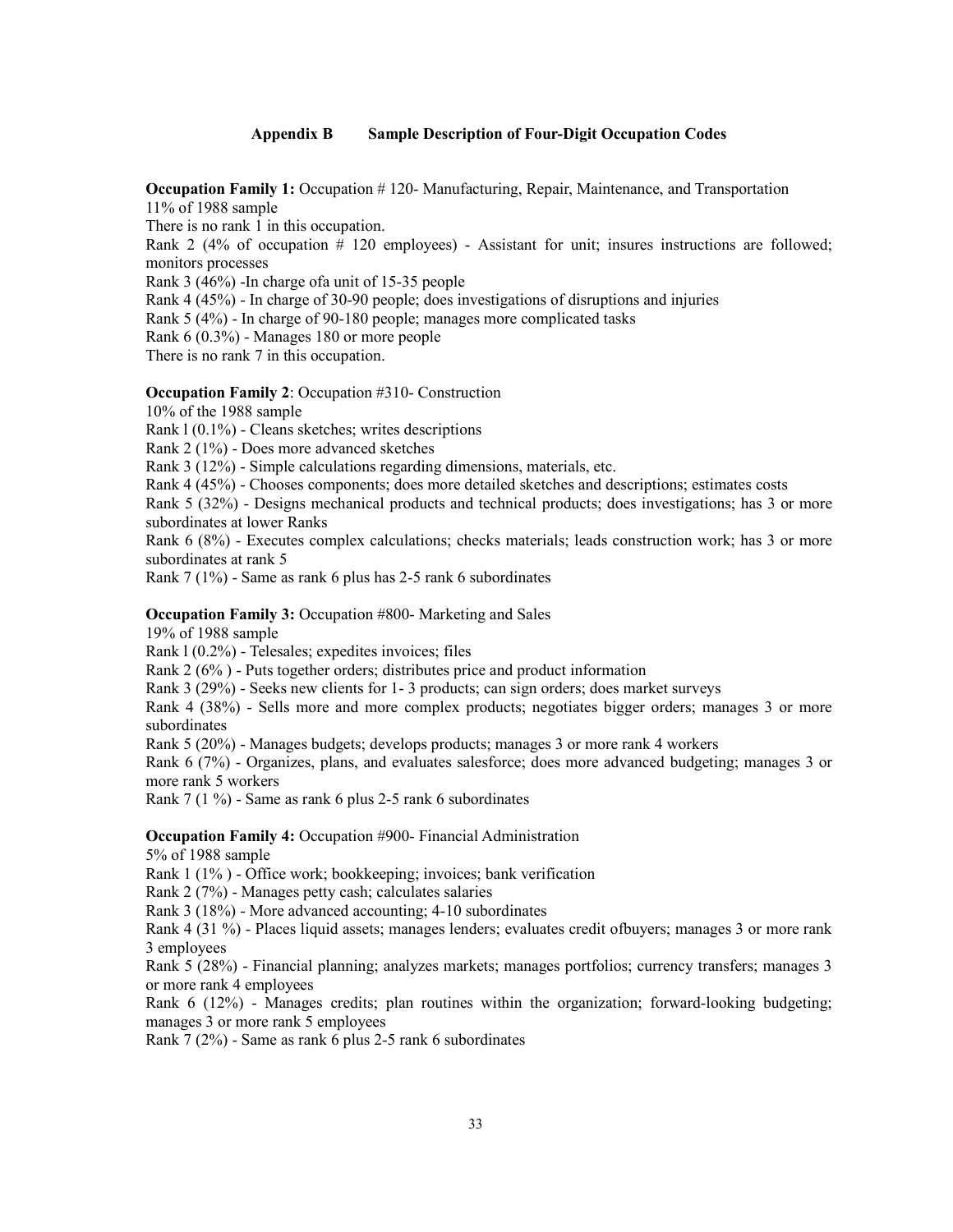|              |          | acquirer |          |          |                  |          |
|--------------|----------|----------|----------|----------|------------------|----------|
|              | total    | male     | female   | total    | acquried<br>male | female   |
| firm size    | 362.627  | 273.283  | 90.533   | 51.463   | 37.168           | 14.457   |
| female ratio | 0.302    |          |          | 0.282    |                  |          |
| wage         | 1532.499 | 1717.705 | 1054.538 | 1493.726 | 1661.137         | 1015.019 |
| status       | 0.510    | 0.623    | 0.238    | 0.521    | 0.633            | 0.232    |
| rank         | 3.322    | 3.715    | 2.380    | 3.279    | 3.630            | 2.349    |
| age          | 40.955   | 42.247   | 37.446   | 40.964   | 42.442           | 36.753   |
| part time    | 0.103    | 0.021    | 0.280    | 0.102    | 0.019            | 0.293    |

#### Table 1 Summary Statistics

Note: Wage is a monthly total payment measured in 1970 Kronor. Status is measured as each worker's relative ranking of wages within a firm where zero is the lowest and one is the highest.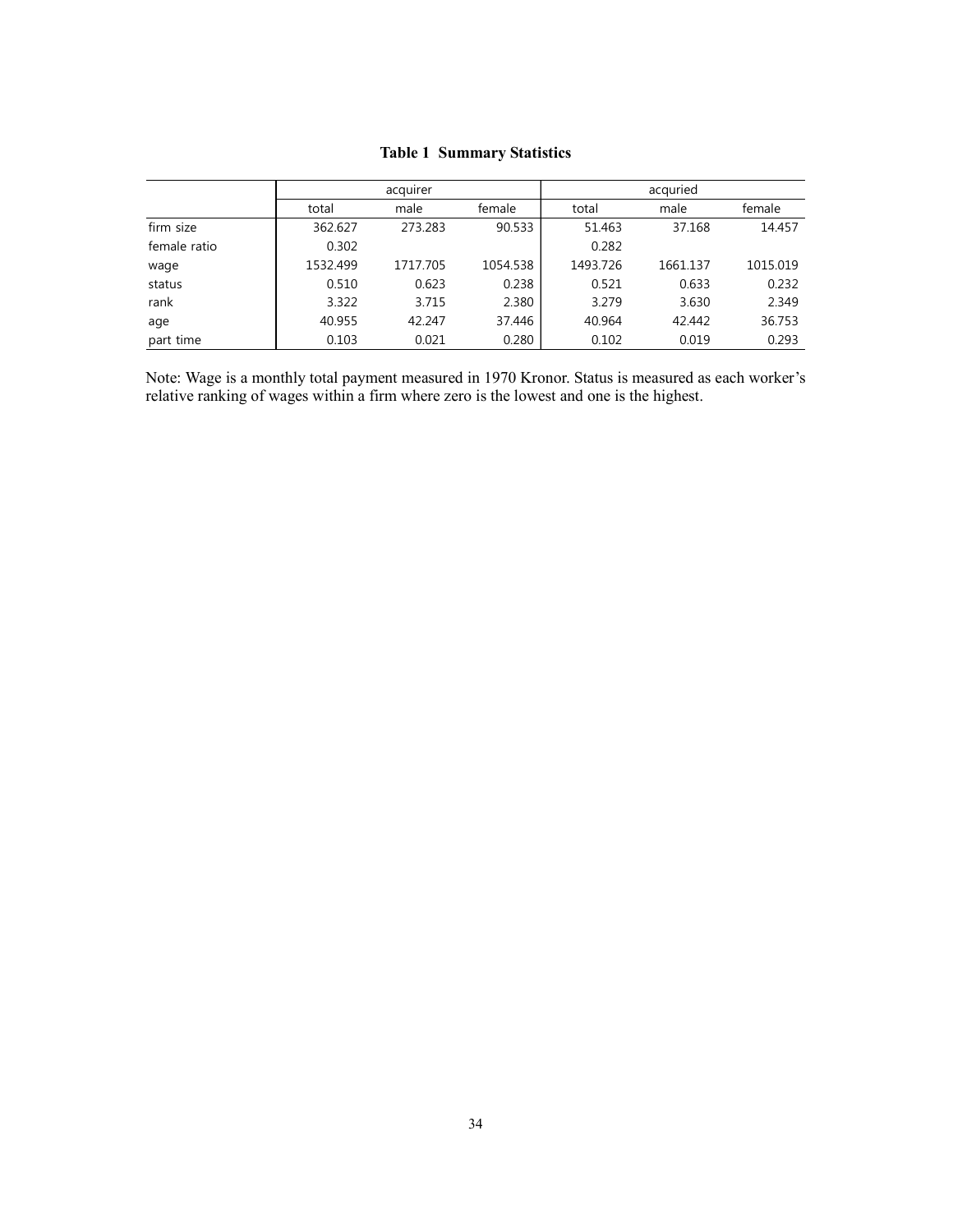|                | $[1]$        | [2]          | [3]          | $[4] % \includegraphics[width=0.9\columnwidth]{figures/fig_4} \caption{A=}\ \ \begin{bmatrix} \frac{1}{2} & \frac{1}{2} & \frac{1}{2} \\ \frac{1}{2} & \frac{1}{2} & \frac{1}{2} \\ \frac{1}{2} & \frac{1}{2} & \frac{1}{2} \\ \frac{1}{2} & \frac{1}{2} & \frac{1}{2} \\ \frac{1}{2} & \frac{1}{2} & \frac{1}{2} \\ \frac{1}{2} & \frac{1}{2} & \frac{1}{2} \\ \frac{1}{2} & \frac{1}{2} & \frac{1}{2} \\ \frac{1}{2} & \frac{1}{2} &$ | $[5]$        |
|----------------|--------------|--------------|--------------|-----------------------------------------------------------------------------------------------------------------------------------------------------------------------------------------------------------------------------------------------------------------------------------------------------------------------------------------------------------------------------------------------------------------------------------------|--------------|
| female         | $-0.396$     | $-0.199$     | $-0.177$     | $-0.074$                                                                                                                                                                                                                                                                                                                                                                                                                                | $-0.065$     |
|                | $(0.001)$ ** | $(0.000)$ ** | $(0.001)$ ** | $(0.000)$ **                                                                                                                                                                                                                                                                                                                                                                                                                            | $(0.000)$ ** |
| age            |              | 0.057        | 0.053        | 0.034                                                                                                                                                                                                                                                                                                                                                                                                                                   | 0.034        |
|                |              | $(0.000)$ ** | $(0.000)$ ** | $(0.000)$ **                                                                                                                                                                                                                                                                                                                                                                                                                            | $(0.000)$ ** |
| age2           |              | $-0.001$     | $-0.001$     | $\mathbf 0$                                                                                                                                                                                                                                                                                                                                                                                                                             | $\mathbf 0$  |
|                |              | $(0.000)$ ** | $(0.000)$ ** | $(0.000)$ **                                                                                                                                                                                                                                                                                                                                                                                                                            | $(0.000)$ ** |
| tenure         |              | 0.018        | 0.018        | 0.008                                                                                                                                                                                                                                                                                                                                                                                                                                   | 0.009        |
|                |              | $(0.000)$ ** | $(0.000)$ ** | $(0.000)$ **                                                                                                                                                                                                                                                                                                                                                                                                                            | $(0.000)$ ** |
| tenure2        |              | $-0.001$     | $-0.001$     | $\mathbf 0$                                                                                                                                                                                                                                                                                                                                                                                                                             | $\mathbf 0$  |
|                |              | $(0.000)$ ** | $(0.000)$ ** | $(0.000)$ **                                                                                                                                                                                                                                                                                                                                                                                                                            | $(0.000)$ ** |
| occupation     | no           | no           | yes          | yes                                                                                                                                                                                                                                                                                                                                                                                                                                     | yes          |
| rank           | no           | no           | no           | yes                                                                                                                                                                                                                                                                                                                                                                                                                                     | yes          |
| job            | no           | no           | no           | no                                                                                                                                                                                                                                                                                                                                                                                                                                      | yes          |
| other controls | no           | yes          | yes          | yes                                                                                                                                                                                                                                                                                                                                                                                                                                     | yes          |
| Observations   | 1204643      | 1204643      | 1204643      | 1204643                                                                                                                                                                                                                                                                                                                                                                                                                                 | 1204643      |
| R-squared      | 0.28         | 0.63         | 0.68         | 0.81                                                                                                                                                                                                                                                                                                                                                                                                                                    | 0.82         |

## Table 2 Gender Wage Gap

(dependent variable = log(real wage))

Standard errors in parentheses.

\* significant at 5%; \*\* significant at 10%.

Note: Observations include only all the white-collar workers between 1987 and 1990. Tenure is measured by the number of years since the first labor market entry. Occupation is the first-three digits of BNT code, rank is the fourth digit of BNT code. Job is the full four digit BNT code. Other controls include part time dummy, 8 education dummies, 44 industry dummies, 24 county dummies, and 4 year dummies.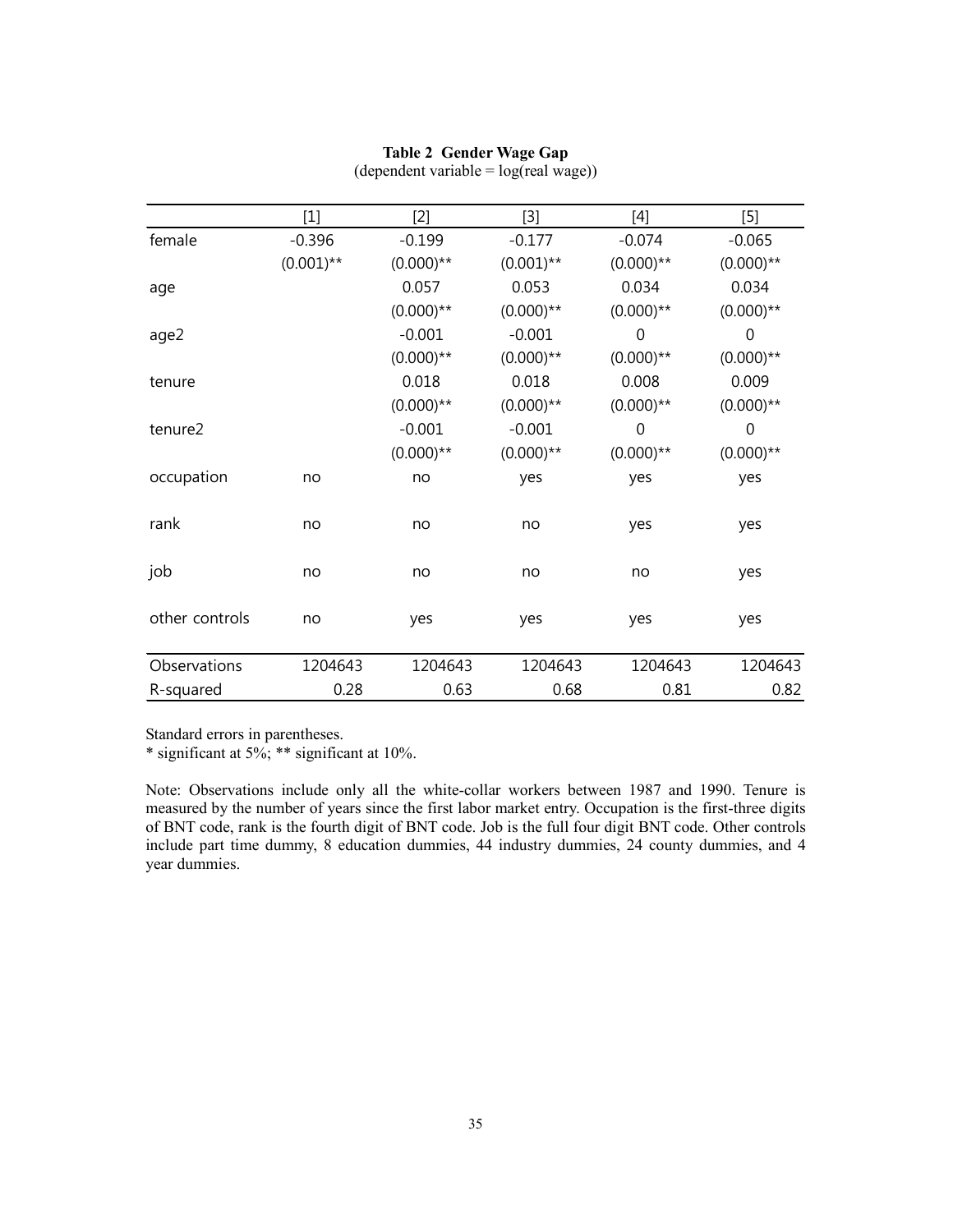|          | (Male)              |       |       |       |       |       |       |  |  |  |  |  |
|----------|---------------------|-------|-------|-------|-------|-------|-------|--|--|--|--|--|
| starting | rank after 10 years |       |       |       |       |       |       |  |  |  |  |  |
| rank     |                     | C,    | 3     | 4     |       | 6     |       |  |  |  |  |  |
|          | 10.77               | 29.01 | 36.82 | 20.29 | 2.97  | 0.14  | 0.00  |  |  |  |  |  |
| ∍        | 0.85                | 20.80 | 37.04 | 33.56 | 7.15  | 0.56  | 0.04  |  |  |  |  |  |
| 3        | 0.14                | 2.66  | 35.87 | 44.75 | 14.55 | 1.90  | 0.12  |  |  |  |  |  |
| 4        | 0.03                | 0.70  | 7.38  | 47.02 | 34.97 | 9.02  | 0.87  |  |  |  |  |  |
| 5        | 0.00                | 0.28  | 2.04  | 12.64 | 54.60 | 26.76 | 3.68  |  |  |  |  |  |
| 6        | 0.00                | 0.12  | 0.82  | 3.94  | 19.64 | 62.54 | 12.94 |  |  |  |  |  |
|          | 0.00                | 0.00  | 0.42  | 2.16  | 11.10 | 25.63 | 60.69 |  |  |  |  |  |

Table 3 Transition Matrix between Starting Year and 10 Years Later

| (Female)         |       |                                        |       |        |       |       |       |  |  |  |  |
|------------------|-------|----------------------------------------|-------|--------|-------|-------|-------|--|--|--|--|
| starting         |       | rank after 10 years (cross occupation) |       |        |       |       |       |  |  |  |  |
| rank             |       | $\mathcal{P}$                          | 3     | 4      | 5     | 6     |       |  |  |  |  |
| 1                | 15.73 | 53.91                                  | 26.08 | 3.98   | 0.29  | 0.01  | 0.00  |  |  |  |  |
| $\overline{2}$   | 2.89  | 47.12                                  | 39.31 | 9.63   | 1.00  | 0.05  | 0.00  |  |  |  |  |
| $\overline{3}$   | 0.64  | 9.92                                   | 53.23 | 30.17  | 5.78  | 0.26  | 0.01  |  |  |  |  |
| $\vert 4 \vert$  | 0.13  | 2.41                                   | 9.61  | 57.46  | 26.73 | 3.58  | 0.15  |  |  |  |  |
| 5 <sup>1</sup>   | 0.11  | 1.56                                   | 7.65  | 26.56  | 50.11 | 13.33 | 1.12  |  |  |  |  |
| $6 \overline{6}$ | 0.00  | 6.67                                   | 0.00  | 7.50   | 32.08 | 47.08 | 10.67 |  |  |  |  |
| 71               | 0.00  | 0.00                                   | 0.00  | 100.00 | 0.00  | 0.00  | 0.00  |  |  |  |  |

Note: The table reads as follows. For example, for male, for those who started at rank 4, after 10 years, 7.38% fell to rank 3, 47.02% remains in rank 4, 34.97% moves up to rank 5, 9.02% moves up to rank 6, 0.87% moves up to rank 7. For each gender, transition matrices for each starting year from 1971 and 1980 are computed, and then averaged over years to produce these tables.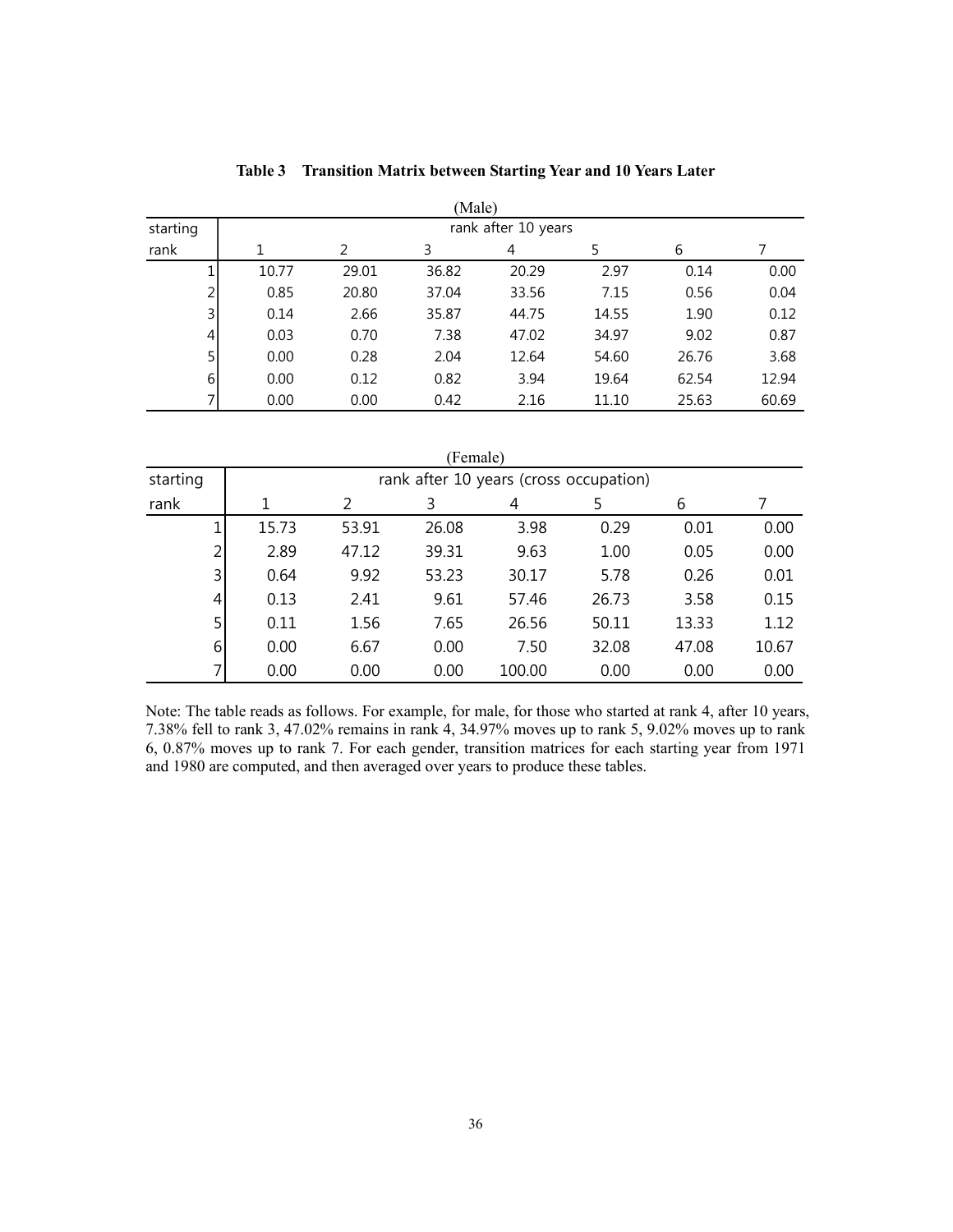#### Table 4 Gender Promotion Gap

|                | $[1]$        | $[2]$        | [3]          | $[4]$        | $[5] % \includegraphics[width=0.9\columnwidth]{figures/fig_10.pdf} \caption{The figure shows the number of times of the estimators in the right panel.} \label{fig:fig:1}$ |
|----------------|--------------|--------------|--------------|--------------|----------------------------------------------------------------------------------------------------------------------------------------------------------------------------|
| female         | $-0.121$     | $-0.139$     | $-0.276$     | $-0.578$     | $-0.563$                                                                                                                                                                   |
|                | $(0.004)$ ** | $(0.005)$ ** | $(0.006)$ ** | $(0.006)$ ** | $(0.006)$ **                                                                                                                                                               |
| age            |              | $-0.082$     | $-0.066$     | 0.011        | 0.012                                                                                                                                                                      |
|                |              | $(0.002)$ ** | $(0.002)$ ** | $(0.002)$ ** | $(0.002)$ **                                                                                                                                                               |
| age2           |              | 0.001        | 0.001        | 0            | $\mathbf 0$                                                                                                                                                                |
|                |              | $(0.000)$ ** | $(0.000)$ ** | $(0.000)$ ** | $(0.000)$ **                                                                                                                                                               |
| occupation     | no           | no           | yes          | yes          | yes                                                                                                                                                                        |
|                |              |              |              |              |                                                                                                                                                                            |
| rank           | no           | no           | no           | yes          | yes                                                                                                                                                                        |
|                |              |              |              |              |                                                                                                                                                                            |
| job            | no           | no           | no           | no           | yes                                                                                                                                                                        |
|                |              |              |              |              |                                                                                                                                                                            |
| other controls | no           | yes          | yes          | yes          | yes                                                                                                                                                                        |
|                |              |              |              |              |                                                                                                                                                                            |
| Observations   | 167664       | 167664       | 167664       | 167664       | 167664                                                                                                                                                                     |
| R-squared      | $\mathbf 0$  | 0.16         | 0.18         | 0.34         | 0.35                                                                                                                                                                       |

(dependent variable = number of promotions in the first ten years)

Standard errors in parentheses.

\* significant at  $5\%$ ; \*\* significant at  $10\%$ .

Note: Observations include only those who entered the dataset between 1971 and 1980, and those who stay after 10 years. All the independent variables are measured at the time of entry. Other controls include part time dummy, education dummies, industry dummies, county dummies, and year dummies.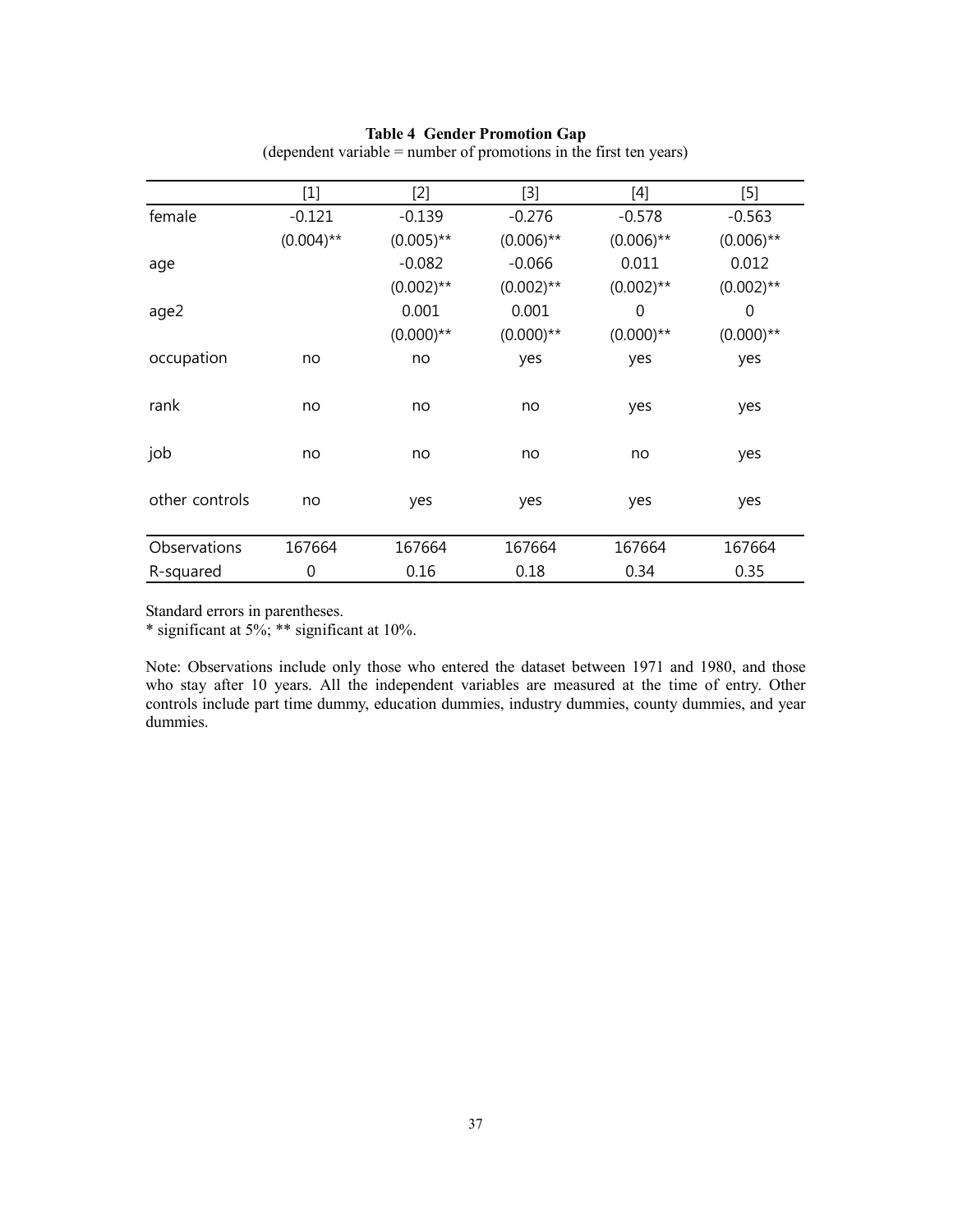|                           |         | Female Share | Female Status                |             |               |
|---------------------------|---------|--------------|------------------------------|-------------|---------------|
|                           | Overall | At Top Rank  | At Top Rank<br>within Occup. | Within Firm | Within Occup. |
| corr(acquiring, acquired) | 0.200   | $-0.325$     | 0.131                        | 0.058       | 0.064         |

Note: The correlations after controlling for firm size, firm size squared, primary industry dummy, and primary occupation dummy.

| Occupation       | Industry         | Region         | Description                    | Classification      | Complementarity |
|------------------|------------------|----------------|--------------------------------|---------------------|-----------------|
| Similar          | <b>Similar</b>   | <b>Similar</b> | Acquisition of Competitor      | Horizontal Merger   | $-5$            |
| Similar          | Similar          | Different      | Regional Expansion             | Growth Merger       | $-3$            |
| Different        | Similar          | Similar        |                                |                     | 5               |
| Different        | Similar          | Different      | <b>Functional Extension</b>    | Vertical Merger     | 3               |
| Similar          | <b>Different</b> | Similar        | Product Line Extension         | Growth Merger       | $-3$            |
| Similar          | Different        | Different      | Product/Region Expansion       | Growth Merger       | $-1$            |
| Different        | Different        | Similar        |                                |                     | 3               |
| <b>Different</b> | Different        | Different      | <b>Business Line Expansion</b> | Conglomerate Merger | 0               |

#### Table 6 Classification of Acquisition

Occupation: *similar* if occupation distance measure is less than 0.2, *different* otherwise. Industry: *similar* if industry distance measure is less than 0.5, *different* otherwise. Region: similar if regional distance measure is less than 0.5, different otherwise.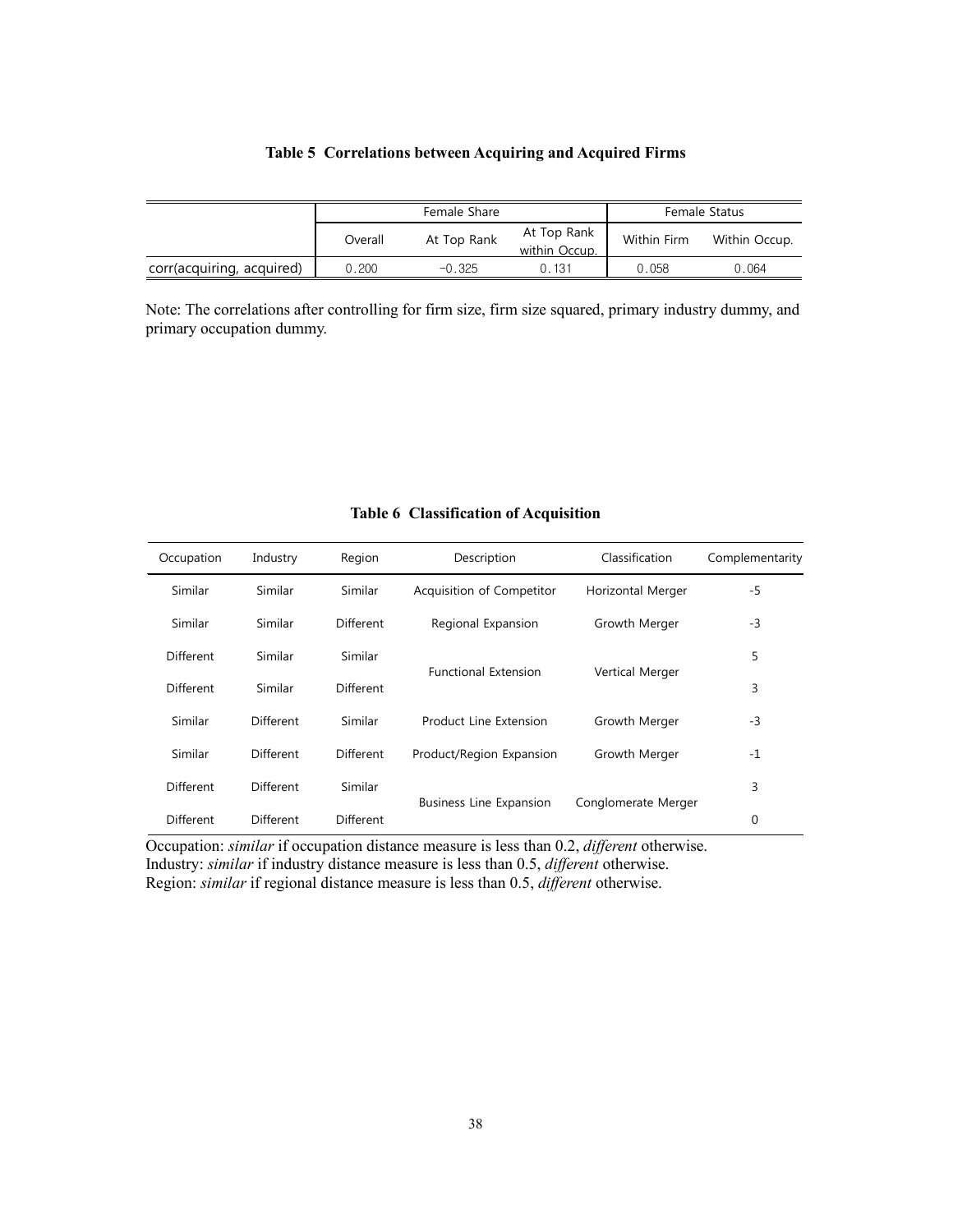|           |   |               |      |      | Pre-Merger |             |               | <b>Expected Post-Merger</b> |             |               |
|-----------|---|---------------|------|------|------------|-------------|---------------|-----------------------------|-------------|---------------|
|           |   |               |      |      | Number of  | Number of   | Relative      | Number of                   | Number of   | Relative      |
| firm      |   |               |      |      | Female at  | Female at a | Ranking       | Female at                   | Female at a | Ranking       |
|           |   | worker gender | rank | wage | Top Rank   | Rank above  | within Gender | Ton Rank                    | Rank above  | within Gender |
|           |   | male          | 4    | 1500 |            |             | 1/1           |                             |             | 2/2           |
| Acquiring |   | female        | 4    | 1600 |            |             | 1/2           |                             |             | 2/3           |
|           | 3 | female        | 5.   | 1800 |            |             | 2/2           |                             |             | 3/3           |
| Acquired  | 4 | male          | 3    | 1200 | $\Omega$   |             | 1/1           |                             |             | 1/2           |
|           |   | female        | 4    | 1300 |            |             | 1/1           |                             |             | 1/3           |

## Table 7 Computation of Expected Post-Merger Measures: An Example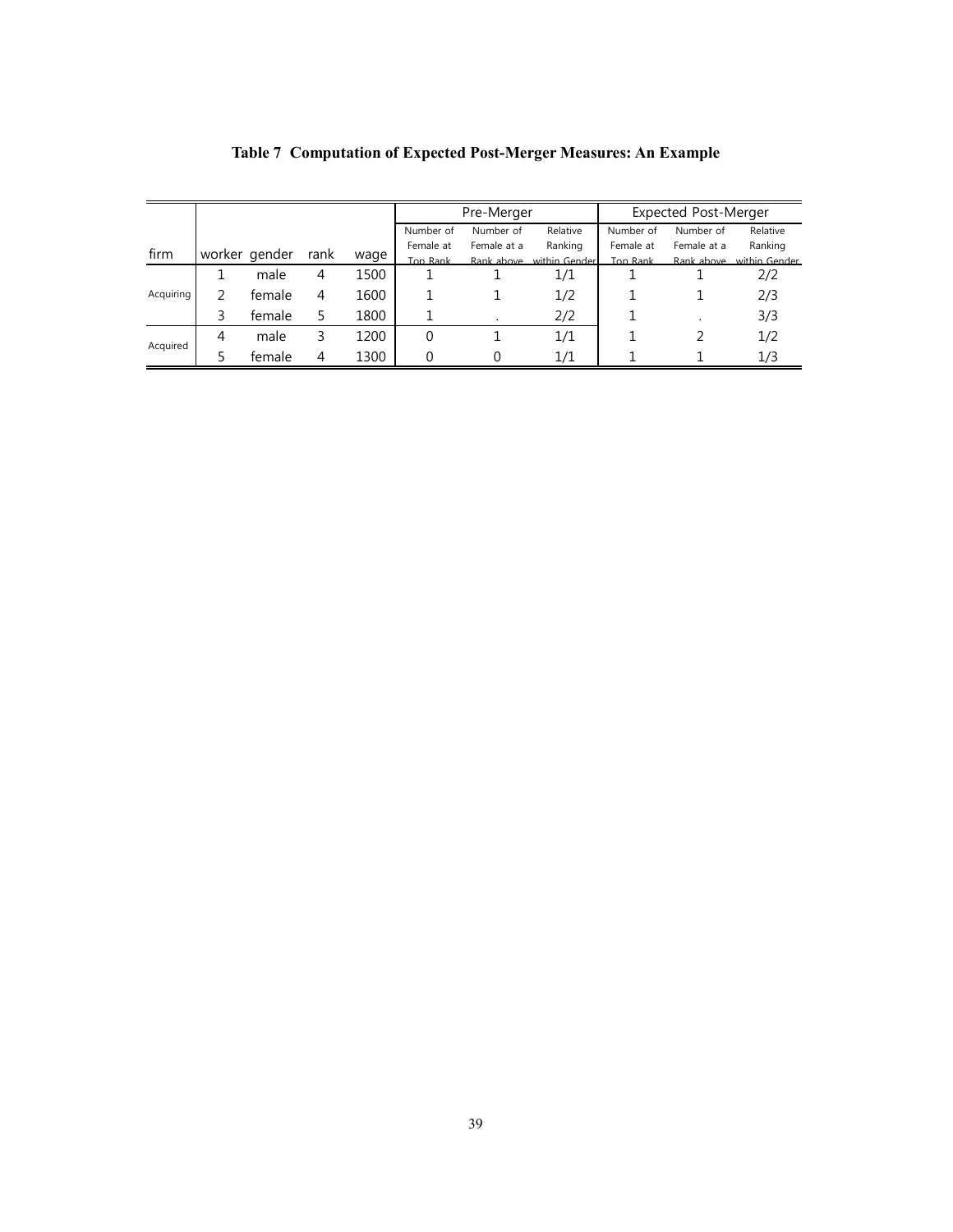|                          |            | Male            |            | Female                 |  |  |
|--------------------------|------------|-----------------|------------|------------------------|--|--|
|                          | Pre-Merger | Expected Change | Pre-Merger | <b>Expected Change</b> |  |  |
| Number of Female         | 0.028      | 0.011           | 0.067      | 0.013                  |  |  |
| at Top Rank              | (0.189)    | (0.123)         | (0.317)    | (0.132)                |  |  |
| Share of Female at       | 0.269      | 0.087           | 0.637      | 0.045                  |  |  |
| Top Rank (%)             | (2.259)    | (1.695)         | (3.522)    | (2.566)                |  |  |
| Number of Female         | 22.100     | 2.834           | 90.722     | 10.613                 |  |  |
| at Rank above            | (48.680)   | (14.159)        | (110.541)  | (33.381)               |  |  |
| Share of Female at       | 5.846      | 0.035           | 26.976     | $-0.245$               |  |  |
| Rank above (%)           | (10.232)   | (2.505)         | (21.874)   | (3.786)                |  |  |
| Relative Ranking         | 0.499      | 0.000           | 0.503      | 0.000                  |  |  |
| within Gender            | (0.286)    | (0.029)         | (0.287)    | (0.038)                |  |  |
| number of<br>observation |            | 142,176         | 44,503     |                        |  |  |

## Table 8 Changes in Female Hierarchy

## (a) Within Firm

|                          |            | Male            |            | Female                 |
|--------------------------|------------|-----------------|------------|------------------------|
|                          | Pre-Merger | Expected Change | Pre-Merger | <b>Expected Change</b> |
| Number of Female         | 0.071      | 0.012           | 2.910      | 0.372                  |
| at Top Rank              | (0.765)    | (0.205)         | (6.732)    | (1.839)                |
| Share of Female at       | 1.056      | 0.083           | 32.775     | 0.851                  |
| Top Rank (%)             | (7.662)    | (2.930)         | (44.374)   | (10.034)               |
| Number of Female         | 2.222      | 0.346           | 24.196     | 3.547                  |
| at Rank above            | (13.188)   | (4.335)         | (45.342)   | (15.281)               |
| Share of Female at       | 3.990      | 0.035           | 53.370     | 0.002                  |
| Rank above (%)           | (11.896)   | (2.728)         | (37.801)   | (5.987)                |
| Relative Ranking         | 0.511      | $-0.002$        | 0.527      | $-0.003$               |
| within Gender            | (0.289)    | (0.043)         | (0.291)    | (0.049)                |
| number of<br>observation | 142,176    |                 |            | 44,503                 |

(b) Within Occupation

Note: Standard deviations are in parenthesis.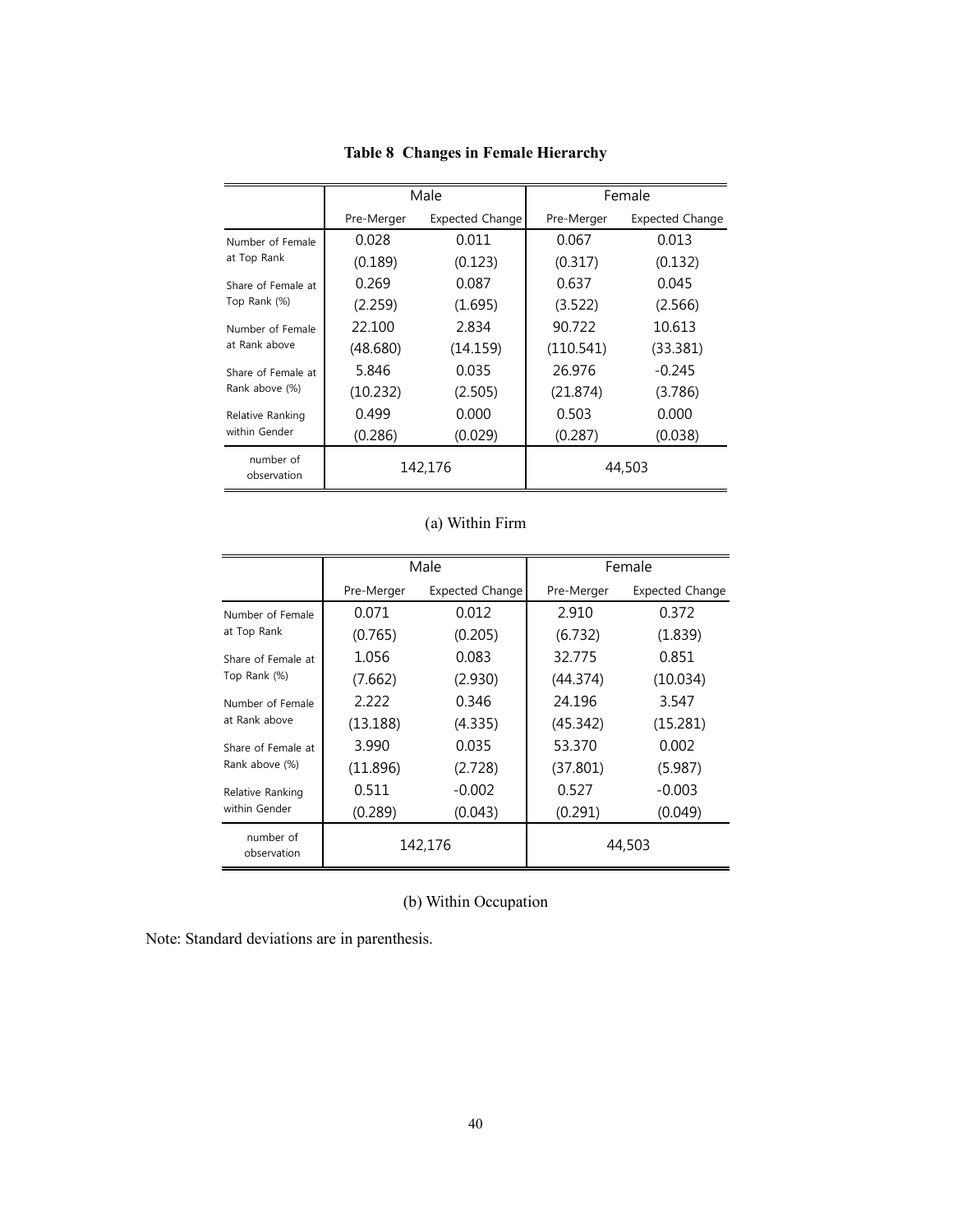|              | $[1]$         | $[2]$         | $[3]$         |
|--------------|---------------|---------------|---------------|
|              | all           | male          | female        |
| age          | $-0.027$      | $-0.027$      | $-0.023$      |
|              | $(0.000)$ *** | $(0.001)$ *** | $(0.000)$ *** |
| age_sq       | 0             | O             | 0             |
|              | $(0.000)$ *** | $(0.000)$ *** | $(0.000)$ *** |
| part time    | 0.033         | 0.102         | 0.019         |
|              | $(0.001)$ *** | $(0.004)$ *** | $(0.002)$ *** |
| firm size    | 0             | $\mathcal{O}$ | 0             |
|              | $(0.000)$ *** | $(0.000)$ *** | $(0.000)$ *** |
| firm size_sq | 0             | O             | 0             |
|              | $(0.000)$ **  | $(0.000)$ **  | $(0.000)*$    |
| acquirer     | $-0.03$       | $-0.031$      | $-0.025$      |
|              | $(0.005)$ *** | $(0.005)$ *** | $(0.008)$ *** |
| acquired     | 0.871         | 0.877         | 0.856         |
|              | $(0.002)$ *** | $(0.002)$ *** | $(0.003)$ *** |
| female       | $-0.013$      |               |               |
|              | $(0.001)$ *** |               |               |
| Observations | 1,283,996     | 902,656       | 381,320       |

## Table 9 Turnover Pattern: Probit Analysis

(dependent variable  $= 1$  if quit)

Note: 20% random sample of full data (including those not involved in acquisitions) is used. Each regression includes education, rank, occupation, industry, county, and year dummies.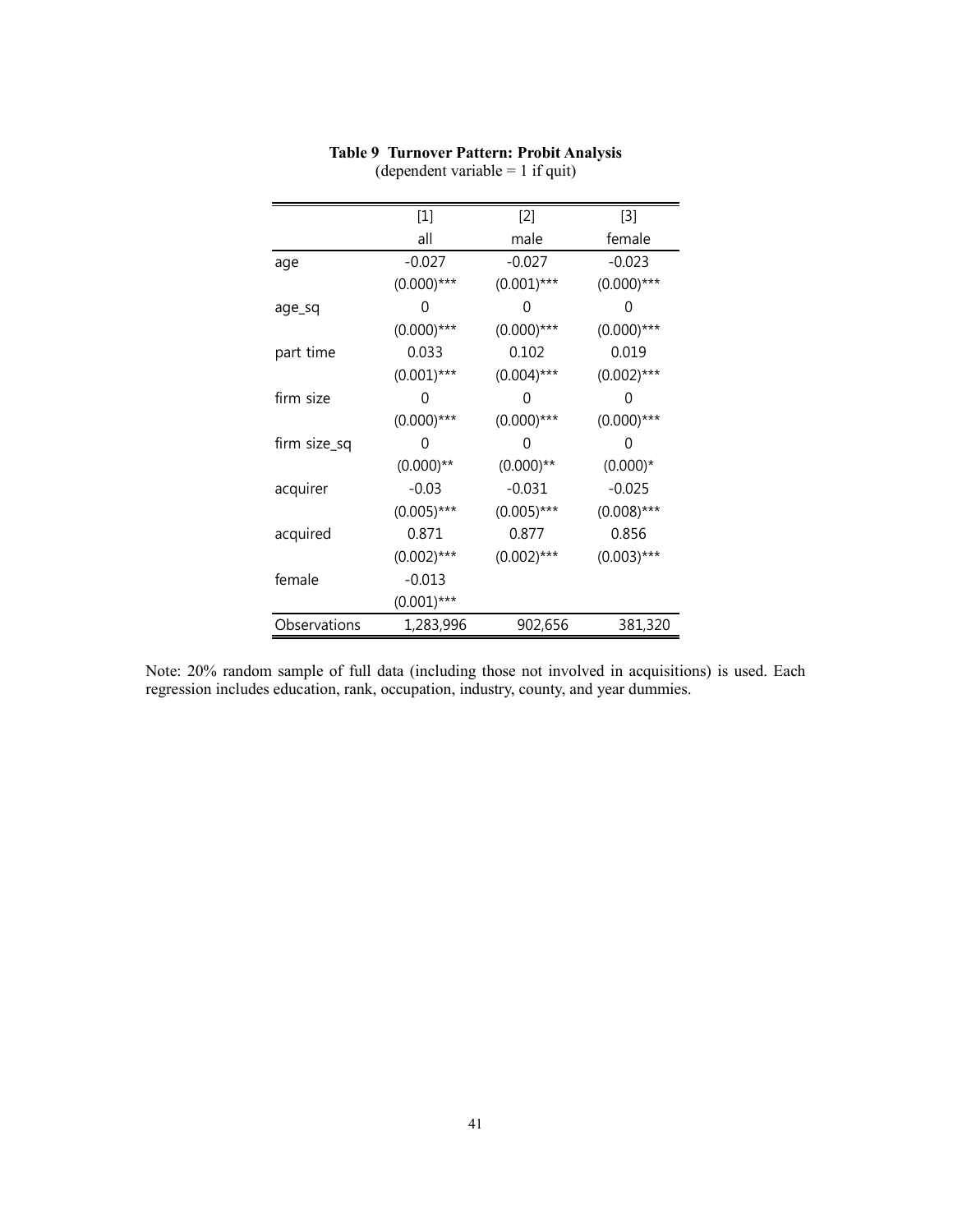|              | $[1]$          | $[2]$         | $[3]$          |
|--------------|----------------|---------------|----------------|
|              | all            | male          | female         |
| age          | $-13.988$      | $-23.312$     | $-16.755$      |
|              | $(1.321)$ ***  | $(2.055)***$  | $(1.739)$ ***  |
| age_sq       | 0.019          | 0.099         | 0.136          |
|              | (0.017)        | $(0.025)$ *** | $(0.023)$ ***  |
| part         | 300.552        | 301.648       | 280.949        |
|              | $(10.195)$ *** | $(27.510)***$ | $(9.782)$ ***  |
| fsize        | 0.015          | 0.020         | $-0.003$       |
|              | (0.010)        | $(0.011)^*$   | (0.008)        |
| fsize2       | $-0.000$       | $-0.000$      | $-0.000$       |
|              | $(0.000)*$     | $(0.000)$ **  | (0.000)        |
| acquirer     | $-0.749$       | $-2.462$      | $-10.609$      |
|              | (14.559)       | (18.287)      | (25.635)       |
| acquired     | $-55.019$      | $-51.938$     | $-42.908$      |
|              | $(10.159)$ *** | $(12.081)***$ | $(13.149)$ *** |
| female       | $-223.104$     |               |                |
|              | $(7.652)***$   |               |                |
| Observations | 92803          | 65356         | 27447          |
| R-squared    | 0.13           | 0.14          | 0.12           |

Table 10 Wage Changes After Quit (dependent variable =  $log(wage new)$ -log(wage\_old))

Note: Among 20% random sample of full data, only those who change firms (including those not involved in acquisitions) are used. Each regression includes education, rank, occupation, industry, county, and year dummies.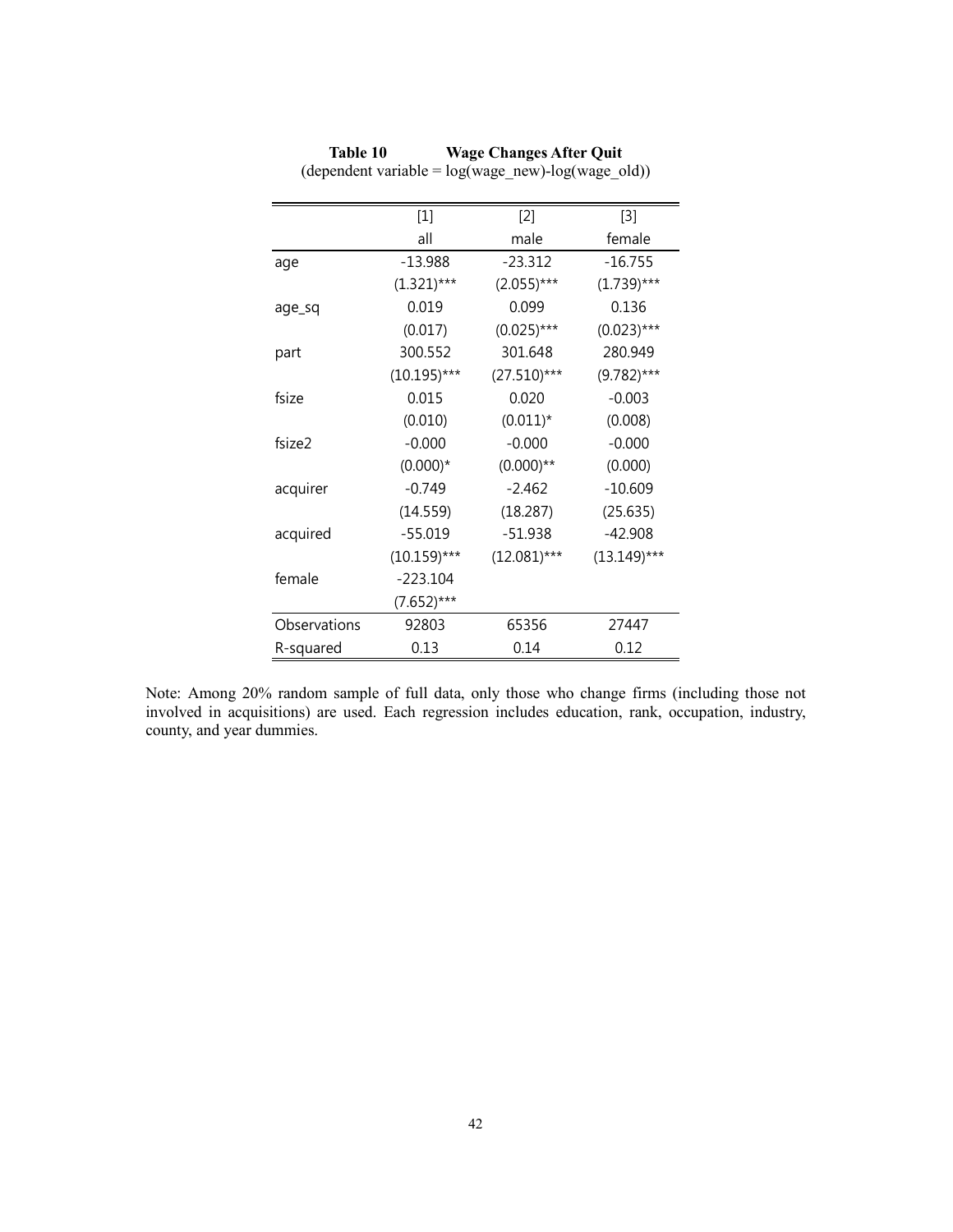#### Table 11 **Number of Female at Top Rank and Turnover: Probit Analysis**

|                                            | Male          | Female        | Male          | Female        | Male          | Female        |
|--------------------------------------------|---------------|---------------|---------------|---------------|---------------|---------------|
| expected change in number of Male at top   | 0.002         | 0.003         |               |               | 0.003         | 0.003         |
| ranks                                      | $(0.000)$ *** | $(0.000)$ *** |               |               | $(0.000)$ *** | $(0.000)$ *** |
| expected change in number of Female at top | 0.073         | 0.055         |               |               | 0.061         | 0.056         |
| ranks                                      | $(0.012)$ *** | $(0.023)$ **  |               |               | $(0.012)$ *** | $(0.024)$ **  |
| expected change in number of Male at top   |               |               | $-0.004$      | 0.008         | $-0.005$      | 0.003         |
| ranks within the same occupation           |               |               | $(0.000)$ *** | $(0.002)$ *** | $(0.000)$ *** | (0.002)       |
| expected change in number of Female at top |               |               | 0.025         | $-0.001$      | 0.025         | $-0.005$      |
| ranks within the same occupation           |               |               | $(0.009)$ *** | (0.002)       | $(0.009)$ *** | $(0.002)$ *** |
|                                            |               |               |               |               |               |               |
| pre-merger number of Male at top ranks     | 0.000         | 0.001         |               |               | 0.001         | 0.000         |
|                                            | $(0.000)$ *** | $(0.000)*$    |               |               | $(0.000)$ *** | (0.000)       |
| pre-merger number of Female at top ranks   | $-0.026$      | $-0.069$      |               |               | $-0.027$      | $-0.067$      |
|                                            | $(0.008)$ *** | $(0.012)$ *** |               |               | $(0.008)$ *** | $(0.012)$ *** |
| pre-merger number Male at top ranks within |               |               | $-0.001$      | $-0.001$      | $-0.001$      | $-0.001$      |
| the same occupation                        |               |               | $(0.000)$ *** | $(0.001)$ **  | $(0.000)$ *** | $(0.001)*$    |
| pre-merger number Female at top ranks      |               |               | $-0.004$      | 0.002         | $-0.005$      | 0.002         |
| within the same occupation                 |               |               | $(0.002)$ **  | $(0.001)$ *** | $(0.002)$ **  | $(0.001)$ *** |
|                                            |               |               |               |               |               |               |
| Acquired dummy                             | $-0.018$      | $-0.045$      | 0.032         | $-0.025$      | $-0.005$      | $-0.047$      |
|                                            | $(0.006)$ *** | $(0.011)$ *** | $(0.006)$ *** | $(0.010)$ **  | (0.006)       | $(0.011)$ *** |
| age                                        | $-0.070$      | $-0.046$      | $-0.070$      | $-0.046$      | $-0.070$      | $-0.046$      |
|                                            | $(0.001)$ *** | $(0.002)$ *** | $(0.001)$ *** | $(0.002)$ *** | $(0.001)$ *** | $(0.002)$ *** |
| $(age)^2$                                  | 0.001         | 0.001         | 0.001         | 0.001         | 0.001         | 0.001         |
|                                            | $(0.000)$ *** | $(0.000)$ *** | $(0.000)$ *** | $(0.000)$ *** | $(0.000)$ *** | $(0.000)$ *** |
| part time dummy                            | 0.228         | 0.033         | 0.228         | 0.032         | 0.229         | 0.033         |
|                                            | $(0.014)$ *** | $(0.010)$ *** | $(0.014)$ *** | $(0.010)$ *** | $(0.014)$ *** | $(0.010)$ *** |
| firm size (in thousands)                   | $-0.056$      | $-0.055$      | $-0.054$      | $-0.048$      | $-0.058$      | $-0.052$      |
|                                            | $(0.003)$ *** | $(0.007)$ *** | $(0.003)$ *** | $(0.007)$ *** | $(0.004)$ *** | $(0.007)$ *** |
| firm size sq                               | 0.002         | 0.003         | 0.003         | 0.004         | 0.003         | 0.003         |
|                                            | $(0.000)$ *** | $(0.001)$ *** | $(0.000)$ *** | $(0.001)$ *** | $(0.000)$ *** | $(0.001)$ *** |
| Observations                               | 142108        | 44165         | 142108        | 44165         | 142108        | 44165         |
| Predicted Probabiliy (at mean)             | 0.294         | 0.367         | 0.294         | 0.368         | 0.294         | 0.367         |
| pseudo R-square                            | 0.153         | 0.130         | 0.153         | 0.128         | 0.154         | 0.130         |

(dependent variable =1 if quit within three years after acquisitions)

Note: Reporting marginal effect dP/dx. Each regression includes real wage, firm size change, occupation size change, average female share, change in average female share, ratio of workers who moved regional code, rank, occupation, industry, county, and year dummies.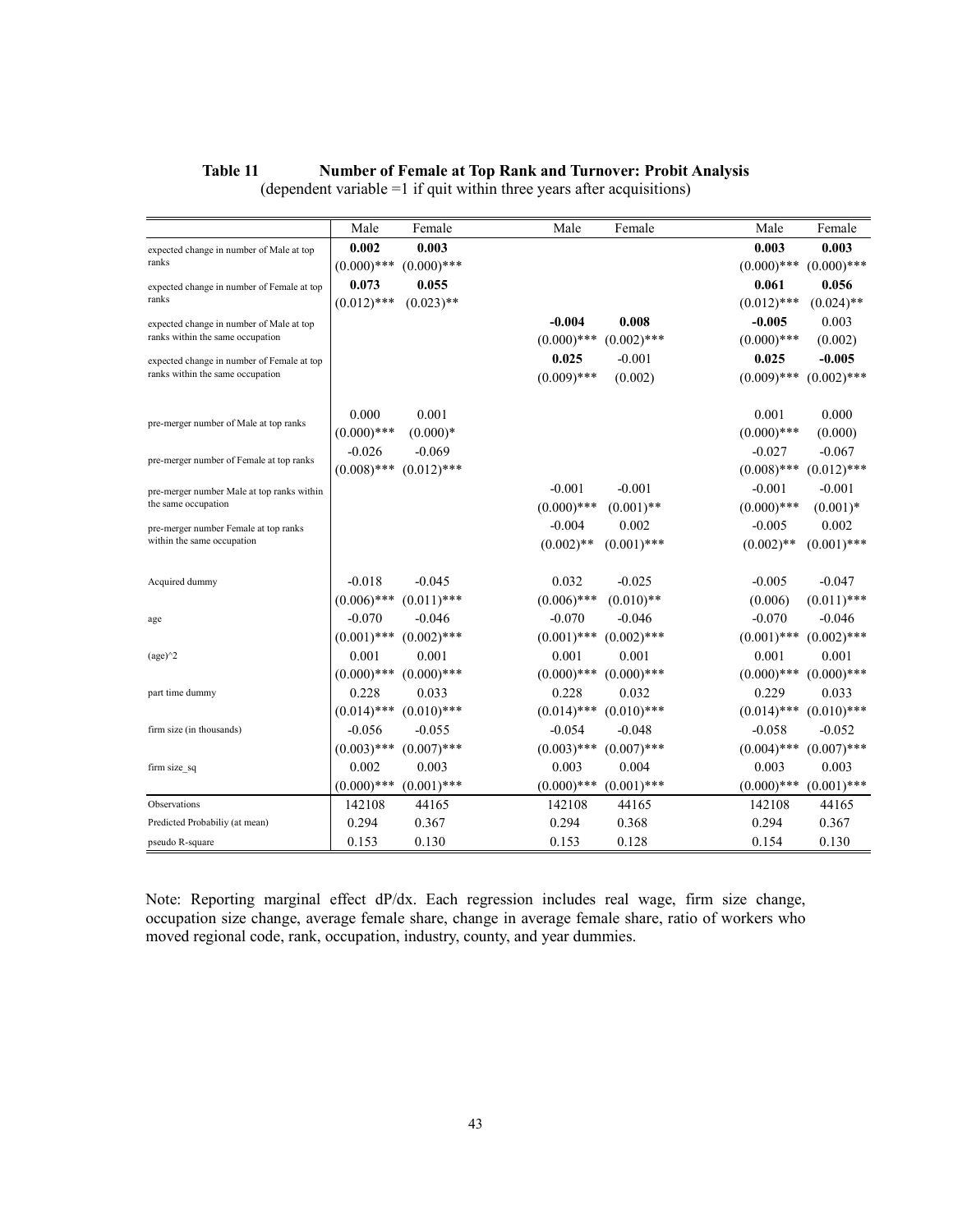# Table 12 Acquirer vs. Acquired: Number of Female at Top Rank: Probit Analysis

|                                                |               | Acquirer      | Acquired      |               |
|------------------------------------------------|---------------|---------------|---------------|---------------|
|                                                | Male          | Female        | Male          | Female        |
| expected change in number of Male at top ranks | 0.008         | 0.008         | 0.005         | 0.022         |
|                                                | $(0.000)$ *** | $(0.001)$ *** | $(0.001)$ *** | $(0.004)$ *** |
| expected change in number of Female at top     | 0.224         | 0.248         | $-0.151$      | $-0.067$      |
| ranks                                          | $(0.022)$ *** | $(0.049)$ *** | $(0.024)$ *** | (0.054)       |
| expected change in number of Male at top ranks | $-0.014$      | 0.002         | $-0.002$      | $-0.001$      |
| within the same occupation                     | $(0.001)$ *** | (0.005)       | $(0.001)*$    | (0.003)       |
| expected change in number of Female at top     | 0.055         | $-0.008$      | 0.007         | $-0.002$      |
| ranks within the same occupation               | $(0.013)$ *** | $(0.003)$ *** | (0.014)       | (0.003)       |
|                                                | $-0.000$      | $-0.000$      | $-0.006$      | 0.000         |
| pre-merger number of Male at top ranks         | (0.000)       | (0.000)       | $(0.002)$ *** | (0.006)       |
|                                                | $-0.029$      | $-0.057$      | $-0.069$      | $-0.158$      |
| pre-merger number of Female at top ranks       | $(0.009)$ *** | $(0.013)$ *** | (0.043)       | $(0.064)$ **  |
| pre-merger number Male at top ranks within the | $-0.000$      | $-0.001$      | 0.004         | 0.019         |
| same occupation                                | $(0.000)$ *** | $(0.001)$ **  | $(0.002)$ **  | $(0.008)$ **  |
| pre-merger number Female at top ranks within   | $-0.008$      | 0.002         | $-0.011$      | 0.007         |
| the same occupation                            | $(0.002)$ *** | $(0.001)$ *** | (0.026)       | (0.008)       |
| age                                            | $-0.070$      | $-0.044$      | $-0.071$      | $-0.046$      |
|                                                | $(0.001)$ *** | $(0.002)$ *** | $(0.004)$ *** | $(0.006)$ *** |
| $\frac{1}{2}$                                  | 0.001         | 0.001         | 0.001         | 0.001         |
|                                                | $(0.000)$ *** | $(0.000)$ *** | $(0.000)$ *** | $(0.000)$ *** |
| part time dummy                                | 0.225         | 0.033         | 0.214         | 0.023         |
|                                                | $(0.014)$ *** | $(0.008)$ *** | $(0.057)$ *** | (0.029)       |
| firm size (in thousands)                       | $-0.049$      | $-0.037$      | 0.057         | $-0.094$      |
|                                                | $(0.004)$ *** | $(0.008)$ *** | $(0.025)$ **  | (0.059)       |
| firm size sq                                   | 0.002         | 0.002         | $-0.012$      | $-0.019$      |
|                                                | $(0.000)$ *** | $(0.001)$ **  | $(0.003)$ *** | $(0.007)$ *** |
| Observations                                   | 130558        | 40559         | 11485         | 3565          |
| Predicted Probabiliy (at mean)                 | 0.288         | 0.359         | 0.351         | 0.451         |
| pseudo R-square                                | 0.157         | 0.137         | 0.237         | 0.193         |

(dependent variable =1 if quit within three years after acquisitions)

Note: Reporting marginal effect dP/dx. Each regression includes real wage, firm size change, occupation size change, average female share, change in average female share, ratio of workers who moved regional code, rank, occupation, industry, county, and year dummies.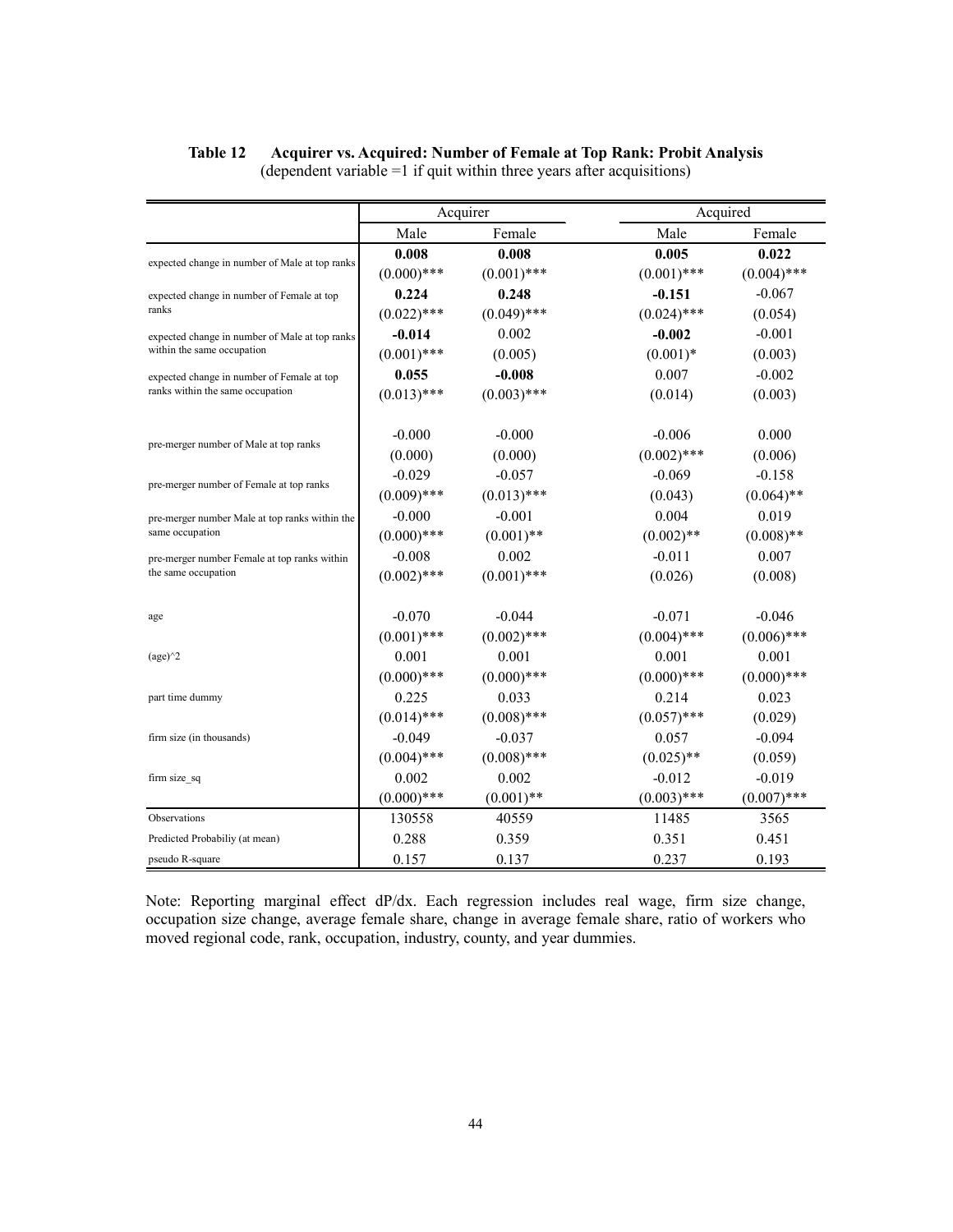#### Table 12A Acquirer vs. Acquired: Number of Female at Top Rank: Probit Analysis

|                                                | Acquirer      |               |               | Acquired      |
|------------------------------------------------|---------------|---------------|---------------|---------------|
|                                                | Male          | Female        | Male          | Female        |
| expected change in number of Male at top ranks | 0.033         | 0.036         | $-0.066$      | $-0.089$      |
| > 0                                            | $(0.004)$ *** | $(0.008)$ *** | $(0.031)$ **  | (0.057)       |
| expected change in number of Female at top     | 0.309         | 0.331         | $-0.139$      | $-0.036$      |
| ranks > 0                                      | $(0.025)$ *** | $(0.039)$ *** | $(0.023)$ *** | (0.056)       |
| expected change in number of Male at top ranks | $-0.020$      | 0.021         | 0.005         | 0.045         |
| within the same occupation $> 0$               | $(0.004)$ *** | $(0.010)**$   | (0.018)       | (0.038)       |
| expected change in number of Female at top     | 0.068         | $-0.049$      | $-0.130$      | $-0.167$      |
| ranks within the same occupation $> 0$         | $(0.028)$ **  | $(0.011)$ *** | $(0.039)$ *** | $(0.043)$ *** |
| pre-merger number of Male at top ranks         | 0.000         | 0.000         | $-0.003$      | $-0.003$      |
|                                                | (0.000)       | (0.000)       | $(0.002)*$    | (0.006)       |
| pre-merger number of Female at top ranks       | $-0.022$      | $-0.051$      | $-0.209$      | $-0.177$      |
|                                                | $(0.009)$ **  | $(0.013)$ *** | $(0.049)$ *** | $(0.070)**$   |
| pre-merger number Male at top ranks within the | $-0.000$      | $-0.001$      | $-0.002$      | 0.019         |
| same occupation                                | $(0.000)$ *** | (0.001)       | (0.002)       | $(0.008)$ **  |
| pre-merger number Female at top ranks within   | $-0.002$      | 0.001         | 0.056         | 0.014         |
| the same occupation                            | (0.003)       | $(0.001)$ **  | $(0.030)*$    | $(0.008)*$    |
| Observations                                   | 121694        | 38350         | 10578         | 3437          |
| Predicted Probabiliy (at mean)                 | 0.285         | 0.360         | 0.346         | 0.453         |
| pseudo R-square                                | 0.157         | 0.137         | 0.245         | 0.189         |

(dependent variable =1 if quit within three years after acquisitions) [Use Dummy Variables for the Expected Changes; = 1 if positive.]

Note: Reporting marginal effect dP/dx. Each regression includes age, age squared, real wage, firm size, firm size squared, firm size change, occupation size change, average female share, change in average female share, ratio of workers who moved regional code, dummy variables for part time, rank, occupation, industry, county, and year.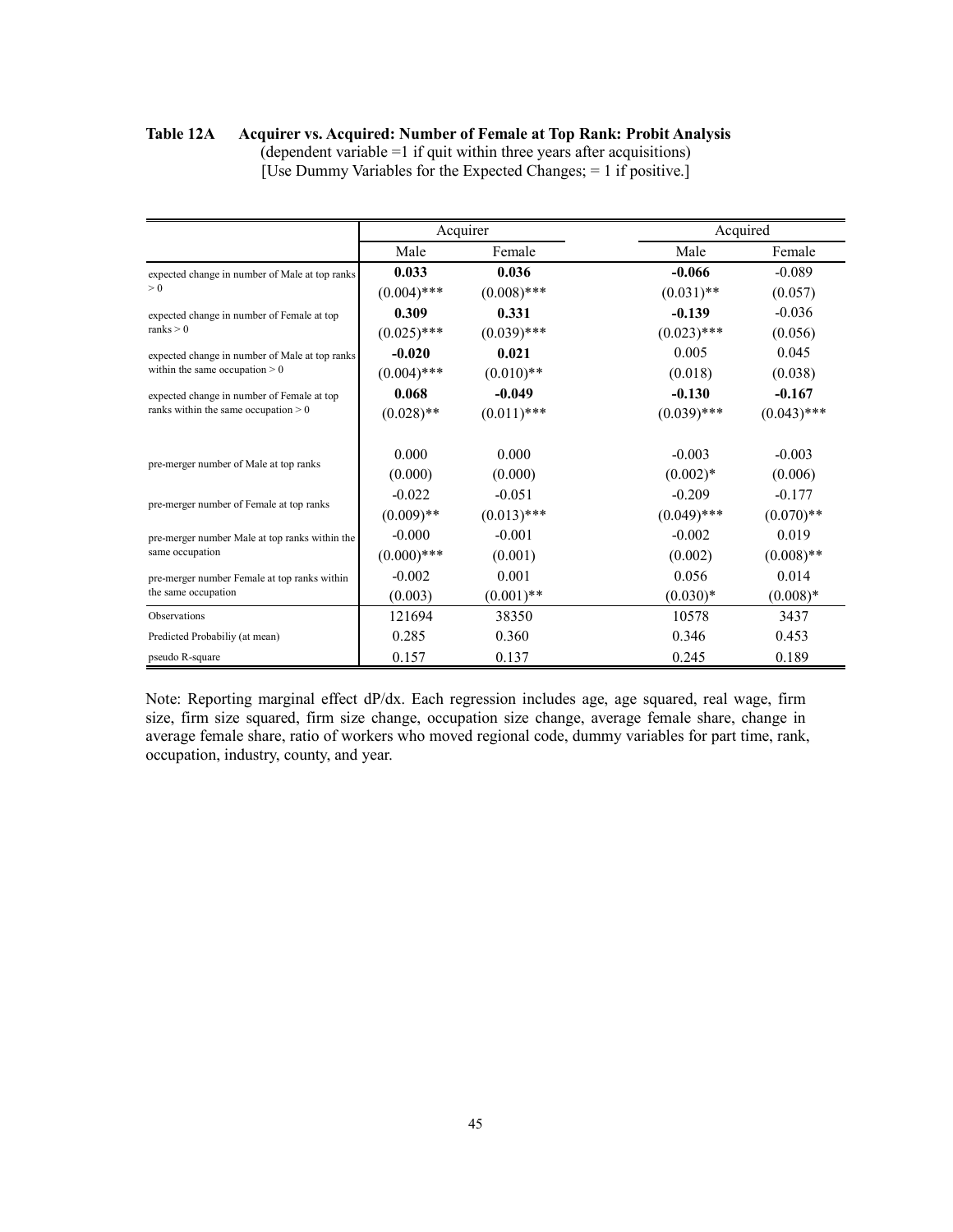## Table 13 Voluntary Turnovers Only

| Definition of Involuntary Turnovers                       |               | Real Wage Drop | Wage Growth Rate Drop |               |
|-----------------------------------------------------------|---------------|----------------|-----------------------|---------------|
|                                                           | Male          | Female         | Male                  | Female        |
| expected change in number of Male at top ranks            | 0.002         | 0.002          | 0.003                 | 0.002         |
|                                                           | $(0.000)$ *** | $(0.000)$ ***  | $(0.000)$ ***         | $(0.000)$ *** |
| expected change in number of Female at top ranks          | 0.103         | 0.109          | 0.130                 | 0.159         |
|                                                           | $(0.013)$ *** | $(0.025)$ ***  | $(0.015)$ ***         | $(0.031)$ *** |
| expected change in number of Male at top ranks within the | $-0.006$      | 0.007          | $-0.007$              | 0.006         |
| same occupation                                           | $(0.001)$ *** | $(0.002)$ ***  | $(0.001)$ ***         | $(0.002)$ *** |
| expected change in number of Female at top ranks within   | 0.023         | $-0.004$       | 0.046                 | $-0.005$      |
| the same occupation                                       | $(0.009)$ *** | $(0.002)$ ***  | $(0.010)$ ***         | $(0.002)$ *** |
|                                                           |               |                |                       |               |
| pre-merger number of Male at top ranks                    | 0.000         | $-0.000$       | $-0.000$              | $-0.000$      |
|                                                           | $(0.000)$ *** | (0.000)        | (0.000)               | $(0.000)*$    |
| pre-merger number of Female at top ranks                  | 0.010         | $-0.017$       | 0.018                 | $-0.003$      |
|                                                           | (0.008)       | (0.012)        | $(0.008)$ **          | (0.012)       |
| pre-merger number Male at top ranks within the same       | $-0.000$      | $-0.001$       | $-0.000$              | $-0.001$      |
| occupation                                                | $(0.000)$ *** | (0.000)        | $(0.000)$ ***         | $(0.000)*$    |
| pre-merger number Female at top ranks within the same     | $-0.003$      | 0.002          | $-0.005$              | 0.002         |
| occupation                                                | (0.002)       | $(0.001)$ ***  | $(0.002)$ **          | $(0.001)$ *** |
|                                                           |               |                |                       |               |
| Number of Observations                                    | 122939        | 34797          | 117724                | 33119         |

Note: Reporting marginal effect dP/dx. Involuntary turnovers are omitted. The other specifications are the same as those in column [5] and [6] in Table 11.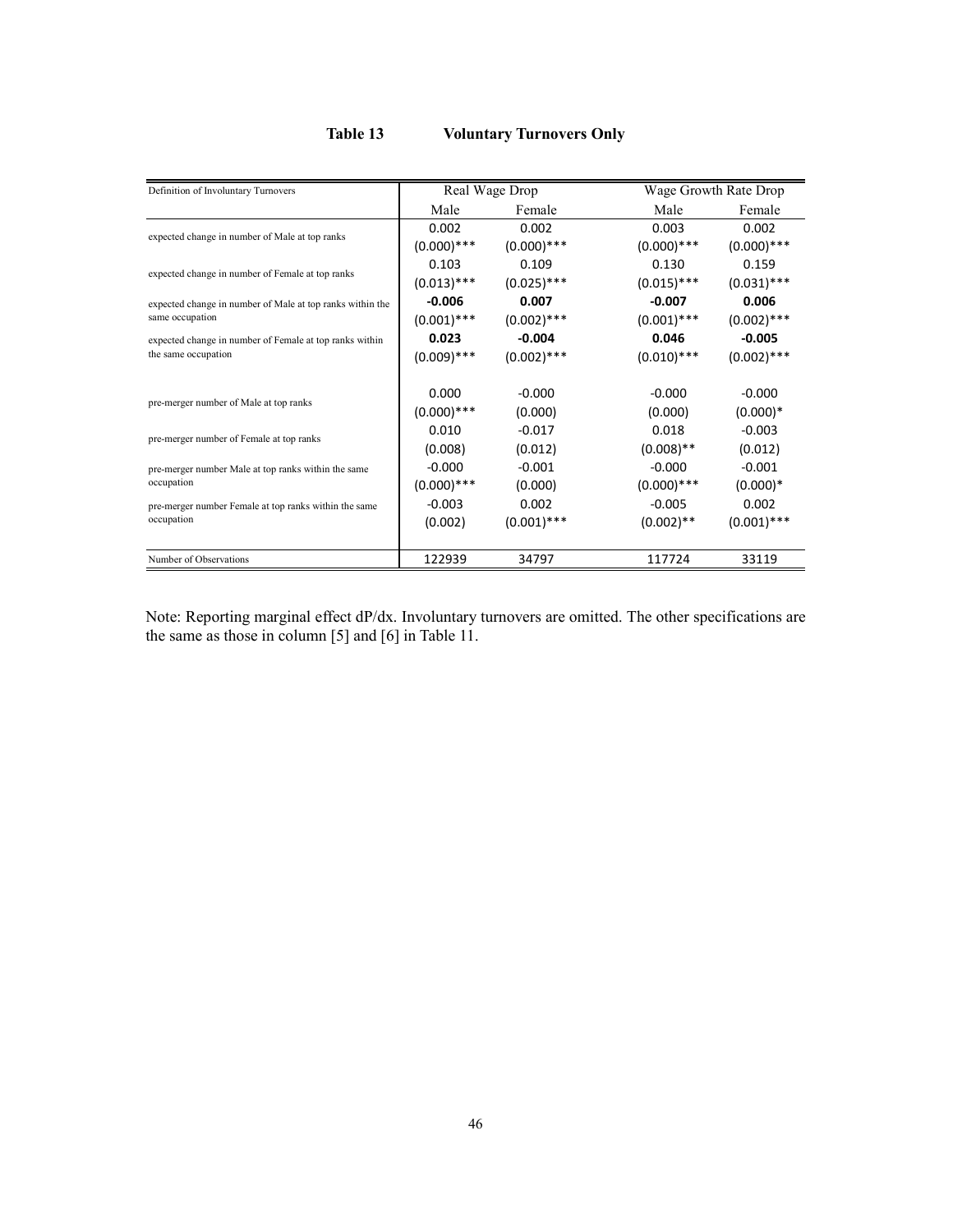|  | Table 14 Controlling for M&A Types |  |
|--|------------------------------------|--|
|--|------------------------------------|--|

|                                                                   |               | M&A Type      |               | <b>Distance Measures</b> |
|-------------------------------------------------------------------|---------------|---------------|---------------|--------------------------|
|                                                                   | Male          | Female        | Male          | Female                   |
| expected change in number of Male at top ranks                    | 0.003         | 0.003         | 0.002         | 0.003                    |
|                                                                   | $(0.000)$ *** | $(0.000)$ *** | $(0.000)$ *** | $(0.000)$ ***            |
| expected change in number of Female at top ranks                  | 0.048         | 0.050         | 0.073         | 0.069                    |
|                                                                   | $(0.012)$ *** | $(0.024)$ **  | $(0.012)$ *** | $(0.023)$ ***            |
| expected change in number of Male at top ranks                    | $-0.005$      | 0.004         | $-0.004$      | 0.005                    |
| within the same occupation                                        | $(0.000)$ *** | $(0.002)$ **  | $(0.000)$ *** | $(0.002)$ **             |
| expected change in number of Female at top ranks                  | 0.029         | $-0.004$      | 0.029         | $-0.004$                 |
| within the same occupation                                        | $(0.009)$ *** | $(0.002)$ **  | $(0.009)$ *** | $(0.002)$ **             |
|                                                                   | 0.001         | 0.001         | $-0.000$      | 0.001                    |
| pre-merger number of Male at top ranks                            | $(0.000)$ *** | $(0.000)$ *** | (0.000)       | $(0.000)**$              |
|                                                                   | $-0.046$      | $-0.070$      | $-0.006$      | $-0.035$                 |
| pre-merger number of Female at top ranks                          | $(0.008)$ *** | $(0.012)$ *** | (0.009)       | $(0.013)$ ***            |
| pre-merger number Male at top ranks within the<br>same occupation | $-0.001$      | $-0.001$      | $-0.000$      | $-0.001$                 |
|                                                                   | $(0.000)$ *** | $(0.001)*$    | $(0.000)$ *** | $(0.001)^*$              |
| pre-merger number Female at top ranks within the                  | $-0.005$      | 0.002         | $-0.004$      | 0.003                    |
| same occupation                                                   | $(0.002)$ **  | $(0.001)$ *** | $(0.002)$ **  | $(0.001)$ ***            |
| $M&A$ Type = Conglomerate                                         | 0             | 0             |               |                          |
| M&A Type =Growth                                                  | 0.026         | 0.018         |               |                          |
|                                                                   | $(0.005)$ *** | $(0.009)*$    |               |                          |
| $M&A$ Type = Horizontal                                           | $-0.092$      | $-0.096$      |               |                          |
|                                                                   | $(0.006)$ *** | $(0.012)$ *** |               |                          |
| $M&A$ Type = Vertical                                             | 0.002         | 0.031         |               |                          |
|                                                                   | (0.005)       | $(0.010)$ *** |               |                          |
| distance measures                                                 | no            | no            | yes           | yes                      |
| Observations                                                      | 142108        | 44165         | 142108        | 44165                    |
| Predicted Probabiliy (at mean)                                    | 0.293         | 0.365         | 0.293         | 0.366                    |
| pseudo R-square                                                   | 0.157         | 0.136         | 0.167         | 0.142                    |

Note: Reporting marginal effect dP/dx. See Table 6 for the definitions of M&A types. Each regression includes age, age squared, real wage, firm size, firm size squared, firm size change, occupation size change, average female share, change in average female share, ratio of workers who moved regional code, dummy variables for part time, rank, occupation, industry, county, and year.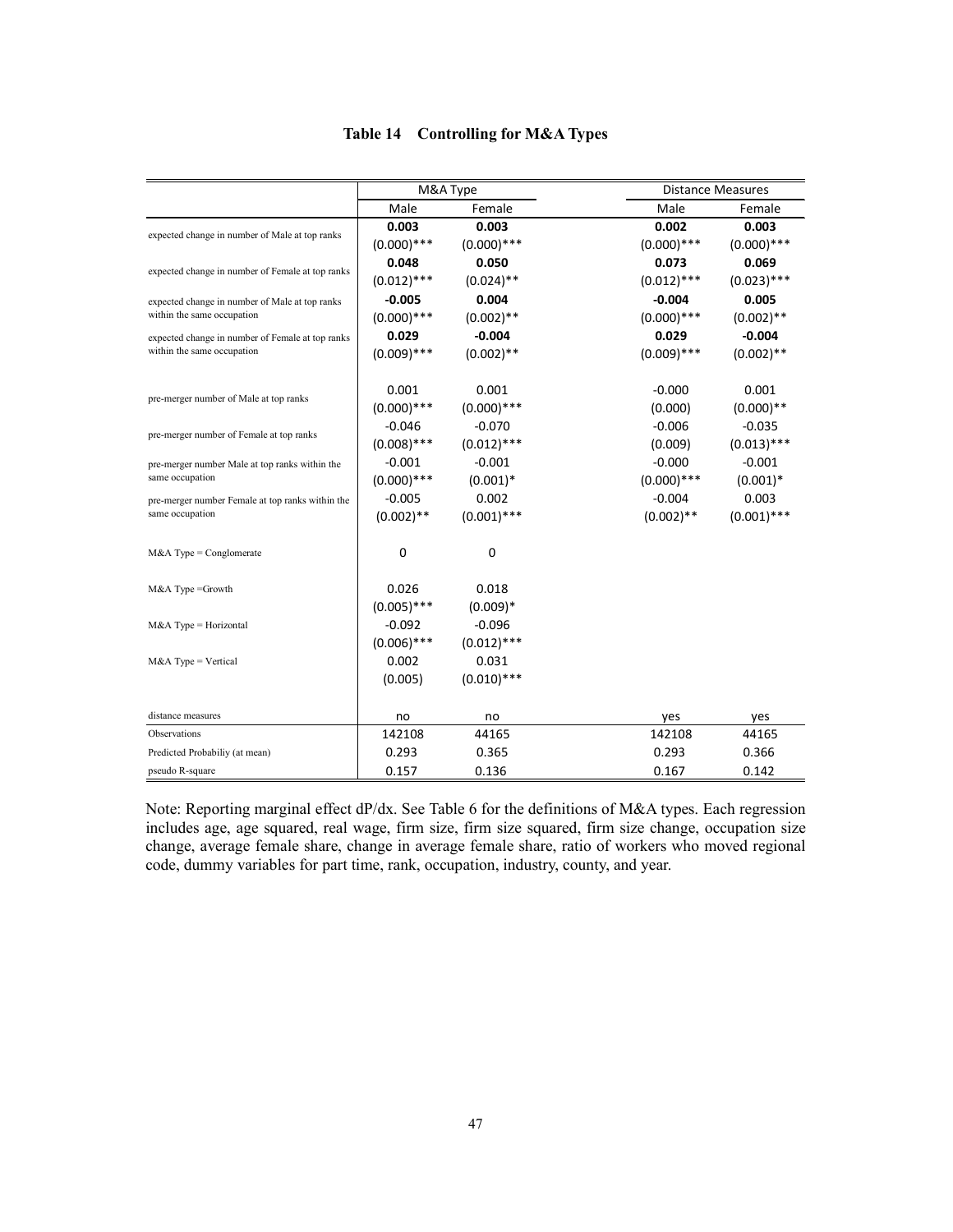|                                                       |               | Probit        | OLS           |               | Probit        |
|-------------------------------------------------------|---------------|---------------|---------------|---------------|---------------|
|                                                       | $[1]$         | $[2]$         | $[3]$         | [4]           | [5]           |
|                                                       | All           | All           | All           | Acquirer      | Acquired      |
| expected change in number of Male at top ranks *      | 0.001         | 0.001         | 0.000         | 0.000         | 0.004         |
| female                                                | $(0.000)$ *** | $(0.000)$ *** | (0.000)       | (0.001)       | $(0.001)$ *** |
| expected change in number of Female at top ranks *    | 0.013         | 0.003         | 0.006         | $-0.030$      | 0.076         |
| female                                                | (0.022)       | (0.021)       | (0.022)       | (0.026)       | $(0.043)*$    |
| expected change in number of Male at top ranks within | 0.007         | 0.008         | 0.009         | 0.017         | 0.006         |
| the same occupation * female                          | $(0.002)$ *** | $(0.002)$ *** | $(0.002)$ *** | $(0.004)$ *** | $(0.003)$ **  |
| expected change in number of Female at top ranks      | $-0.020$      | $-0.025$      | $-0.026$      | $-0.066$      | 0.004         |
| within the same occupation * female                   | $(0.010)$ **  | $(0.011)$ **  | $(0.009)$ *** | $(0.016)$ *** | (0.019)       |
|                                                       |               |               |               |               |               |
| pre-merger number of Male at top ranks * female       | 0.000         | 0.000         | 0.000         | 0.001         | $-0.005$      |
|                                                       | $(0.000)$ *** | $(0.000)$ *** | (0.000)       | $(0.000)$ *** | $(0.003)$ **  |
| pre-merger number of Female at top ranks * female     | $-0.012$      | $-0.015$      | $-0.005$      | $-0.009$      | 0.074         |
|                                                       | (0.012)       | (0.012)       | (0.009)       | (0.013)       | (0.049)       |
| pre-merger number Male at top ranks within the same   | 0.001         | 0.001         | 0.001         | 0.001         | 0.008         |
| occupation * female                                   | $(0.000)**$   | $(0.000)*$    | $(0.001)$ **  | (0.000)       | $(0.004)$ *   |
| pre-merger number Female at top ranks within the      | 0.008         | 0.009         | 0.007         | 0.014         | $-0.001$      |
| same occupation * female                              | $(0.003)$ *** | $(0.003)$ *** | $(0.002)$ *** | $(0.003)$ *** | (0.029)       |
|                                                       |               |               |               |               |               |
| $M&A$ Type = Conglomerate $*$ female                  |               | 0             | 0             | 0             | 0             |
|                                                       |               |               |               |               |               |
| $M&A$ Type = Growth $*$ female                        |               | 0.018         | 0.021         | 0.027         | $-0.087$      |
|                                                       |               | $(0.009)$ **  | $(0.008)$ **  | $(0.010)$ *** | $(0.040)$ **  |
| M&A Type = Horizontal * female                        |               | 0.022         | 0.022         | 0.030         | $-0.022$      |
|                                                       |               | $(0.013)*$    | $(0.011)$ **  | $(0.013)$ **  | (0.049)       |
| $M&A$ Type = Vertical $*$ female                      |               | 0.002         | 0.003         | 0.009         | 0.051         |
|                                                       |               | (0.009)       | (0.009)       | (0.010)       | (0.048)       |
| Observations                                          | 174154        | 174154        | 174165        | 160049        | 14038         |

Note: Reporting marginal effect dP/dx. See Table 6 for the definitions of M&A types. Each regression includes all the variables in the table without interaction with female dummy, female dummy, age, age squared, real wage, firm size, firm size squared, firm size change, occupation size change, average female share, change in average female share, ratio of workers who moved regional code, dummy variables for part time, rank, occupation, industry, county, and year.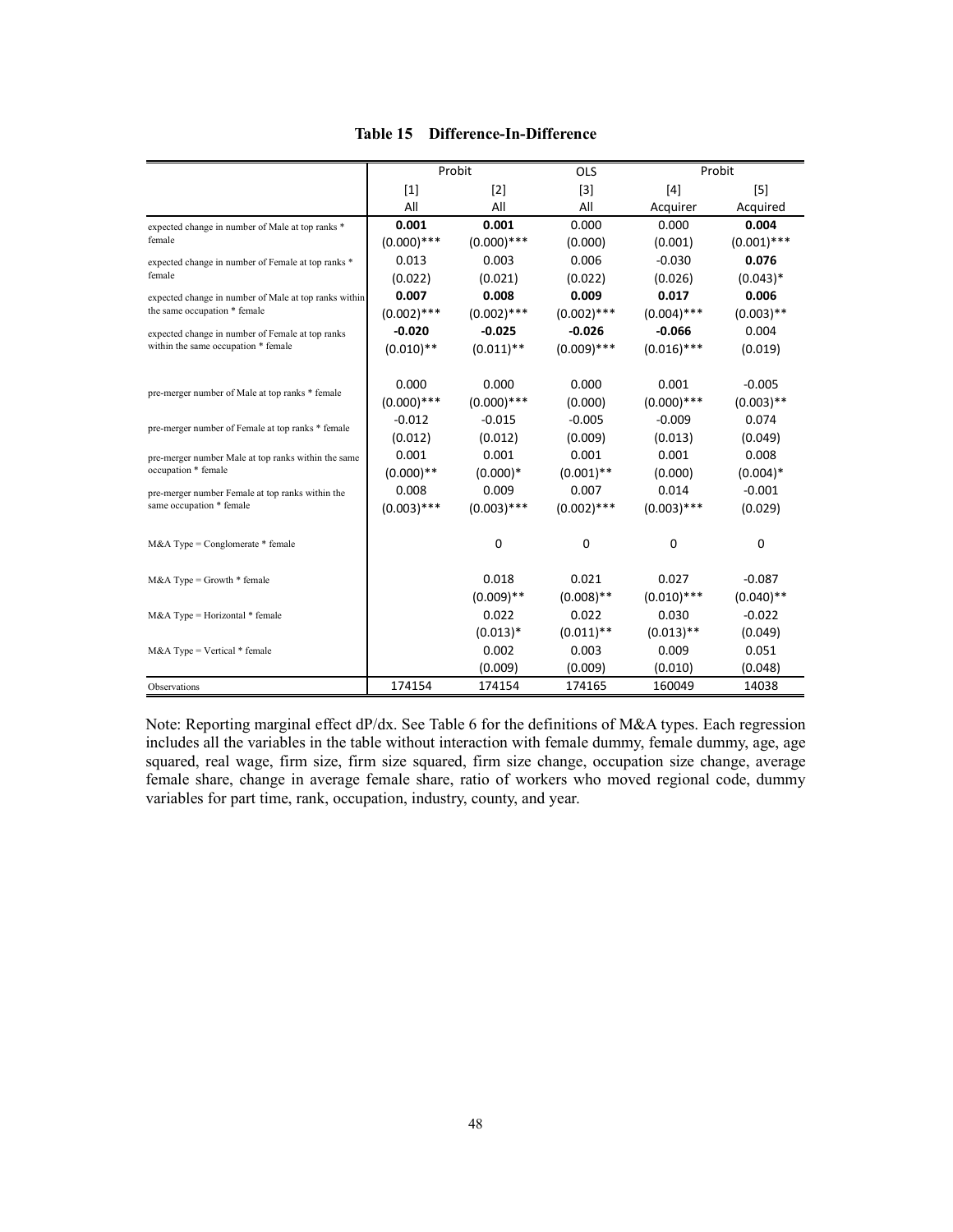#### Table 16 Heterogeneity: Share of Female Workers

(dependent variable =1 if quit within three years after acquisitions)

| Female Share                                   | female share $<0.1$ |            |               | $0.1$ <female 0.5<="" <="" share="" th=""><th colspan="2">female share<math>&gt;0.5</math></th></female> |               | female share $>0.5$ |  |
|------------------------------------------------|---------------------|------------|---------------|----------------------------------------------------------------------------------------------------------|---------------|---------------------|--|
|                                                | Male                | Female     | Male          | Female                                                                                                   | Male          | Female              |  |
| expected change in number of Male at top ranks | 0.003               | 0.003      | 0.003         | 0.005                                                                                                    | 0.003         | 0.003               |  |
|                                                | $(0.000)$ ***       | $(0.002)*$ | $(0.001)$ *** | $(0.002)$ ***                                                                                            | $(0.001)$ *** | $(0.000)$ ***       |  |
| expected change in number of Female at top     | 0.141               | 0.053      | $-0.009$      | 0.082                                                                                                    | 0.434         | 0.131               |  |
| ranks                                          | $(0.022)$ ***       | (0.113)    | (0.020)       | $(0.045)^*$                                                                                              | $(0.088)$ *** | $(0.036)$ ***       |  |
|                                                |                     |            |               |                                                                                                          |               |                     |  |
| expected change in number of Male at top ranks | $-0.005$            | 0.008      | 0.010         | 0.022                                                                                                    | $-0.011$      | $-0.003$            |  |
| within the same occupation                     | $(0.000)$ ***       | (0.009)    | $(0.002)$ *** | $(0.005)$ ***                                                                                            | $(0.005)$ **  | (0.003)             |  |
| expected change in number of Female at top     | $-0.170$            | $-0.189$   | 0.145         | $-0.087$                                                                                                 | 0.028         | $-0.005$            |  |
| ranks within the same occupation               | $(0.058)$ ***       | (0.162)    | $(0.054)$ *** | (0.055)                                                                                                  | $(0.014)$ **  | $(0.002)$ ***       |  |
| Observations                                   | 86524               | 2385       | 43536         | 11657                                                                                                    | 12027         | 30091               |  |

Note: Reporting marginal effect dP/dx.. The other specifications are the same as those in column [5] and [6] in Table 11.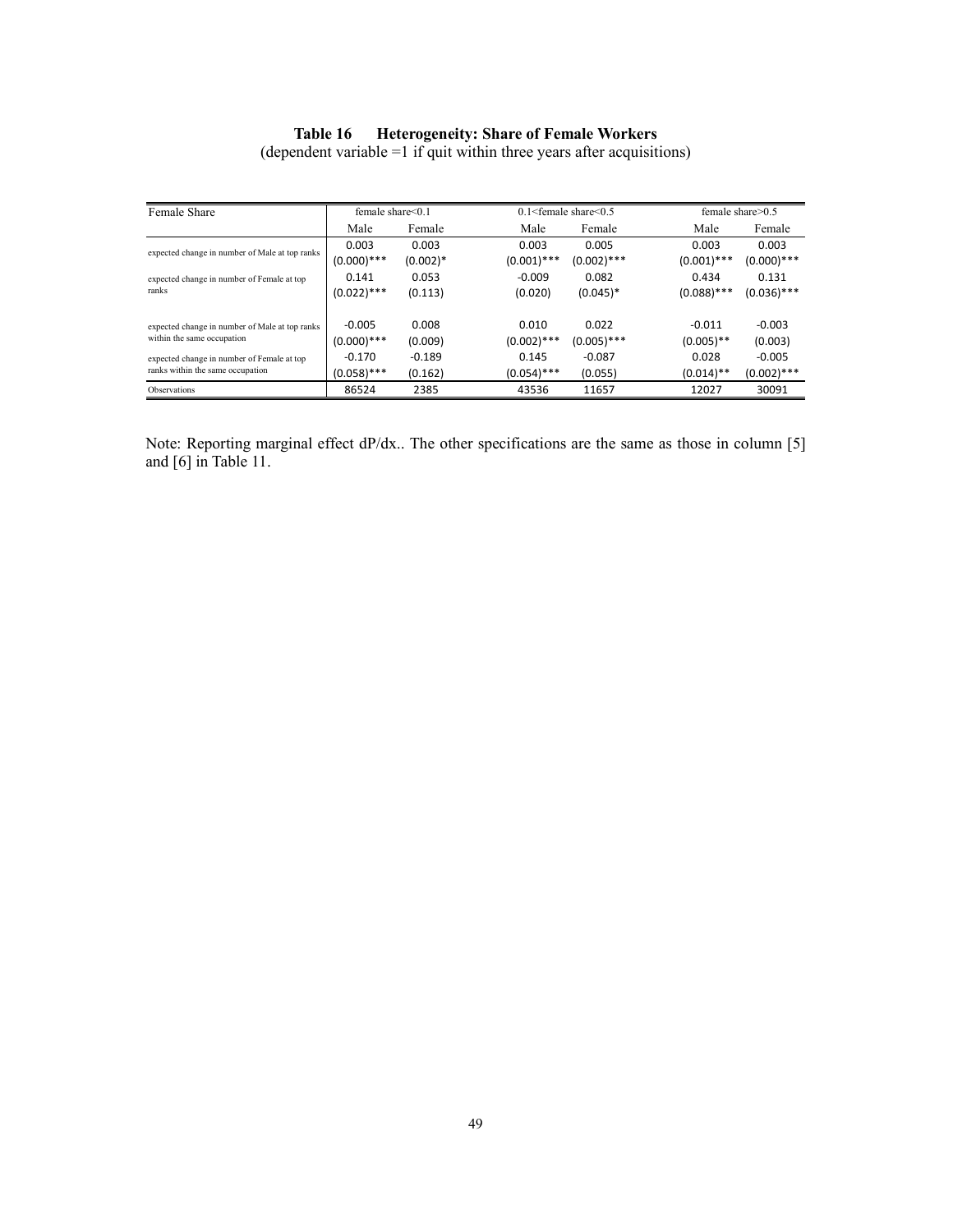

Figure 1 Percentage of Female among White-collar Workers



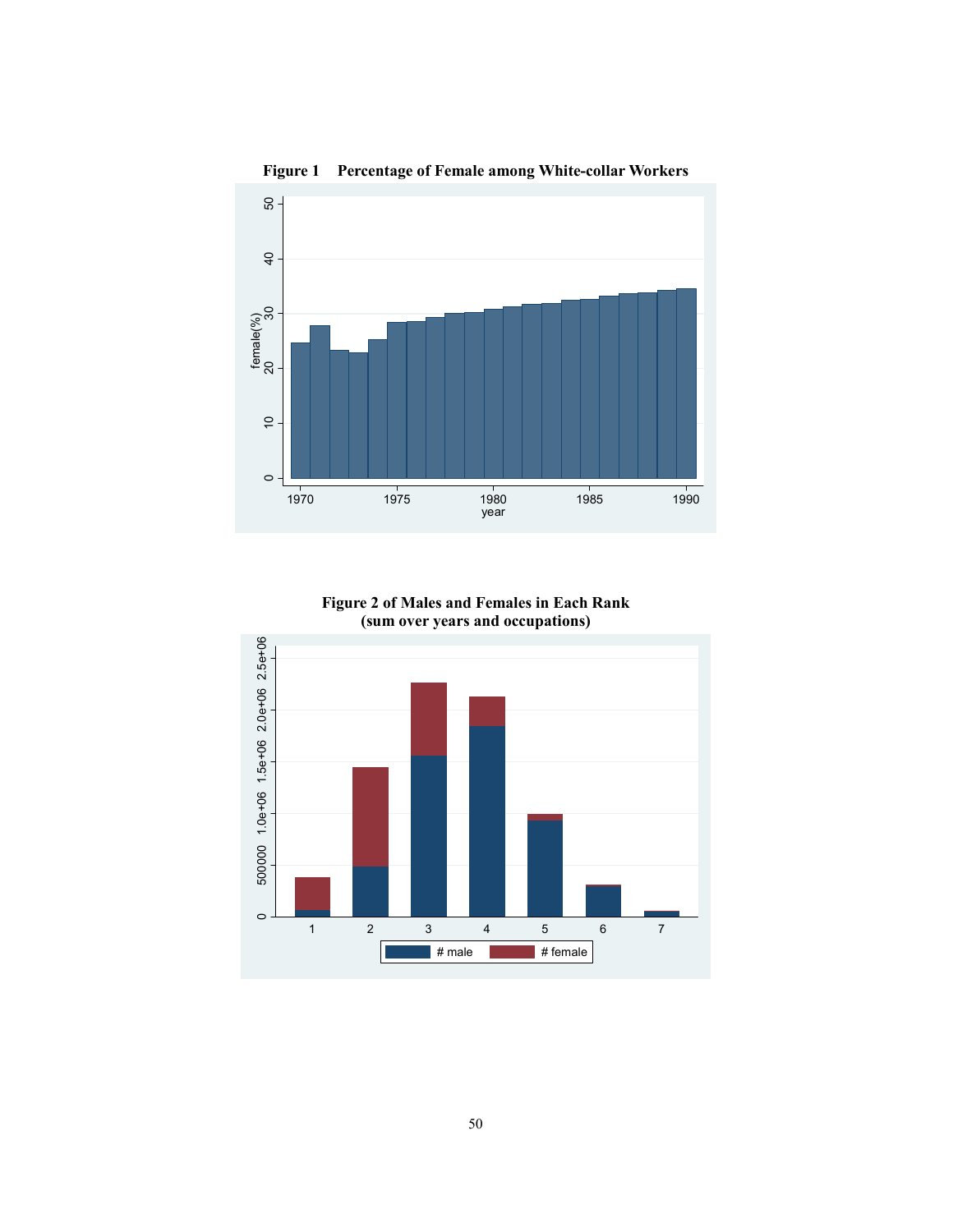

Figure 3 Share of Female in Each Rank over Years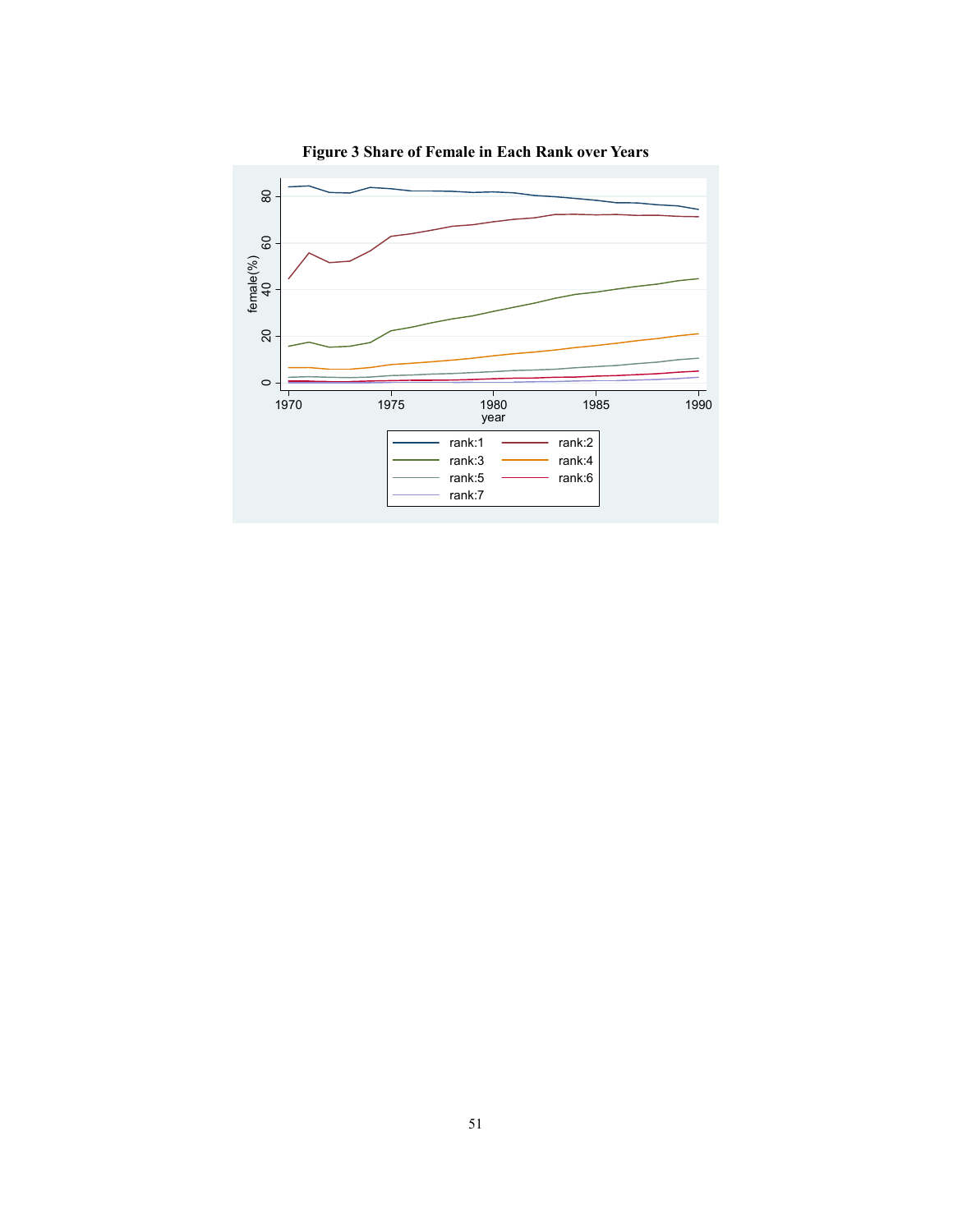

#### Figure 4 Distance between Acquirer and Acquired

Distance in each dimension is measured as 1 - uncentered correlation. For example, to construct a distance measure in occupation structure, for an acquired firm i, we construct a vector  $f_i = (s_{1i}, s_{2i}, \ldots, s_{ni})$  $s_{54i}$ ) where  $s_{ki}$  is occupation k's share in firm i (in terms of number of workers). Then, we construct the same vector for its acquiring firm  $j$ ,  $f_j$ . Then, the distance in occupation structure is measured as  $\mathbf{r}$ 

 $\sqrt{(n_1/n_2(n_1))^2}$ . This distance measure is zero if the composition of occupation is the same between the two firms, and is one if two firms do not share any occupation.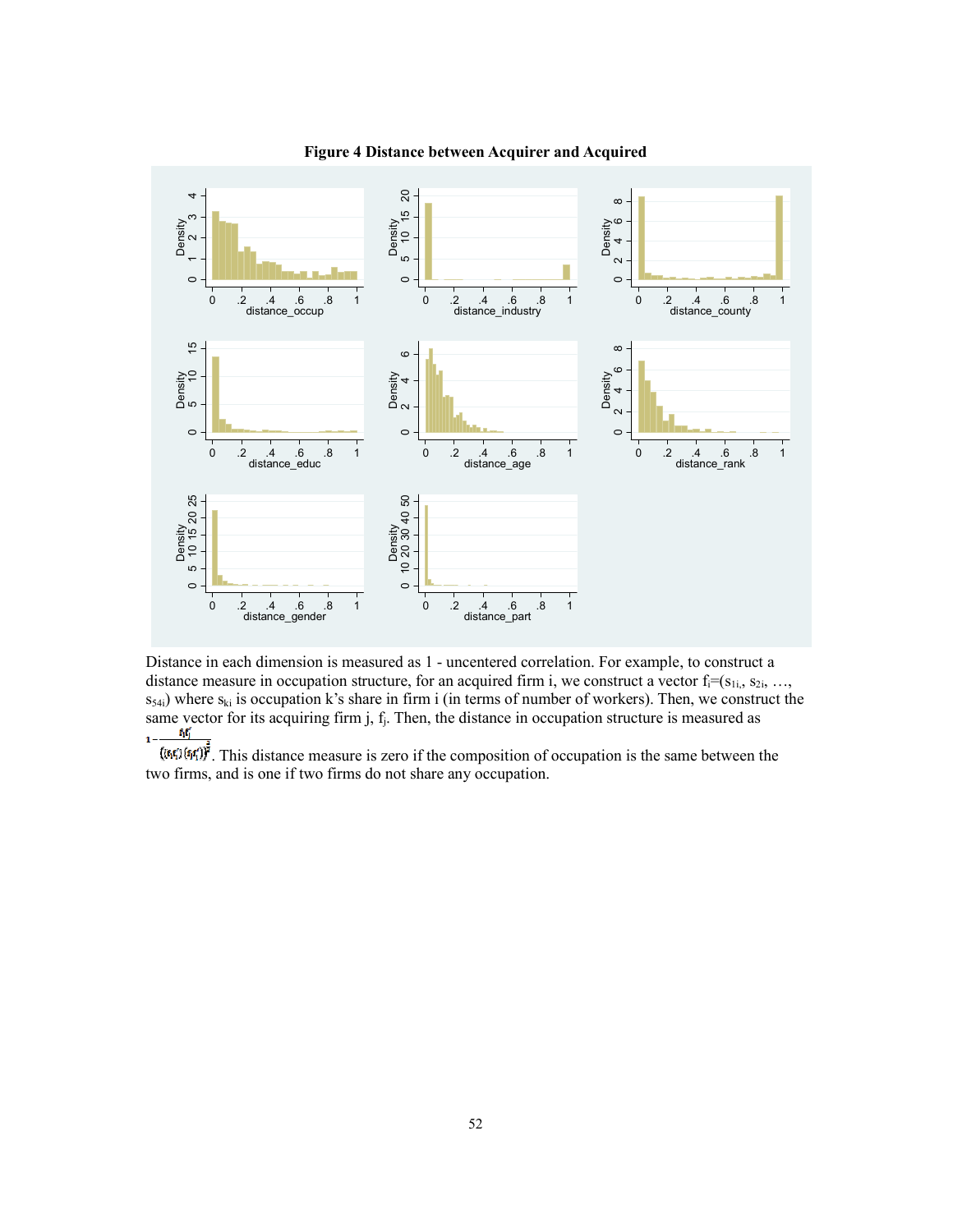

Note: fshare = female share in an occupation.



Figure 6 Opposite Gender Aversion

Note: fshare = female share in an occupation.